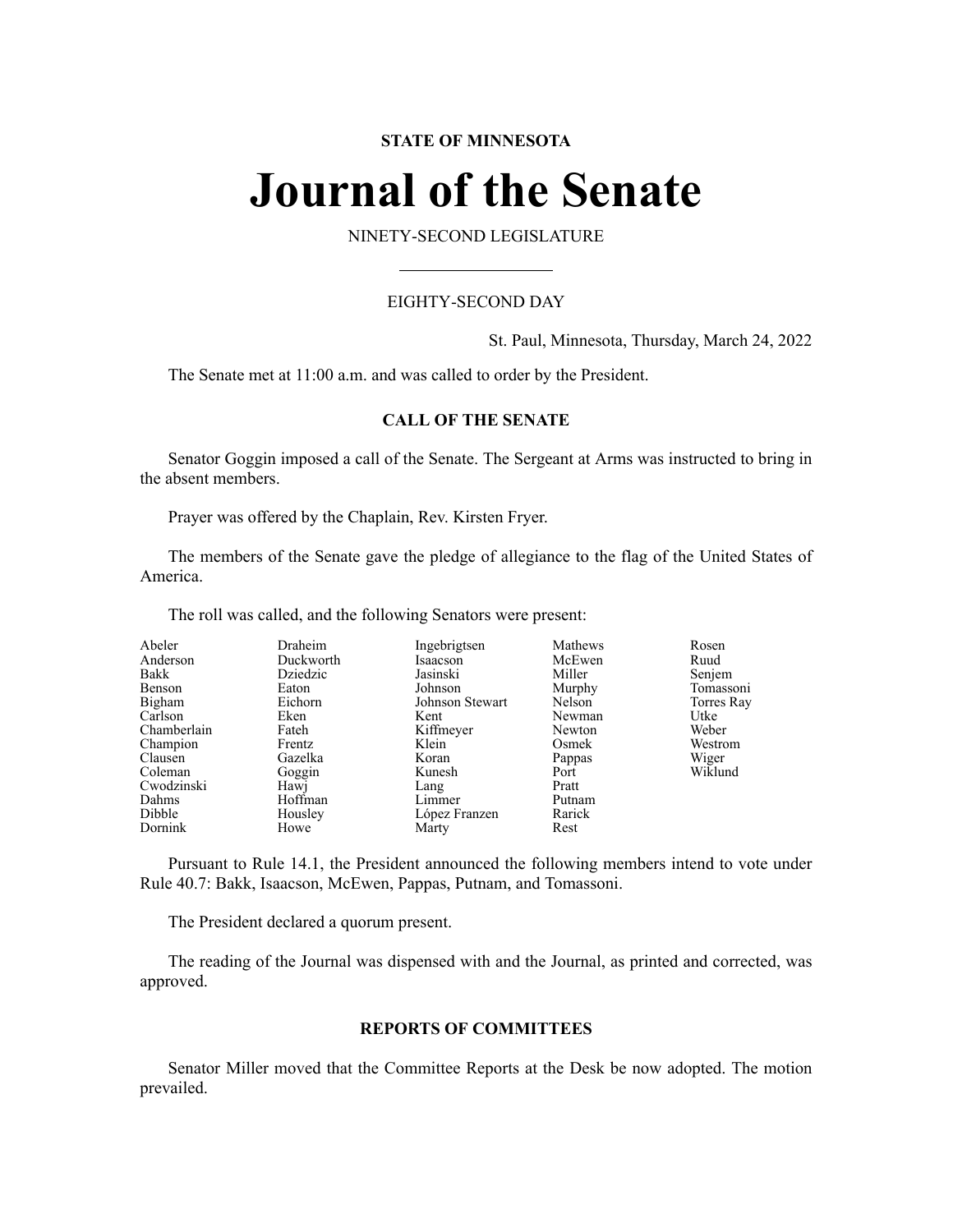# **Senator Rosen from the Committee on Finance, to which was referred**

**H.F. No. 2819:** A bill for an act relating to natural resources; increasing civil penalties for violations of snowmobile and off-highway vehicle provisions; amending Minnesota Statutes 2020, section 84.775, subdivisions 1, 4.

Reports the same back with the recommendation that the bill do pass and be placed on the Consent Calendar. Report adopted.

# **Senator Rosen from the Committee on Finance, to which was re-referred**

**S.F. No. 2644:** A bill for an act relating to education finance; authorizing a lease levy for a transportation hub for Eastern Carver County Schools.

Reports the same back with the recommendation that the bill do pass. Report adopted.

# **Senator Rosen from the Committee on Finance, to which was re-referred**

**S.F. No. 1040:** A bill for an act relating to labor; adding a supervisory law enforcement unit; amending Minnesota Statutes 2020, section 179A.10, subdivisions 2, 3.

Reports the same back with the recommendation that the bill do pass. Report adopted.

# **Senator Rarick from the Committee on Labor and Industry Policy, to which was referred**

**S.F. No. 3942:** A bill for an act relating to construction codes; proposing fee increases for electrical inspections; amending Minnesota Statutes 2020, section 326B.37.

Reports the same back with the recommendation that the bill be amended as follows:

Delete everything after the enacting clause and insert:

# "Section 1. **CONTRACT ELECTRICAL INSPECTORS' SALARY SURVEY; REPORT.**

(a) By January 1, 2023, the legislative auditor shall conduct a compensation survey of electrical inspectors under state contract through the Department of Labor and Industry.

(b) The survey shall include information as required by this section for the most recently completed calendar year, including a comparison of compensation for contract electrical inspectors with compensation rates for licensed electricians.

(c) In conducting the survey, the legislative auditor shall also examine:

(1) the inspectors' administrative duty workloads, not directly supported by inspection fees, including administrative sanctions and license checks;

(2) existing contract requirements and fee structures for inspections to determine the impact on inspector compensation; and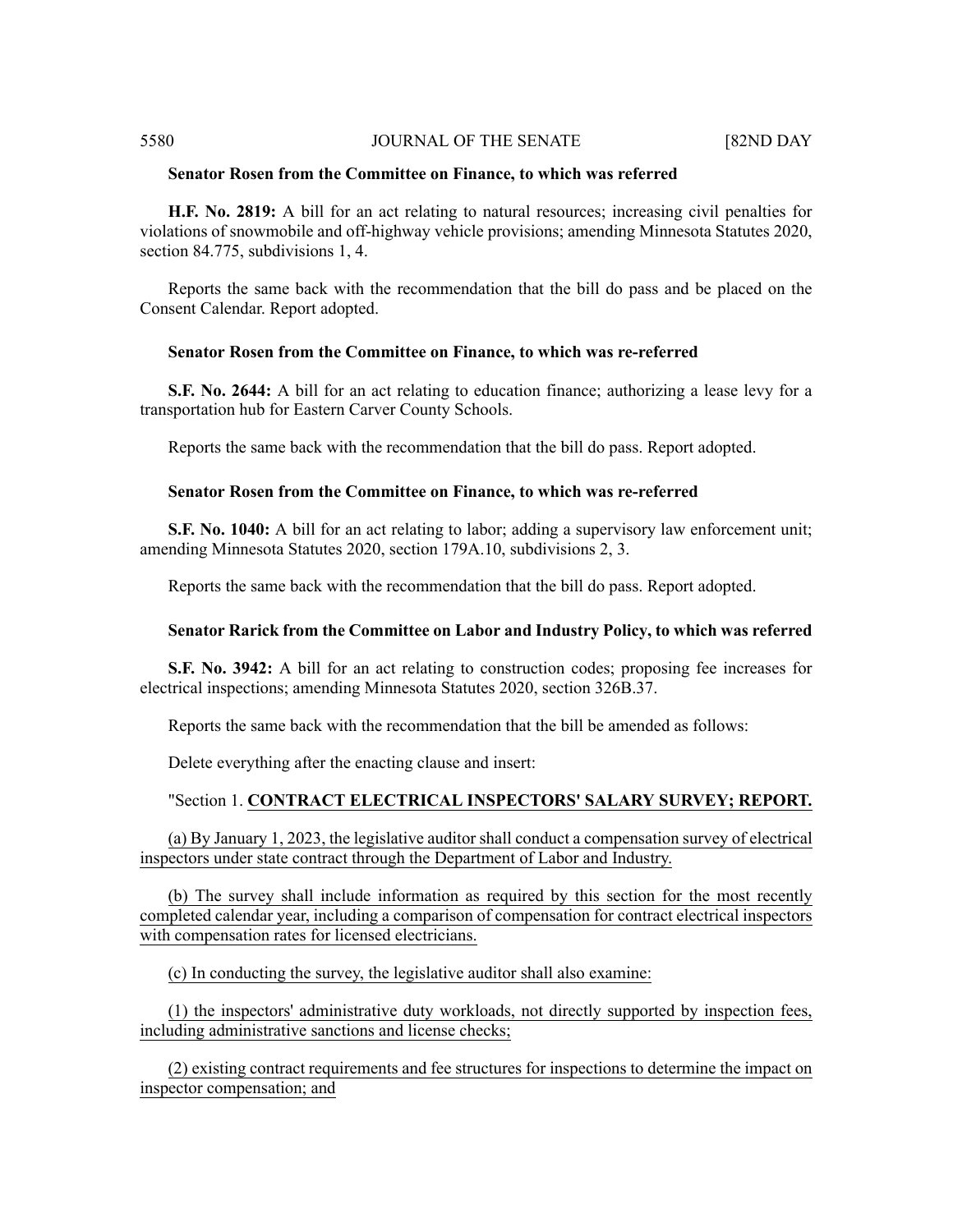(3) factors affecting base compensation and expenses for inspectors, including the geographic size of inspection areas, average value of permits, number of permits issued, and how inspection times vary based on the type of inspection.

(d) By January 15, 2023, the legislative auditor shall submit a compilation of the survey information in a report to the chairs and ranking minority members of the house of representatives and senate committees with jurisdiction over labor and industry policy."

Delete the title and insert:

"A bill for an act relating to economic development; directing the legislative auditor to conduct a contract electrical inspectors' salary survey; requiring a report."

And when so amended the bill do pass and be re-referred to the Committee on State Government Finance and Policy and Elections. Amendments adopted. Report adopted.

# **Senator Rarick from the Committee on Labor and Industry Policy, to which was referred**

**S.F. No. 181:** A bill for an act relating to the State Building Code; clarifying exemptions from inspections; amending Minnesota Statutes 2020, section 326B.36, subdivision 7.

Reports the same back with the recommendation that the bill be amended as follows:

Page 2, lines 1 and 2, delete the new language

Page 2, after line 19, insert:

"Sec. 2. Minnesota Statutes 2020, section 326B.36, is amended by adding a subdivision to read:

Subd. 8. **Electric utility exemptions; additional requirements.** For exemptions to inspections exclusively for load control allowed for electrical utilities under subdivision 7, clause (2), item (i), the following requirements apply:

(1) the exempted work must be conducted by Class A electrical contractor. If a deficiency or code violation is found when conducting such work, the electrical contractor or other designee must report the deficiency or code violation to the electric utility; and

(2) the electric utility must within ten calendar days of discovering the need for repair, inform the owner of:

(i) the location of the materials or equipment that need repair;

(ii) that a permit is required for the work; and

(iii) provide a timeframe for the repair to be complete, not to exceed six months, after which time the utility must disconnect the materials or equipment."

Amend the title as follows:

Page 1, line 2, after "inspections" insert "for load control allowed for electrical utilities"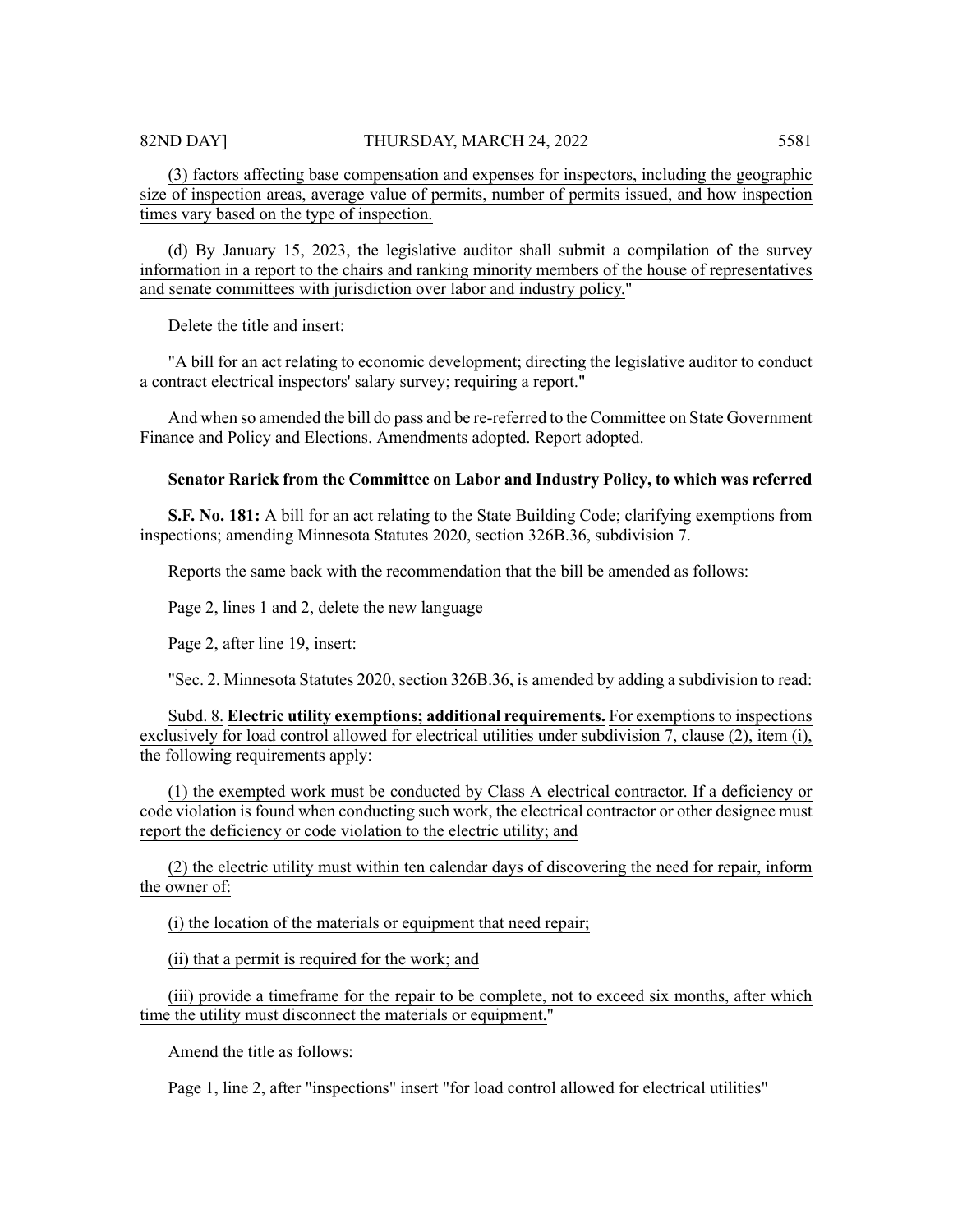Amend the title numbers accordingly

And when so amended the bill do pass. Amendments adopted. Report adopted.

#### **Senator Miller, from the Committee on Rules and Administration, to which was referred**

**H.F. No. 3001** for comparison with companion Senate File, reports the following House File was found identical and recommends the House File be given its second reading and substituted for its companion Senate File as follows:

| <b>GENERAL ORDERS</b> |          | <b>CONSENT CALENDAR</b> |            | <b>CALENDAR</b> |          |
|-----------------------|----------|-------------------------|------------|-----------------|----------|
| H.F. No.              | S.F. No. | H.F. No.                | - S.F. No. | - H.F. No.      | S.F. No. |
| 3001                  | 2925     |                         |            |                 |          |

and that the above Senate File be indefinitely postponed.

Pursuant to Rule 45, this report was prepared and submitted by the Secretary of the Senate on behalf of the Committee on Rules and Administration. Report adopted.

### **Senator Miller, from the Committee on Rules and Administration, to which was referred**

**H.F. No. 3254** for comparison with companion Senate File, reports the following House File was found identical and recommends the House File be given its second reading and substituted for its companion Senate File as follows:

| <b>GENERAL ORDERS</b> |          | <b>CONSENT CALENDAR</b> |           | <b>CALENDAR</b> |            |
|-----------------------|----------|-------------------------|-----------|-----------------|------------|
| H.F. No.              | S.E. No. | <b>H.F. No.</b>         | -S.F. No. | H.E. No.        | - S.F. No. |
| 3254                  | 2991     |                         |           |                 |            |

and that the above Senate File be indefinitely postponed.

Pursuant to Rule 45, this report was prepared and submitted by the Secretary of the Senate on behalf of the Committee on Rules and Administration. Report adopted.

#### **Senator Miller, from the Committee on Rules and Administration, to which was referred**

**H.F. No. 3379** for comparison with companion Senate File, reports the following House File was found identical and recommends the House File be given its second reading and substituted for its companion Senate File as follows:

| <b>GENERAL ORDERS</b> |          |          | <b>CONSENT CALENDAR</b> | <b>CALENDAR</b> |           |
|-----------------------|----------|----------|-------------------------|-----------------|-----------|
| H.F. No.              | S.F. No. | H.F. No. | - S.F. No.              | H.F. No.        | -S.F. No. |
| 3379                  | 2635     |          |                         |                 |           |

and that the above Senate File be indefinitely postponed.

Pursuant to Rule 45, this report was prepared and submitted by the Secretary of the Senate on behalf of the Committee on Rules and Administration. Report adopted.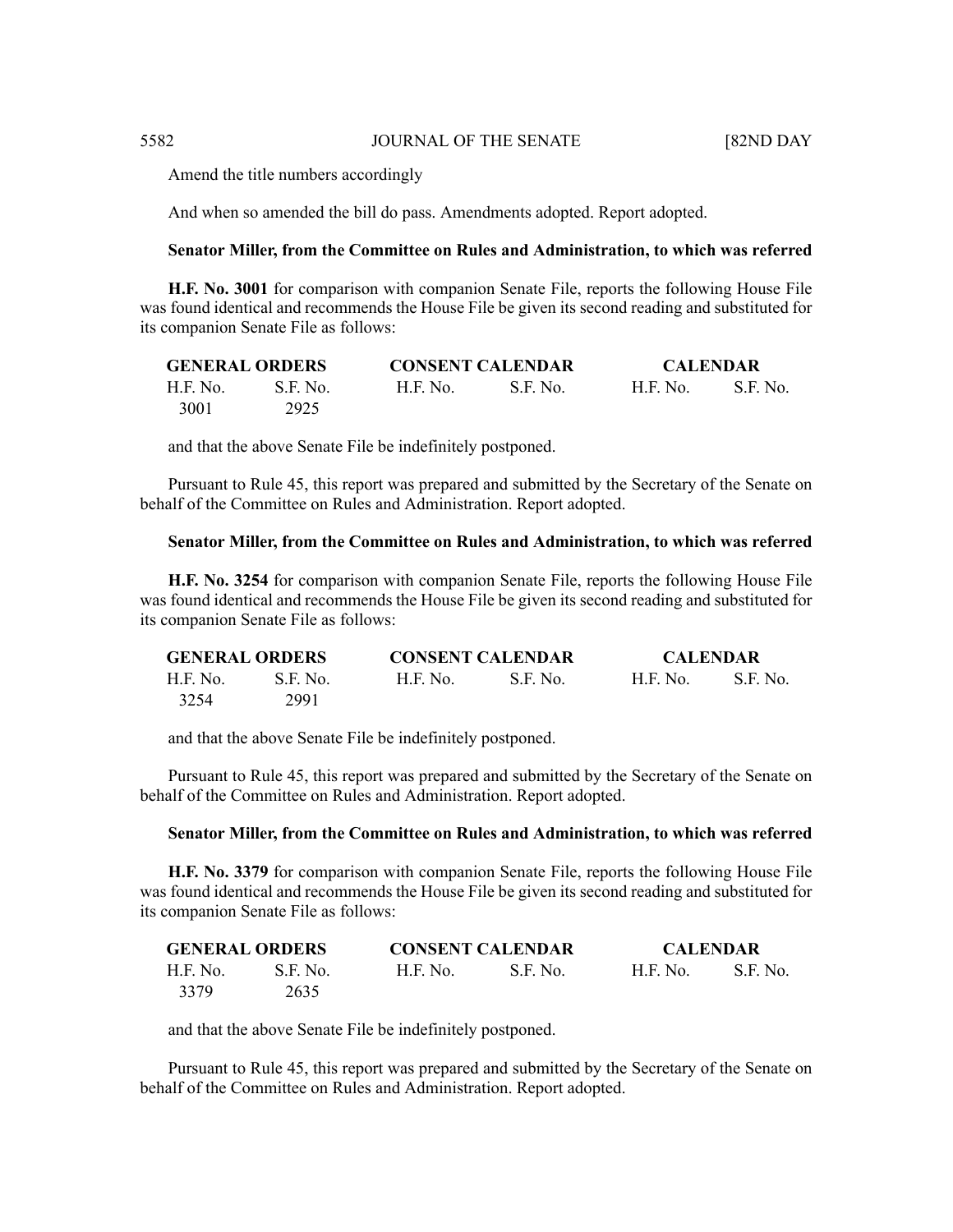#### **Senator Miller, from the Committee on Rules and Administration, to which was referred**

**H.F. No. 3682** for comparison with companion Senate File, reports the following House File was found not identical with companion Senate File as follows:

| <b>GENERAL ORDERS</b> |           |                 | <b>CONSENT CALENDAR</b> | <b>CALENDAR</b> |          |
|-----------------------|-----------|-----------------|-------------------------|-----------------|----------|
| H.F. No.              | -S.F. No. | <b>H.F. No.</b> | S.F. No.                | H.F. No.        | S.F. No. |
| 3682                  | 3457      |                 |                         |                 |          |

Pursuant to Rule 45, the Committee on Rules and Administration recommends that H.F. No. 3682 be amended as follows:

Delete all the language after the enacting clause of H.F. No. 3682; and insert the language after the enacting clause of S.F. No. 3457, the first engrossment; further, delete the title of H.F. No. 3682; and insert the title of S.F. No. 3457, the first engrossment.

And when so amended H.F. No. 3682 will be identical to S.F. No. 3457, and further recommends that H.F. No. 3682 be given its second reading and substituted for S.F. No. 3457, and that the Senate File be indefinitely postponed.

Pursuant to Rule 45, this report was prepared and submitted by the Secretary of the Senate on behalf of the Committee on Rules and Administration. Amendments adopted. Report adopted.

#### **Senator Miller, from the Committee on Rules and Administration, to which was referred**

**H.F. No. 2919** for comparison with companion Senate File, reports the following House File was found identical and recommends the House File be given its second reading and substituted for its companion Senate File as follows:

| <b>GENERAL ORDERS</b> |          |                 | <b>CONSENT CALENDAR</b> |          | <b>CALENDAR</b> |
|-----------------------|----------|-----------------|-------------------------|----------|-----------------|
| H.F. No.              | S.F. No. | <b>H.F. No.</b> | - S.F. No.              | H.F. No. | -S.F. No.       |
| 2919                  | 3251     |                 |                         |          |                 |

and that the above Senate File be indefinitely postponed.

Pursuant to Rule 45, this report was prepared and submitted by the Secretary of the Senate on behalf of the Committee on Rules and Administration. Report adopted.

# **Senator Ruud from the Committee on Environment and Natural Resources Policy and Legacy Finance, to which was referred**

**S.F. No. 4131:** A bill for an act relating to natural resources; proposing an amendment to the Minnesota Constitution, article XI, section 14; providing for the renewal of the environment and natural resources trust fund; making changes to the Legislative-Citizen Commission on Minnesota Resources; amending Minnesota Statutes 2020, sections 116P.05, subdivision 1; 349A.08, subdivision 5.

Reports the same back with the recommendation that the bill do pass and be re-referred to the Committee on Environment and Natural Resources Finance. Report adopted.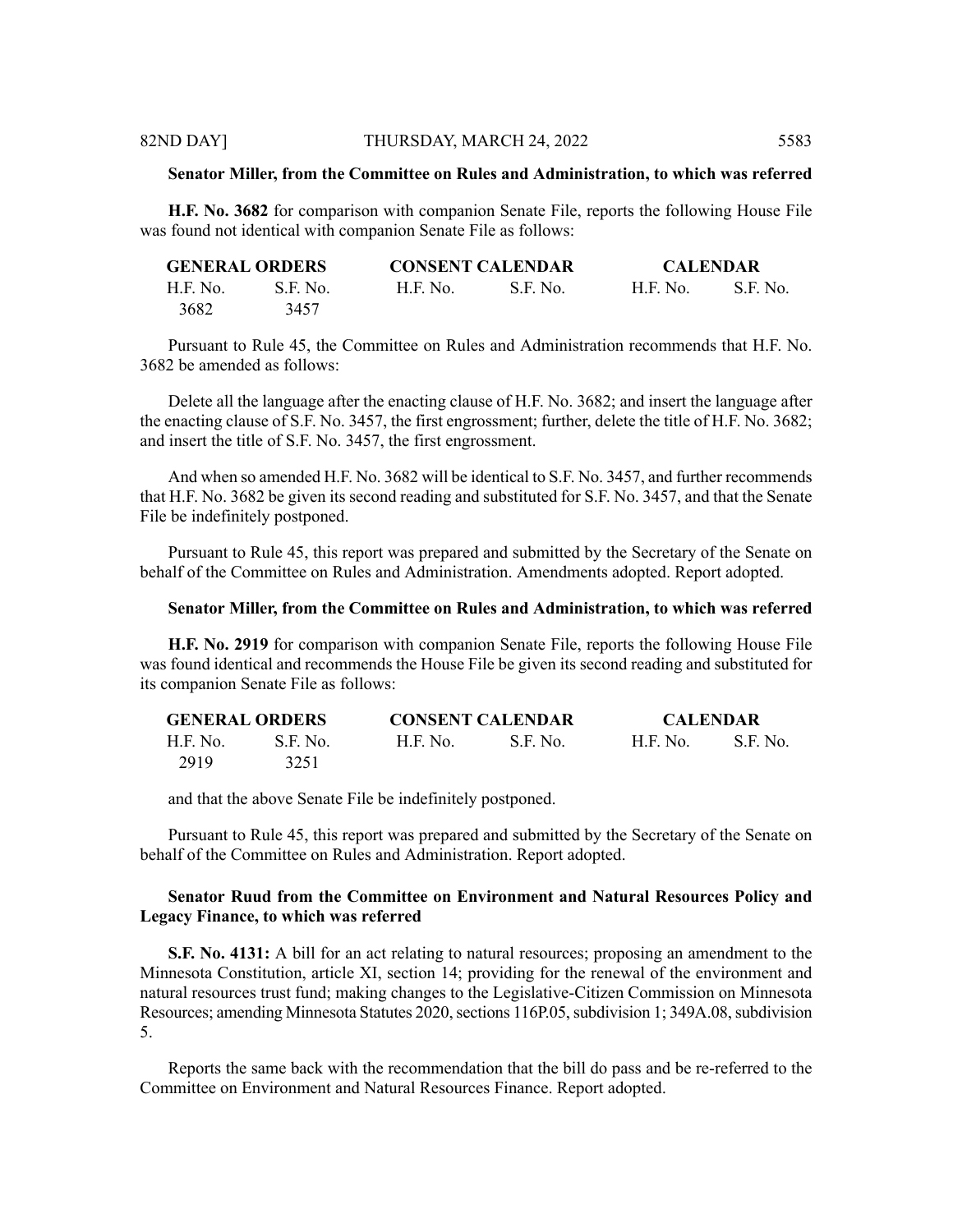# **Senator Kiffmeyer from the Committee on State Government Finance and Policy and Elections, to which was re-referred**

**S.F. No. 3531:** A bill for an act relating to transportation; authorizing third-party commercial driver's license road tests; appropriating money; amending Minnesota Statutes 2021 Supplement, section 171.13, subdivision 1; proposing coding for new law in Minnesota Statutes, chapter 171.

Reports the same back with the recommendation that the bill be amended as follows:

Page 1, line 10, delete "Each" and insert "An"

Page 2, line 26, delete "" Road" and insert ""Road" and delete "actual"

Page 2, line 29, delete "individual who is an"

Page 2, line 30, delete "and" and insert "who"

Page 3, line 3, delete everything after "(a)" and insert "An"

Page 4, delete line 3

Page 4, line 4, delete  $"(2)"$  and insert  $"(1)"$ 

Page 4, line 5, delete  $"(3)"$  and insert  $"(2)"$ 

Page 4, line 6, after the second comma, insert "part 380, section 605, and"

Page 4, line 26, after "applicant" insert "for a commercial driver's license"

Page 5, line 1, delete everything after "383"

Page 5, line 2, delete everything before the period

Page 5, delete line 9

Page 5, line 10, before "A" insert "(a)"

Page 5, after line 12, insert:

"(b) A third-party tester must not conduct a fourth or subsequent road test for a person."

Page 5, line 13, delete "Indemnification" and insert "Immunity"

Page 5, line 18, delete "the commissioner or"

Page 6, line 27, delete "receiving" and insert "the mailing date of"

Page 6, line 31, delete the first "receipt" and insert "the mailing date" and delete everything after the period

Page 6, line 32, delete everything before "may" and insert "The third-party testing program or third-party tester"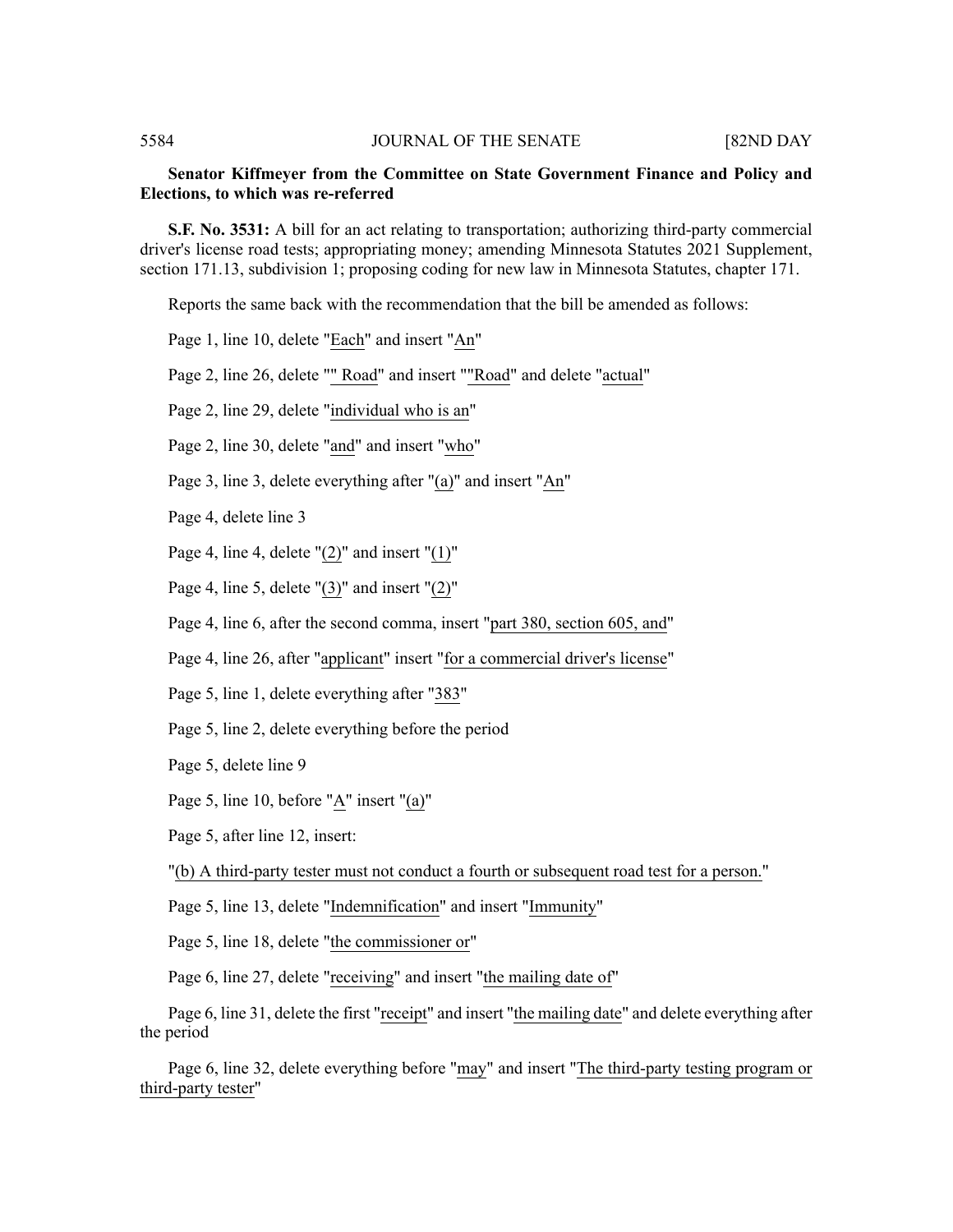Page 6, line 33, after "14" insert "within 20 days of receipt of the commissioner's decision"

Page 7, line 1, delete "affected party" and insert "third-party testing program or third-party tester"

Page 7, line 2, delete "receiving" and insert "the mailing date of"

Page 7, delete subdivision 17 and insert:

"Subd. 17. **Rulemaking.** (a) To the extent that Minnesota Rules, parts 7410.600 to 7410.6540, or other laws do not prescribe requirements on the following topics, the commissioner may adopt rules on these topics as they pertain to third-party testing programs and testers:

(1) criteria for approval of an application of a third-party testing program or tester;

(2) requirements for training to become a third-party testing program or tester;

(3) the method of scoring and evaluating an applicant for a commercial driver's license;

(4) the method and criteria for determining test routes;

(5) documentation necessary to conduct a road test;

(6) the manner of conducting a road test for a commercial driver's license; and

(7) a process to investigate alleged violations of law and complaints made against third-party testing programs and testers.

(b) The commissioner must not adopt rules that create standards for third-party testing programs and third-party testers to provide road tests for a commercial driver's license that are higher than standards required for the state or state employees who perform road tests for commercial driver's licenses.

(c) If the commissioner does not adopt rules by June 1, 2024, rulemaking authority under this section is repealed. Rulemaking authority under this section is not continuing authority to amend or repeal rules. Notwithstanding section 14.125, any additional action on rules after adoption must be under specific statutory authority to take the additional action."

Page 7, before line 11, insert:

"Sec. 3. **RULES.**

If the commissioner of public safety determines that any additional rules, beyond those authorized to be adopted under Minnesota Statutes, section 171.135, are required to implement this act, the commissioner must report to the chairs and ranking minority members of the committees in the senate and house of representatives with jurisdiction over transportation by January 15, 2023, describing topics on which additional rulemaking is required. The report must include draft legislation to authorize the necessary rulemaking."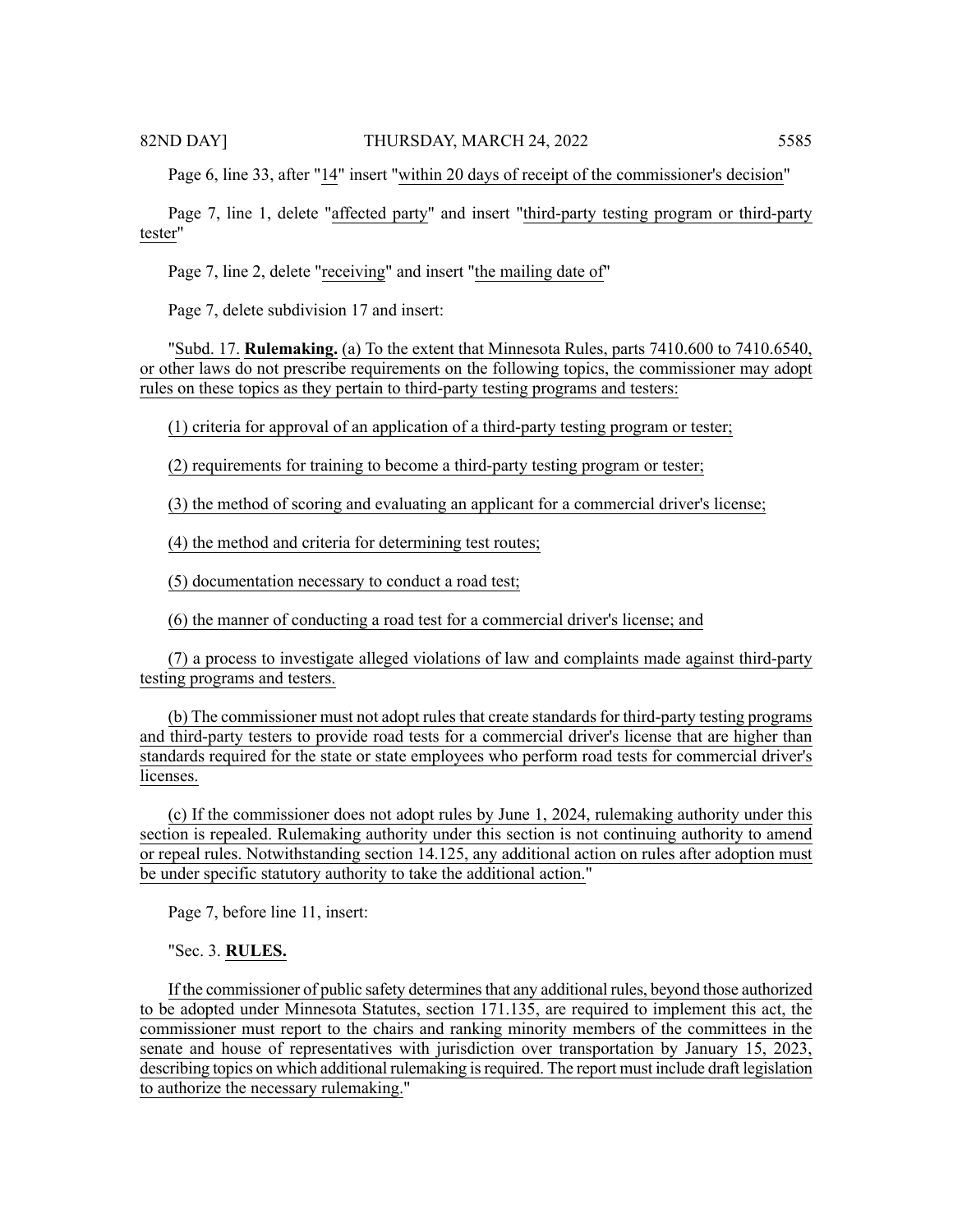Page 7, line 12, delete "\$425,000" and insert "\$429,000" and delete "\$369,000" and insert "\$390,000" and delete "\$369,000" and insert "\$390,000"

Page 7, after line 15, insert:

# "Sec. 5. **REPEALER.**

Minnesota Rules, part 7411.0630, subpart 6, is repealed."

Renumber the sections in sequence

Amend the title as follows:

Page 1, line 3, after the first semicolon, insert "authorizes rulemaking;"

And when so amended the bill do pass and be re-referred to the Committee on Civil Law and Data Practices Policy. Amendments adopted. Report adopted.

# **Senator Ingebrigtsen from the Committee on Environment and Natural Resources Finance, to which was referred**

**S.F. No. 3792:** A bill for an act relating to natural resources; appropriating money to replace a drain line near the city of Beardsley.

Reports the same back with the recommendation that the bill be amended as follows:

Delete everything after the enacting clause and insert:

# "Section 1. **BEARDSLEY DRY LAKE SYSTEM REPAIRS.**

Subdivision 1. **Appropriation.** \$2,000,000 is appropriated from the bond proceeds fund to the Board of Water and Soil Resources for a grant to the city of Beardsley for predesign and design, and to remove and replace, or to repair, a portion of drain line in the gravity pipe system designed to remove excess water from Dry Lake and prevent flooding. The city must undertake this project in coordination with the Upper Minnesota River Watershed District. This appropriation is available when the commissioner of management and budget determines that an amount sufficient to complete the project is committed to the project.

Subd. 2. **Bond sale.** To provide the money appropriated in this section from the bond proceeds fund, the commissioner of management and budget shall sell and issue bonds of the state in an amount up to \$2,000,000 in the manner, upon the terms, and with the effect prescribed by Minnesota Statutes, sections 16A.631 to 16A.675, and by the Minnesota Constitution, article XI, sections 4 to 7.

**EFFECTIVE DATE.** This section is effective the day following final enactment."

Delete the title and insert:

"A bill for an act relating to capital investment; appropriating money for removal and replacement or repair of a drain line near the city of Beardsley; authorizing the sale and issuance of state bonds."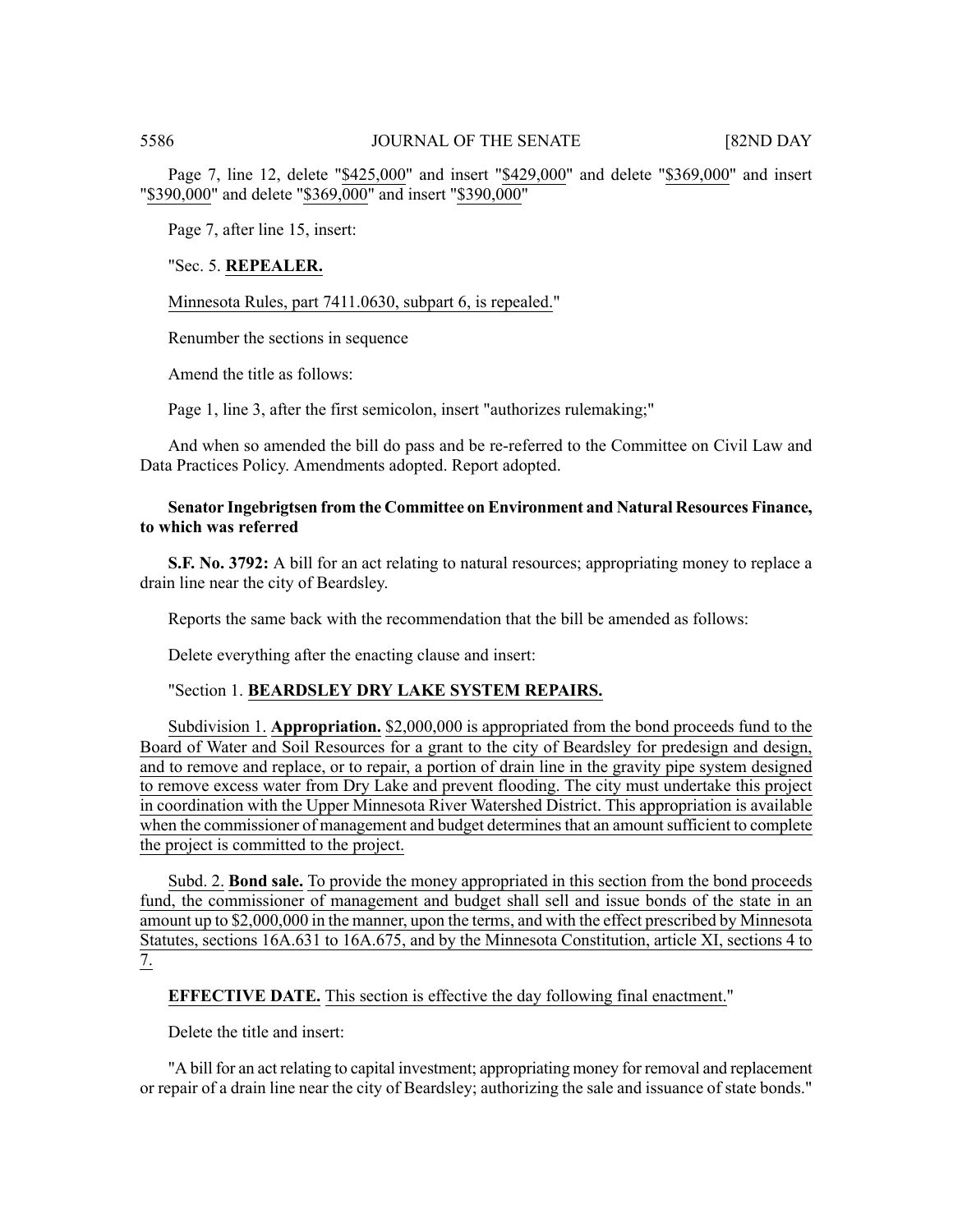And when so amended the bill do pass and be re-referred to the Committee on Capital Investment. Amendments adopted. Report adopted.

# **Senator Utke from the Committee on Health and Human Services Finance and Policy, to which was referred**

**S.F. No. 3071:** A bill for an act relating to occupational licensing; establishing board processing procedures for physician and nurse licensure applications; requiring the Board of Medical Practice to issue temporary permits to practice as a respiratory therapist; amending Minnesota Statutes 2020, sections 147C.15, subdivision 3; 148.211, by adding a subdivision; 148.212, subdivision 1; proposing coding for new law in Minnesota Statutes, chapters 147; 148.

Reports the same back with the recommendation that the bill be amended as follows:

Delete everything after the enacting clause and insert:

"Section 1. Minnesota Statutes 2020, section 147.01, subdivision 7, is amended to read:

Subd. 7. **Physician application and license fees.** (a) The board may charge the following nonrefundable application and license fees processed pursuant to sections 147.02, 147.03, 147.037, 147.0375, and 147.38:

- (1) physician application fee, \$200;
- (2) physician annual registration renewal fee, \$192;
- (3) physician endorsement to other states, \$40;
- (4) physician emeritus license, \$50;
- (5) physician temporary license, \$60;
- $(6)$  (5) physician late fee, \$60;
- $(7)$  (6) duplicate license fee, \$20;
- (8) (7) certification letter fee, \$25;
- $(9)$  (8) education or training program approval fee, \$100;
- $(10)(9)$  report creation and generation fee, \$60 per hour;
- $(11)$  (10) examination administration fee (half day), \$50;
- $(12)$  (11) examination administration fee (full day), \$80;

 $(13)$  (12) fees developed by the Interstate Commission for determining physician qualification to register and participate in the interstate medical licensure compact, as established in rules authorized in and pursuant to section 147.38, not to exceed \$1,000; and

(14) (13) verification fee, \$25.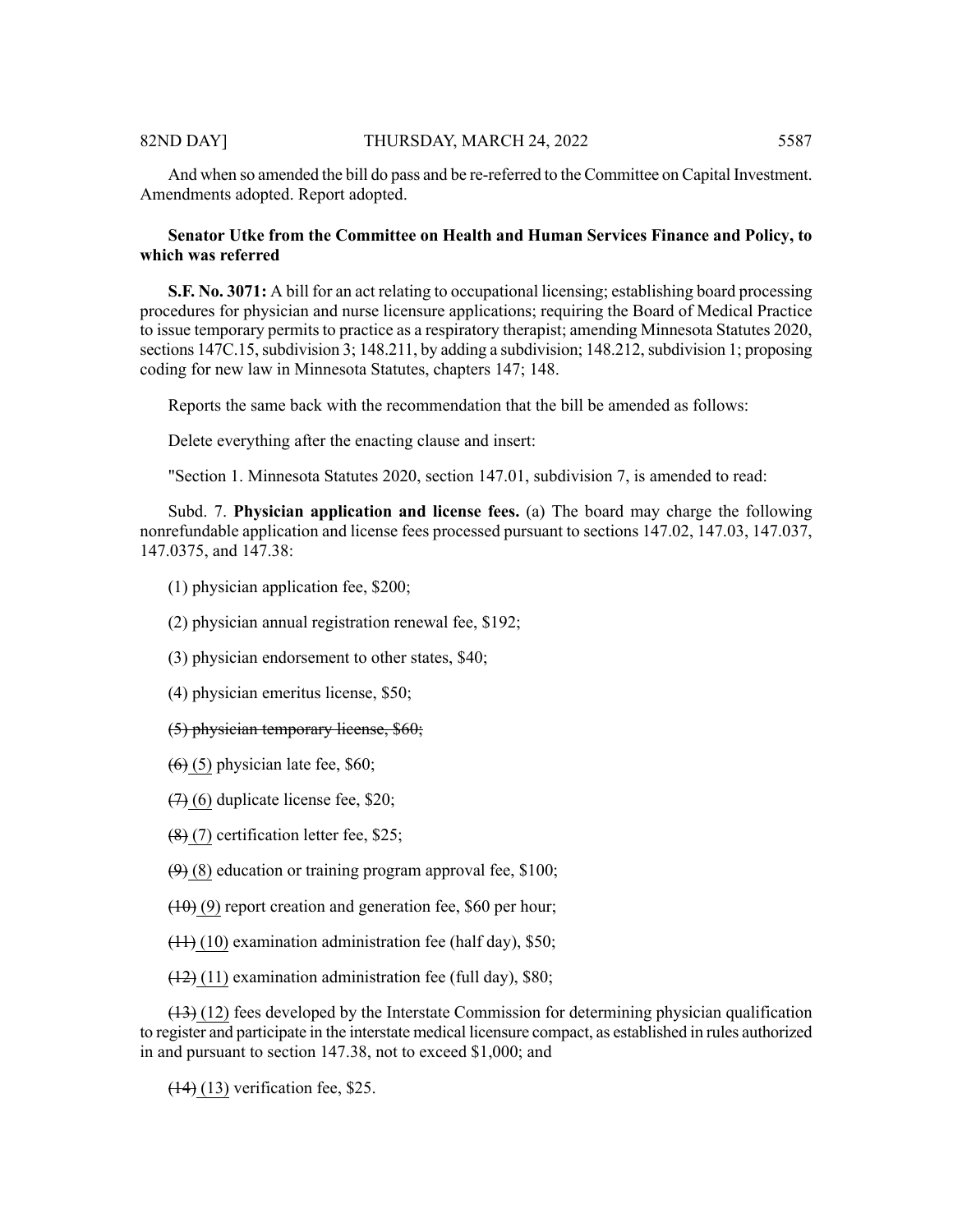(b) The board may prorate the initial annual license fee. All licensees are required to pay the full fee upon license renewal. The revenue generated from the fee must be deposited in an account in the state government special revenue fund.

**EFFECTIVE DATE.** This section is effective the day following final enactment.

Sec. 2. Minnesota Statutes 2020, section 147.03, subdivision 1, is amended to read:

Subdivision 1. **Endorsement; reciprocity.** (a) The board may issue a license to practice medicine to any person who satisfies the requirements in paragraphs (b) to (e).

(b) The applicant shall satisfy all the requirements established in section 147.02, subdivision 1, paragraphs (a), (b), (d), (e), and (f), or section 147.037, subdivision 1, paragraphs (a) to (e).

(c) The applicant shall:

(1) have passed an examination prepared and graded by the Federation of State Medical Boards, the National Board of Medical Examiners, or the United States Medical Licensing Examination (USMLE) program in accordance with section 147.02, subdivision 1, paragraph (c), clause (2); the National Board of Osteopathic Medical Examiners; or the Medical Council of Canada; and

(2) have a current license from the equivalent licensing agency in another state or Canada and, if the examination in clause (1) was passed more than ten years ago, either:

(i) passthe Special Purpose Examination of the Federation of State Medical Boards with a score of 75 or better within three attempts; or

(ii) have a current certification by a specialty board of the American Board of Medical Specialties, of the American Osteopathic Association, the Royal College of Physicians and Surgeons of Canada, or of the College of Family Physicians of Canada; or

(3) if the applicant fails to meet the requirement established in section 147.02, subdivision 1, paragraph (c), clause (2), because the applicant failed to pass each of steps one, two, and three of the USMLE within the required three attempts, the applicant may be granted a license provided the applicant:

(i) has passed each of steps one, two, and three with passing scores as recommended by the USMLE program within no more than four attempts for any of the three steps;

(ii) is currently licensed in another state; and

(iii) has current certification by a specialty board of the American Board of Medical Specialties, the American Osteopathic Association Bureau of Professional Education, the Royal College of Physicians and Surgeons of Canada, or the College of Family Physicians of Canada.

(d) The applicant must not be under license suspension or revocation by the licensing board of the state or jurisdiction in which the conduct that caused the suspension or revocation occurred.

(e) The applicant must not have engaged in conduct warranting disciplinary action against a licensee, or have been subject to disciplinary action other than as specified in paragraph (d). If an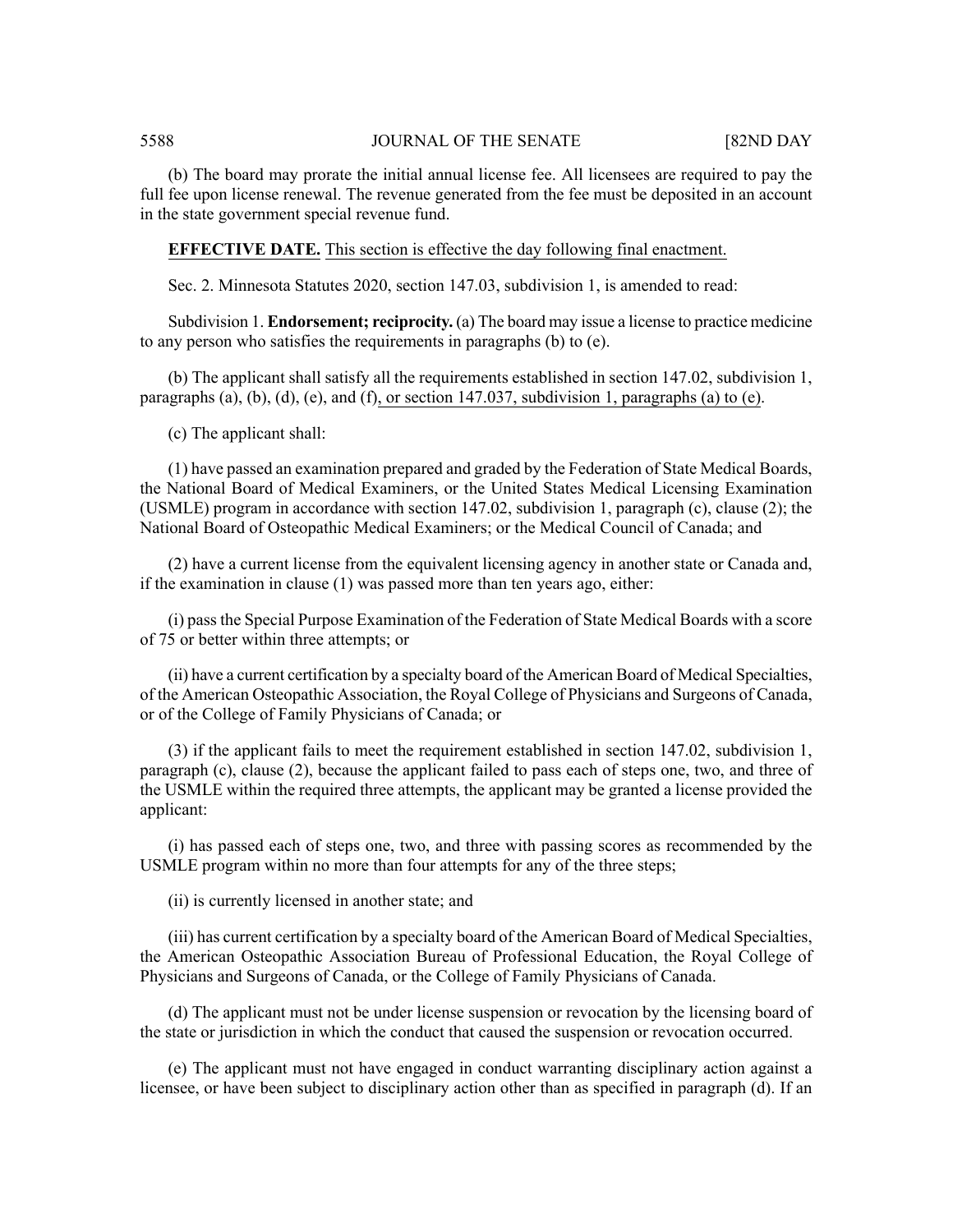# 82ND DAY] THURSDAY, MARCH 24, 2022 5589

applicant does not satisfy the requirements stated in this paragraph, the board may issue a license only on the applicant's showing that the public will be protected through issuance of a license with conditions or limitations the board considers appropriate.

(f) Upon the request of an applicant, the board may conduct the final interview of the applicant by teleconference.

# **EFFECTIVE DATE.** This section is effective the day following final enactment.

Sec. 3. Minnesota Statutes 2020, section 147.03, subdivision 2, is amended to read:

Subd. 2. **Temporary permit.** (a) An applicant for licensure under this section may request the board to issue a temporary permit in accordance with thissubdivision. Upon receipt of the application for licensure, a request for a temporary permit, and a nonrefundable physician application fee specified under section 147.01, subdivision 7, the board may issue a temporary permit to practice medicine to as a physician eligible for licensure under this section only if the application for licensure is complete, all requirements in subdivision 1 have been met, and a nonrefundable fee set by the board has been paid if the applicant is:

(1) currently licensed in good standing to practice medicine as a physician in another state, territory, or Canadian province; and

(2) not the subject of a pending investigation or disciplinary action in any state, territory, or Canadian province.

The permit remains (b) A temporary permit issued under this subdivision is nonrenewable and shall be valid only until the meeting of the board at which a decision is made on the physician's application for licensure or for 90 days, whichever occurs first.

(c) The board may revoke a temporary permit that has been issued under this subdivision if the physician is the subject of an investigation or disciplinary action, or is disqualified for licensure for any other reason.

(d) Notwithstanding section 13.41, subdivision 2, the board may release information regarding action taken by the board pursuant to this subdivision.

# **EFFECTIVE DATE.** This section is effective the day following final enactment.

Sec. 4. Minnesota Statutes 2020, section 147.037, is amended to read:

# **147.037LICENSING OF FOREIGNMEDICALSCHOOL GRADUATES;TEMPORARY PERMIT.**

Subdivision 1. **Requirements.** The board shall issue a license to practice medicine to any person who satisfies the requirements in paragraphs (a) to  $(g)$ .

(a) The applicant shall satisfy all the requirements established in section 147.02, subdivision 1, paragraphs  $(a)$ ,  $(e)$ ,  $(f)$ ,  $(g)$ , and  $(h)$ .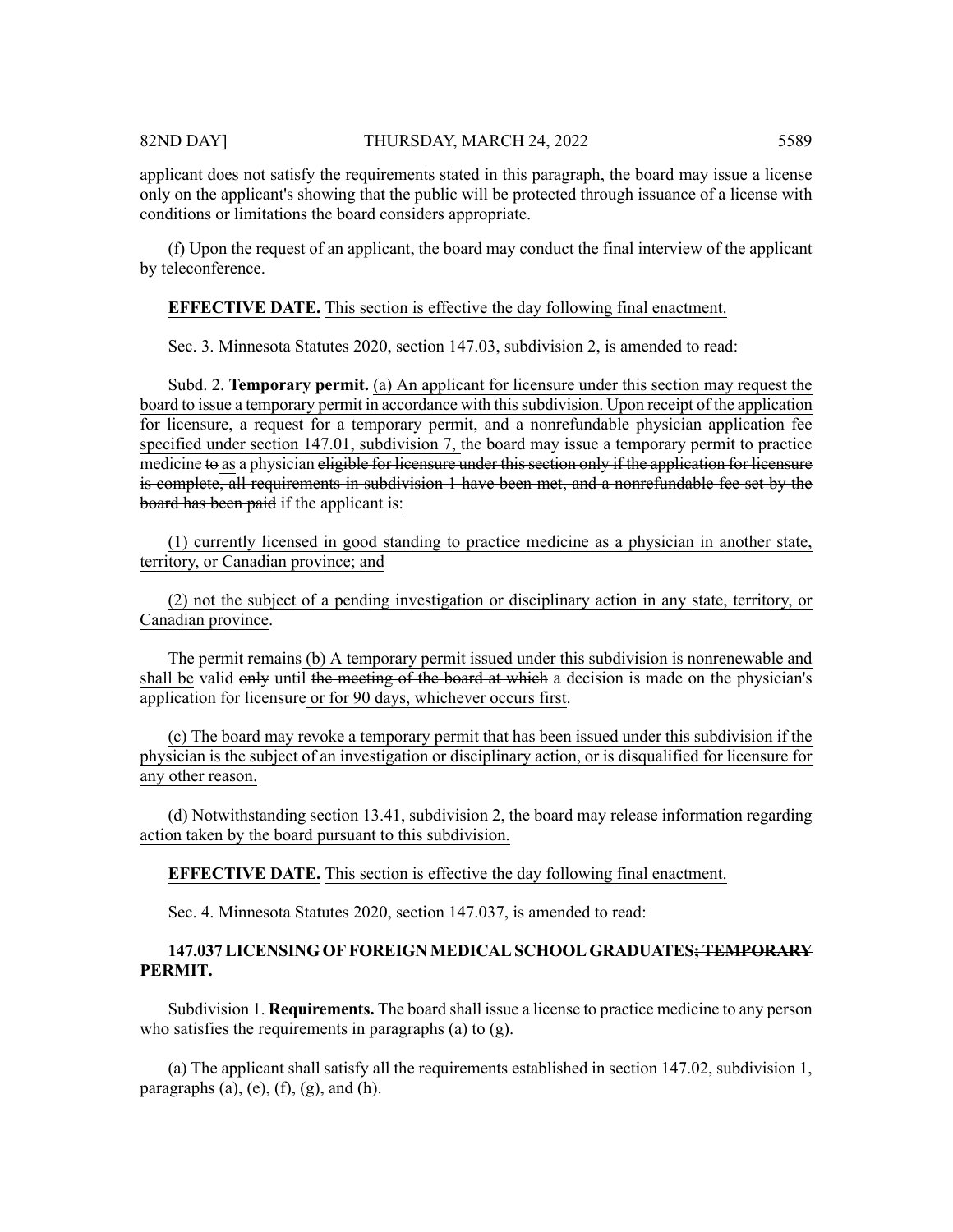(b) The applicant shall present evidence satisfactory to the board that the applicant is a graduate of a medical or osteopathic school approved by the board as equivalent to accredited United States or Canadian schools based upon its faculty, curriculum, facilities, accreditation, or other relevant data. If the applicant is a graduate of a medical or osteopathic program that is not accredited by the Liaison Committee for Medical Education or the American Osteopathic Association, the applicant may use the Federation of State Medical Boards' Federation Credentials Verification Service (FCVS) or its successor. If the applicant uses this service as allowed under this paragraph, the physician application fee may be less than \$200 but must not exceed the cost of administering this paragraph.

(c) The applicant shall present evidence satisfactory to the board that the applicant has been awarded a certificate by the Educational Council for Foreign Medical Graduates, and the applicant has a working ability in the English language sufficient to communicate with patients and physicians and to engage in the practice of medicine.

(d) The applicant shall present evidence satisfactory to the board of the completion of one year of graduate, clinical medical training in a program accredited by a national accrediting organization approved by the board or other graduate training approved in advance by the board as meeting standards similar to those of a national accrediting organization. This requirement does not apply:

(1) to an applicant who is admitted as a permanent immigrant to the United States on or before October 1, 1991, as a person of exceptional ability in the sciences according to Code of Federal Regulations, title 20, section 656.22(d); or

(2) to an applicant holding a valid license to practice medicine in another country and issued a permanent immigrant visa after October 1, 1991, as a person of extraordinary ability in the field of science or as an outstanding professor or researcher according to Code of Federal Regulations, title 8, section 204.5(h) and (i), or a temporary nonimmigrant visa as a person of extraordinary ability in the field of science according to Code of Federal Regulations, title 8, section 214.2(o),

provided that a person under clause (1) or (2) is admitted pursuant to rules of the United States Department of Labor.

(e) The applicant must:

(1) have passed an examination prepared and graded by the Federation of State Medical Boards, the United States Medical Licensing Examination program in accordance with section 147.02, subdivision 1, paragraph (c), clause (2), or the Medical Council of Canada; and

(2) if the examination in clause (1) was passed more than ten years ago, either:

(i) passthe Special Purpose Examination of the Federation of State Medical Boards with a score of 75 or better within three attempts; or

(ii) have a current certification by a specialty board of the American Board of Medical Specialties, of the American Osteopathic Association, of the Royal College of Physicians and Surgeons of Canada, or of the College of Family Physicians of Canada; or

(3) if the applicant fails to meet the requirement established in section 147.02, subdivision 1, paragraph (c), clause (2), because the applicant failed to pass each of steps one, two, and three of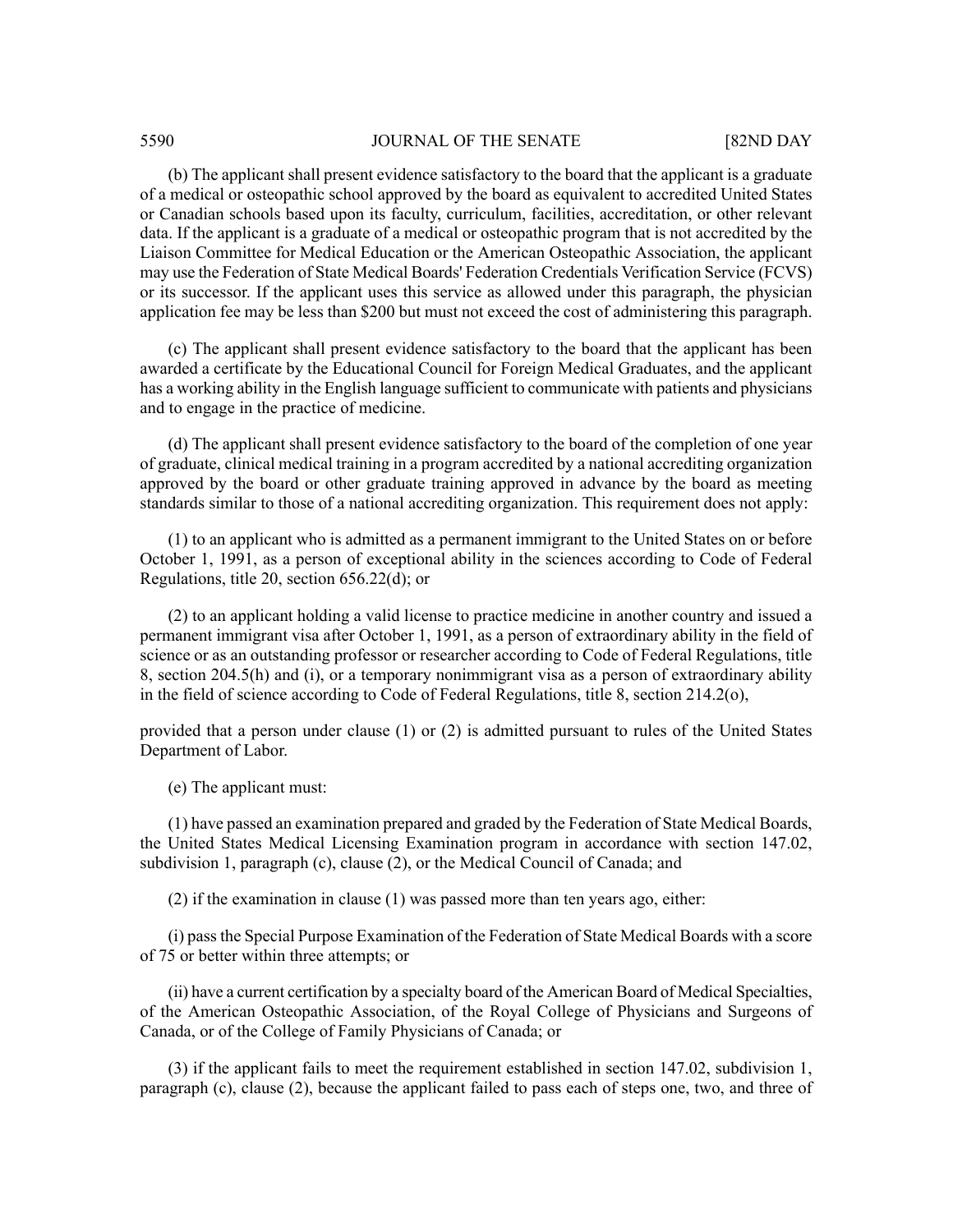applicant:

(i) has passed each of steps one, two, and three with passing scores as recommended by the USMLE program within no more than four attempts for any of the three steps;

(ii) is currently licensed in another state; and

(iii) has current certification by a specialty board of the American Board of Medical Specialties, the American Osteopathic Association, the Royal College of Physicians and Surgeons of Canada, or the College of Family Physicians of Canada.

(f) The applicant must not be under license suspension or revocation by the licensing board of the state or jurisdiction in which the conduct that caused the suspension or revocation occurred.

(g) The applicant must not have engaged in conduct warranting disciplinary action against a licensee, or have been subject to disciplinary action other than as specified in paragraph (f). If an applicant does not satisfy the requirements stated in this paragraph, the board may issue a license only on the applicant's showing that the public will be protected through issuance of a license with conditions or limitations the board considers appropriate.

Subd. 1a. **Temporary permit.** The board may issue a temporary permit to practice medicine to a physician eligible for licensure under this section only if the application for licensure is complete, all requirements in subdivision 1 have been met, and a nonrefundable fee set by the board has been paid. The permit remains valid only until the meeting of the board at which a decision is made on the physician's application for licensure.

Subd. 2. **Medical school review.** The board may contract with any qualified person or organization for the performance of a review or investigation, including site visits if necessary, of any medical or osteopathic school prior to approving the school under section 147.02, subdivision 1, paragraph (b), or subdivision 1, paragraph (b), of this section. To the extent possible, the board shall require the school being reviewed to pay the costs of the review or investigation.

**EFFECTIVE DATE.** This section is effective the day following final enactment.

# Sec. 5. **[147A.025] TEMPORARY PERMIT.**

(a) An applicant for licensure undersection 147A.02, may request the board to issue a temporary permit in accordance with this section. Upon receipt of the application for licensure, a request for a temporary permit, and a nonrefundable physician assistant application fee as specified under section 147A.28, the board may issue a temporary permit to practice as a physician assistant if the applicant is:

(1) currently licensed in good standing to practice as a physician assistant in another state, territory, or Canadian province; and

(2) is not subject to a pending investigation or disciplinary action in any state, territory or Canadian province.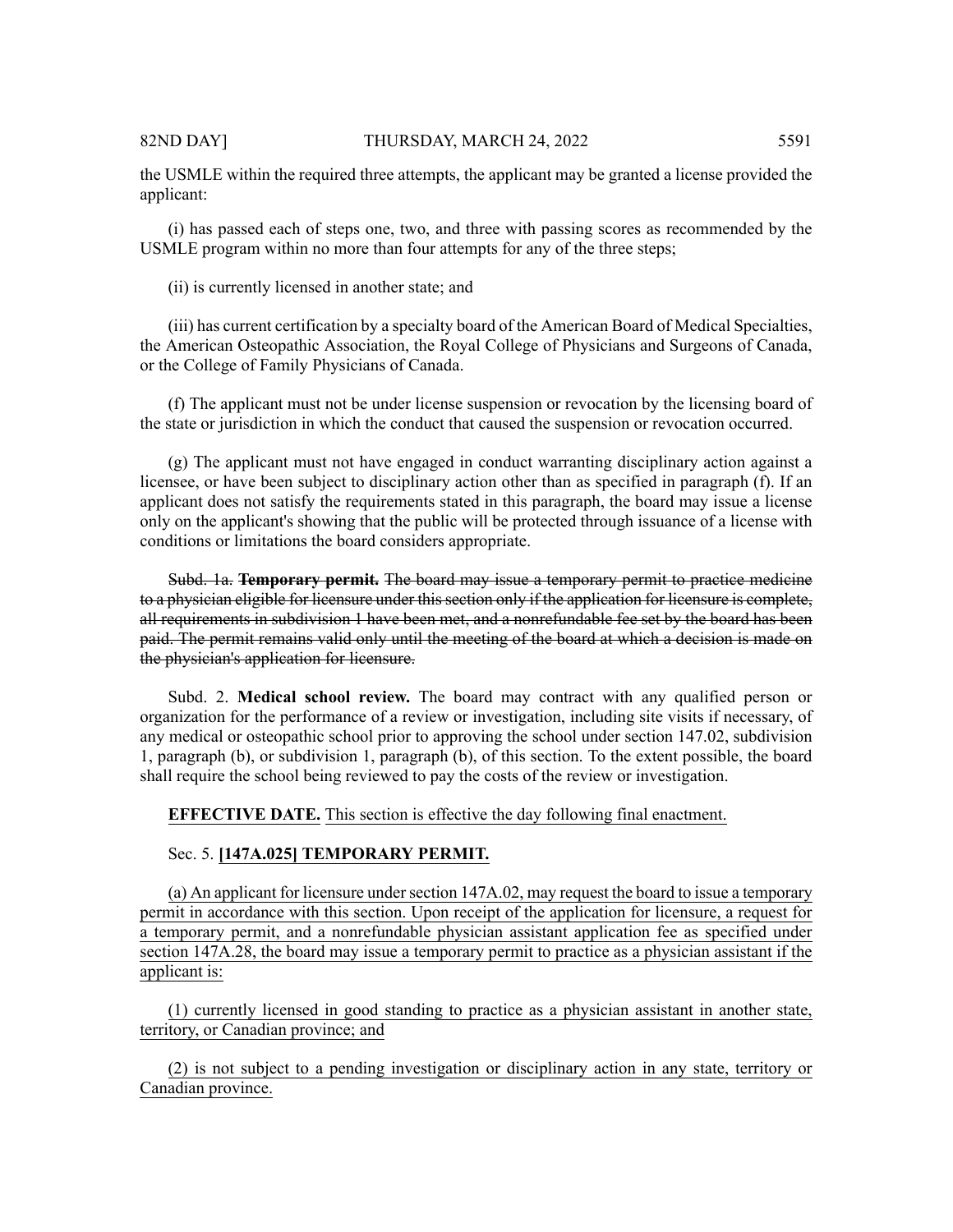(b) A temporary permit issued under this section is nonrenewable and shall be valid until a decision is made on the physician assistant's application for licensure or for 90 days, whichever occurs first.

(c) The board may revoke the temporary permit that has been issued under this section if the applicant is the subject of an investigation or disciplinary action or is disqualified for licensure for any other reason.

(d) Notwithstanding section 13.41, subdivision 2, the board may release information regarding any action taken by the board pursuant to this section.

**EFFECTIVE DATE.** This section is effective the day following final enactment.

Sec. 6. Minnesota Statutes 2020, section 147A.28, is amended to read:

# **147A.28 PHYSICIAN ASSISTANT APPLICATION AND LICENSE FEES.**

(a) The board may charge the following nonrefundable fees:

(1) physician assistant application fee, \$120;

(2) physician assistant annual registration renewal fee (prescribing authority), \$135;

 $(3)$  (2) physician assistant annual registration license renewal fee (no prescribing authority), \$115;

# (4) physician assistant temporary registration, \$115;

(5) physician assistant temporary permit, \$60;

 $(6)$  (3) physician assistant locum tenens permit, \$25;

 $(7)$  (4) physician assistant late fee, \$50;

 $(8)$  (5) duplicate license fee, \$20;

 $(9)$  (6) certification letter fee, \$25;

 $(10)$  (7) education or training program approval fee, \$100;

(11) (8) report creation and generation fee, \$60 per hour; and

 $(12)$  (9) verification fee, \$25.

(b) The board may prorate the initial annual license fee. All licensees are required to pay the full fee upon license renewal. The revenue generated from the fees must be deposited in an account in the state government special revenue fund.

**EFFECTIVE DATE.** This section is effective the day following final enactment.

Sec. 7. Minnesota Statutes 2020, section 147C.15, subdivision 3, is amended to read: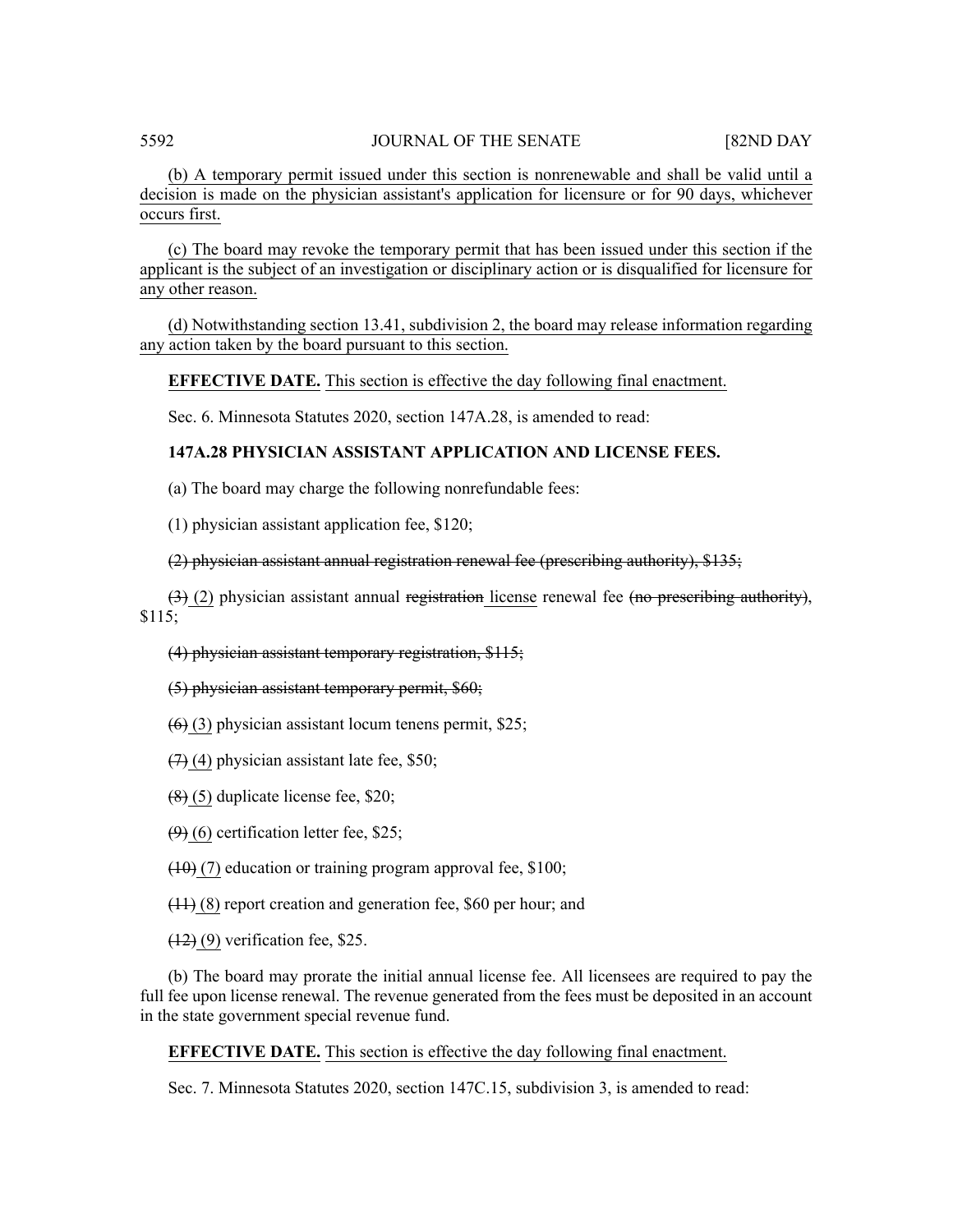Subd. 3. **Temporary permit.** (a) An applicant for licensure under this section may request the board to issue a temporary permit in accordance with thissubdivision. Upon receipt of the application for licensure, a request for a temporary permit, and a nonrefundable respiratory therapist application fee as specified under section 147C.40, subdivision 5,the board may issue a temporary permit to practice as a respiratory therapist to an applicant eligible for licensure under this section if the application for licensure is complete, all applicable requirements in this section have been met, and a nonrefundable fee set by the board has been paid applicant is:

(1) currently licensed to practice as a respiratory therapist in anotherstate, territory, or Canadian province; and

(2) is not subject to a pending investigation or disciplinary action in any state, territory, or Canadian province.

The (b) A temporary permit remains issued under this subdivision is nonrenewable and shall remain valid only until the meeting of the board at which a decision is made on the respiratory therapist's application for licensure or for 90 days, whichever occurs first.

(c) The board may revoke a temporary permit that has been issued under this subdivision if the applicant is the subject of an investigation or disciplinary action or is disqualified for licensure for any other reason.

(d) Notwithstanding section 13.41, subdivision 2, the board may release information regarding any action taken by a board pursuant to this section.

**EFFECTIVE DATE.** This section is effective the day following final enactment.

Sec. 8. Minnesota Statutes 2020, section 147C.40, subdivision 5, is amended to read:

Subd. 5. **Respiratory therapist application and license fees.** (a) The board may charge the following nonrefundable fees:

(1) respiratory therapist application fee, \$100;

(2) respiratory therapist annual registration renewal fee, \$90;

(3) respiratory therapist inactive status fee, \$50;

(4) respiratory therapist temporary registration fee, \$90;

(5) respiratory therapist temporary permit, \$60;

 $(6)$  (5) respiratory therapist late fee, \$50;

 $(7)(6)$  duplicate license fee, \$20;

(8) (7) certification letter fee, \$25;

 $(9)$  (8) education or training program approval fee, \$100;

 $(10)$  (9) report creation and generation fee, \$60 per hour; and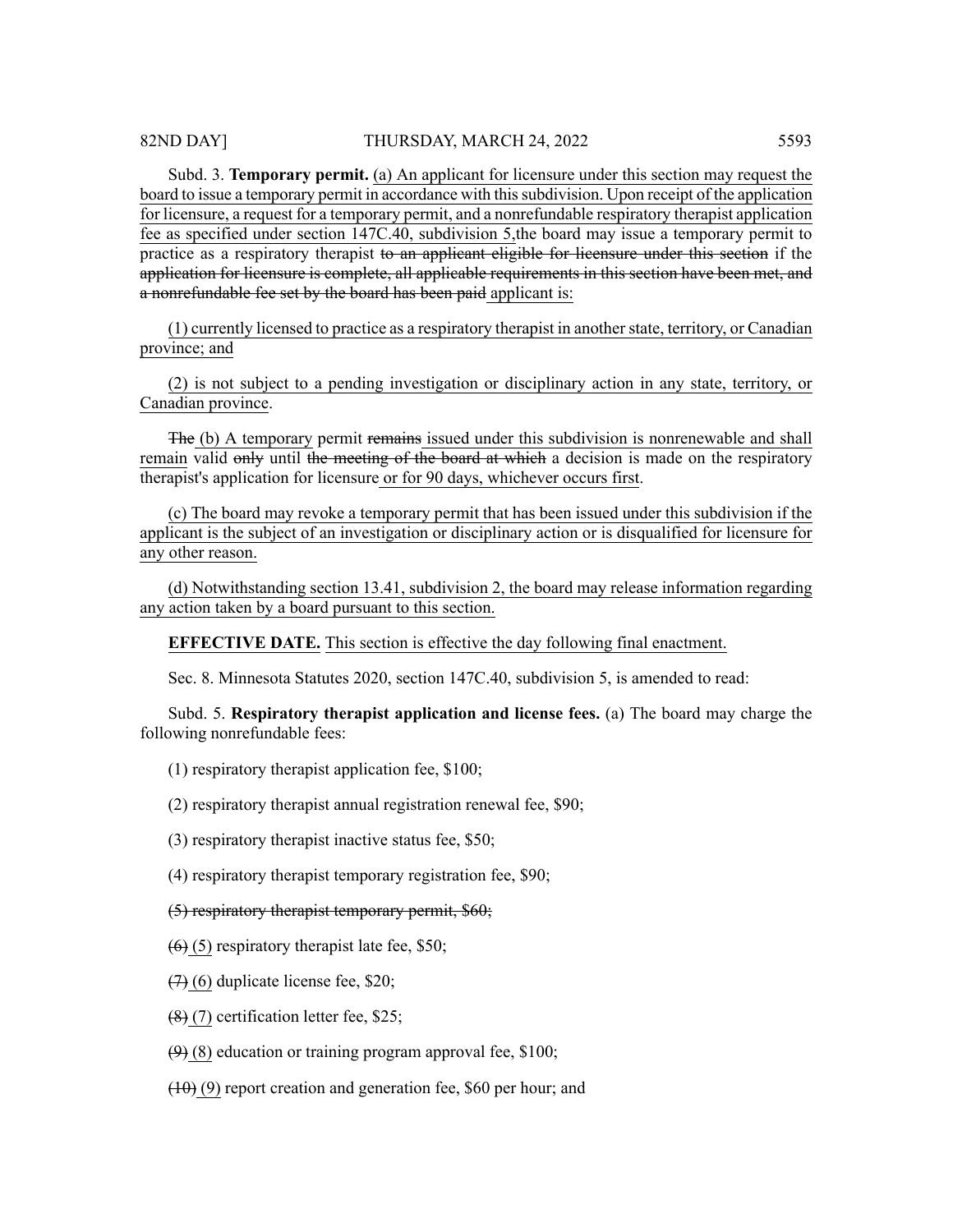$(11)$  (10) verification fee, \$25.

(b) The board may prorate the initial annual license fee. All licensees are required to pay the full fee upon license renewal. The revenue generated from the fees must be deposited in an account in the state government special revenue fund.

# **EFFECTIVE DATE.** This section is effective the day following final enactment.

Sec. 9. Minnesota Statutes 2020, section 148.212, subdivision 1, is amended to read:

Subdivision 1.**Issuance.** Upon receipt of the applicable licensure or reregistration fee and permit fee, and in accordance with rules of the board, the board may issue a nonrenewable temporary permit to practice professional or practical nursing to an applicant for licensure or reregistration who is not the subject of a pending investigation or disciplinary action, nor disqualified for any other reason, under the following circumstances:

(a) The applicant for licensure by endorsement under section  $148.211$ , subdivision 2, is currently licensed to practice professional or practical nursing in another state, territory, or Canadian province. The permit is valid until the date of board action on the application or for  $60$  90 days, whichever comes first.

(b) The applicant for licensure by endorsement under section 148.211, subdivision 2, or for reregistration under section 148.231, subdivision 5, is currently registered in a formal, structured refresher course or its equivalent for nurses that includes clinical practice.

**EFFECTIVE DATE.** This section is effective the day following final enactment.

Sec. 10. **REPEALER.**

Minnesota Statutes 2020, section 147.02, subdivision 2a, is repealed.

**EFFECTIVE DATE.** This section is effective the day following final enactment."

Amend the title as follows:

Page 1, line 2, delete everything after "licensing;" and insert "requiring the Board of Medical Practice to issue temporary permits to physicians, physician assistants, and respiratory therapists if certain requirements are met; extending the time a temporary permit issued by the Board of Nursing is valid"

Page 1, delete line 3

Page 1, line 4, delete everything before the semicolon

Amend the title numbers accordingly

And when so amended the bill do pass. Amendments adopted. Report adopted.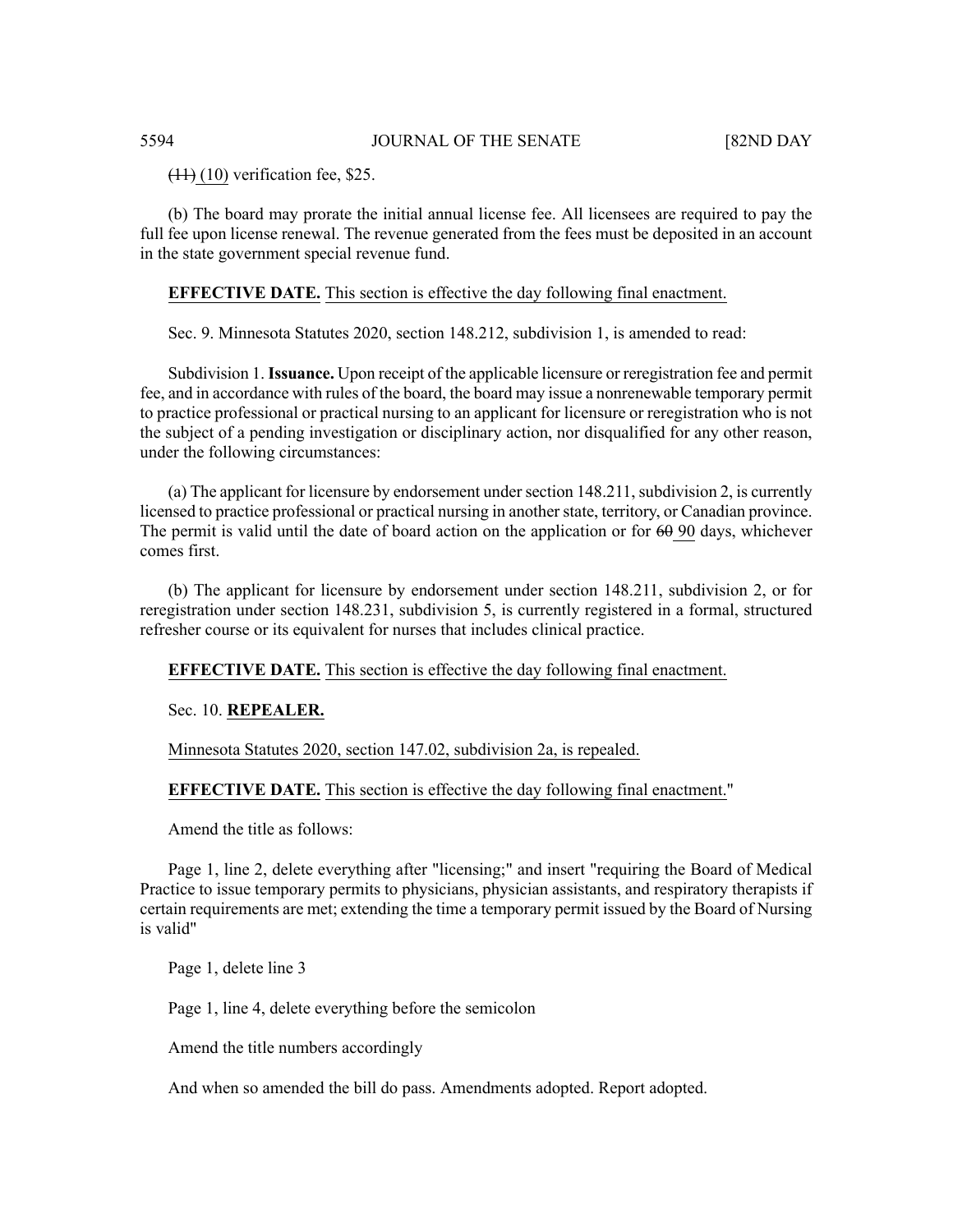# **Senator Utke from the Committee on Health and Human Services Finance and Policy, to which was referred**

**S.F. No. 3566:** A bill for an act relating to health care; modifying the definition of intractable pain; modifying the criteria for prescribing controlled substance for the treatment of intractable pain; amending Minnesota Statutes 2020, section 152.125.

Reports the same back with the recommendation that the bill be amended as follows:

Page 1, delete lines 10 and 11 and insert:

"(b) "Drug diversion" means the unlawful transfer of prescription drugs from their licit medical purpose to the illicit marketplace."

Page 1, line 21, after "physician" insert ", advanced practice registered nurse, or physician assistant" and after "physicians" insert ", advanced practice registered nurses, or physician assistants"

Page 2, lines 4 and 5, after "physician" insert ", advanced practice registered nurse, or physician assistant"

Page 2, delete lines 7 to 10 and insert:

"(d) "Palliative care" has the meaning provided in section 144A.75, subdivision 12."

Page 2, delete line 16 and insert "(1) a diagnosis of intractable pain by the treating physician, advanced practice registered nurse, or physician assistant and either by a physician, advanced practice registered nurse, or physician assistant "

Page 2, line 17, after "physician" insert ", advanced practice registered nurse, or physician assistant"

Page 3, line 17, before "opioid" insert "limited to"

Page 4, line 2, after "physician" insert a comma and delete "or"

Page 4, line 3, after "nurse" insert ", or physician assistant"

Page 4, line 21, after "must" insert "mutually agree to the treatment and"

Page 4, line 22, after "the" insert "prescriber's and the"

And when so amended the bill do pass and be re-referred to the Committee on Civil Law and Data Practices Policy. Amendments adopted. Report adopted.

# **Senator Utke from the Committee on Health and Human Services Finance and Policy, to which was referred**

**S.F. No. 1847:** A bill for an act relating to health; authorizing unlicensed individuals to perform certain functions related to mortuary science; amending Minnesota Statutes 2020, sections 149A.01, subdivision 3; 149A.20, subdivision 1; 149A.90, subdivision 4.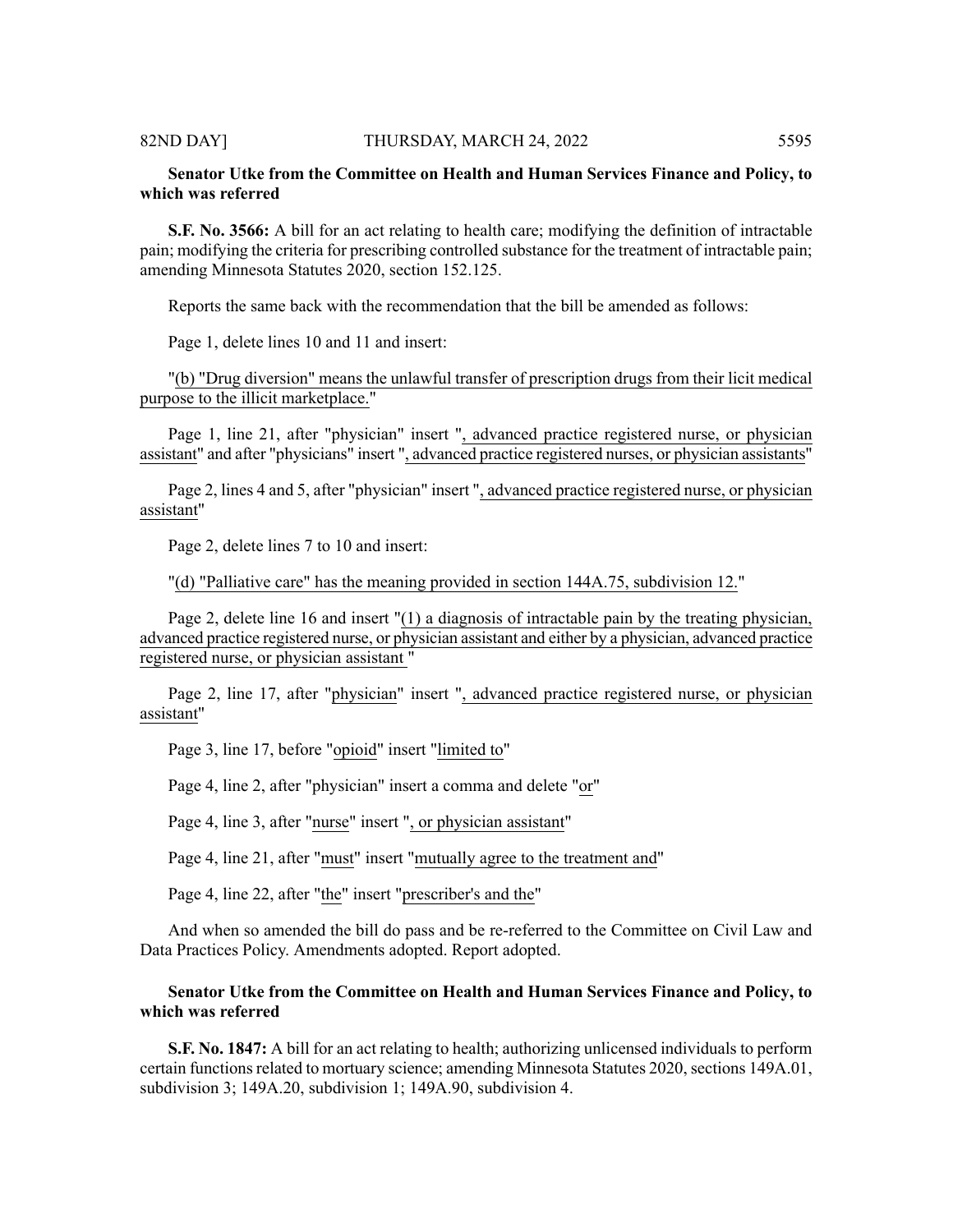Reports the same back with the recommendation that the bill be amended as follows:

Delete everything after the enacting clause and insert:

"Section 1. Minnesota Statutes 2020, section 149A.01, subdivision 2, is amended to read:

Subd. 2. **Scope.** In Minnesota no person shall, without being licensed or registered by the commissioner of health:

(1) take charge of or remove from the place of death a dead human body;

(2) prepare a dead human body for final disposition, in any manner; or

(3) arrange, direct, or supervise a funeral, memorial service, or graveside service.

Sec. 2. Minnesota Statutes 2020, section 149A.01, subdivision 3, is amended to read:

Subd. 3. **Exceptions to licensure.** (a) Except as otherwise provided in this chapter, nothing in this chapter shall in any way interfere with the duties of:

(1) an anatomical bequest program located within an accredited school of medicine or an accredited college of mortuary science;

(2) a person engaged in the performance of duties prescribed by law relating to the conditions under which unclaimed dead human bodies are held subject to anatomical study;

(3) authorized personnel from a licensed ambulance service in the performance of their duties;

(4) licensed medical personnel in the performance of their duties; or

(5) the coroner or medical examiner in the performance of the duties of their offices.

(b) This chapter does not apply to or interfere with the recognized customs or rites of any culture or recognized religion in the ceremonial washing, dressing, casketing, and public transportation of their dead, to the extent that all other provisions of this chapter are complied with.

(c) Noncompensated persons with the right to control the dead human body, under section 149A.80, subdivision 2, may remove a body from the place of death; transport the body; prepare the body for disposition, except embalming; or arrange for final disposition of the body, provided that all actions are in compliance with this chapter.

(d) Persons serving internships pursuant to section  $149A.20$ , subdivision 6,  $\omega$  students officially registered for a practicum or clinical through a program of mortuary science accredited by the American Board of Funeral Service Education, or transfer care specialists registered pursuant to section 149A.47 are not required to be licensed, provided that the persons or students are registered with the commissioner and act under the direct and exclusive supervision of a person holding a current license to practice mortuary science in Minnesota.

(e) Notwithstanding this subdivision, nothing in this section shall be construed to prohibit an institution or entity from establishing, implementing, or enforcing a policy that permits only persons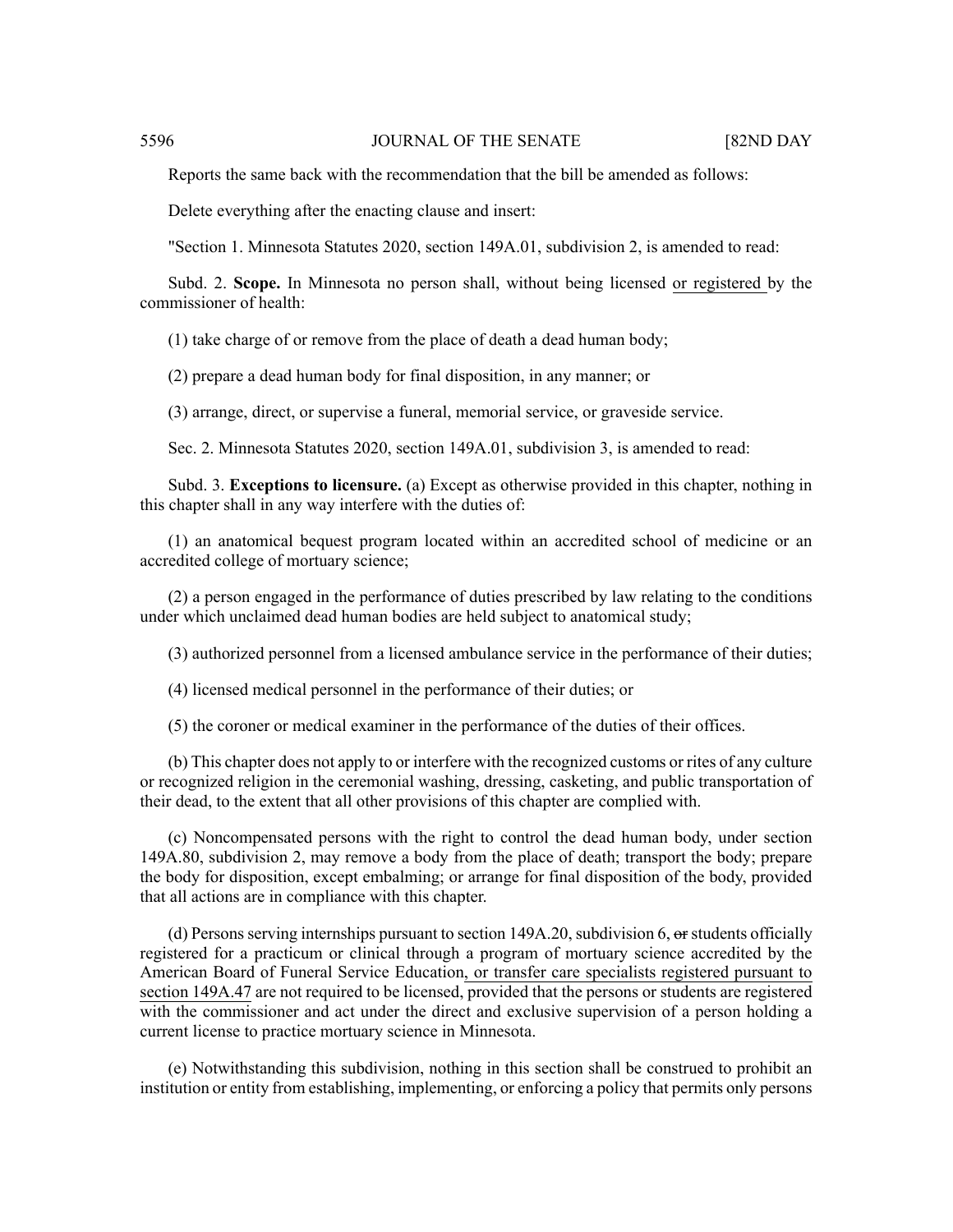licensed by the commissioner to remove or cause to be removed a dead body or body part from the institution or entity.

(f) An unlicensed person may arrange for and direct or supervise a memorial service if that person or that person's employer does not have charge of the dead human body. An unlicensed person may not take charge of the dead human body, unless that person has the right to control the dead human body under section 149A.80, subdivision 2, or is that person's noncompensated designee.

Sec. 3. Minnesota Statutes 2020, section 149A.02, is amended by adding a subdivision to read:

Subd. 12c. **Dead human body or body.** "Dead human body" or "body" includes an identifiable human body part that is detached from a human body.

Sec. 4. Minnesota Statutes 2020, section 149A.02, subdivision 13a, is amended to read:

Subd. 13a. **Direct supervision.** "Direct supervision" means overseeing the performance of an individual. For the purpose of a clinical, practicum,  $\Theta$  internship, or registration, direct supervision means that the supervisor is available to observe and correct, as needed, the performance of the trainee or registrant. The mortician supervisor is accountable for the actions of the clinical student, practicum student, or intern, or registrant throughout the course of the training. The supervising mortician is accountable for any violations of law or rule, in the performance of their duties, by the clinical student, practicum student, or intern, or registrant.

Sec. 5. Minnesota Statutes 2020, section 149A.02, is amended by adding a subdivision to read:

Subd. 37d. **Registrant.** "Registrant" means any person who is registered as a transfer care specialist under section 149A.47.

Sec. 6. Minnesota Statutes 2020, section 149A.02, is amended by adding a subdivision to read:

Subd. 37e. **Transfer care specialist.** "Transfer care specialist" means an individual who is registered with the commissioner in accordance with section 149A.47 and is authorized to perform the removal of a dead human body from the place of death under the direct supervision of a licensed mortician.

Sec. 7. Minnesota Statutes 2020, section 149A.03, is amended to read:

### **149A.03 DUTIES OF COMMISSIONER.**

The commissioner shall:

(1) enforce all laws and adopt and enforce rules relating to the:

(i) removal, preparation, transportation, arrangements for disposition, and final disposition of dead human bodies;

(ii) licensure, registration, and professional conduct of funeral directors, morticians, interns, transfer care specialists, practicum students, and clinical students;

(iii) licensing and operation of a funeral establishment;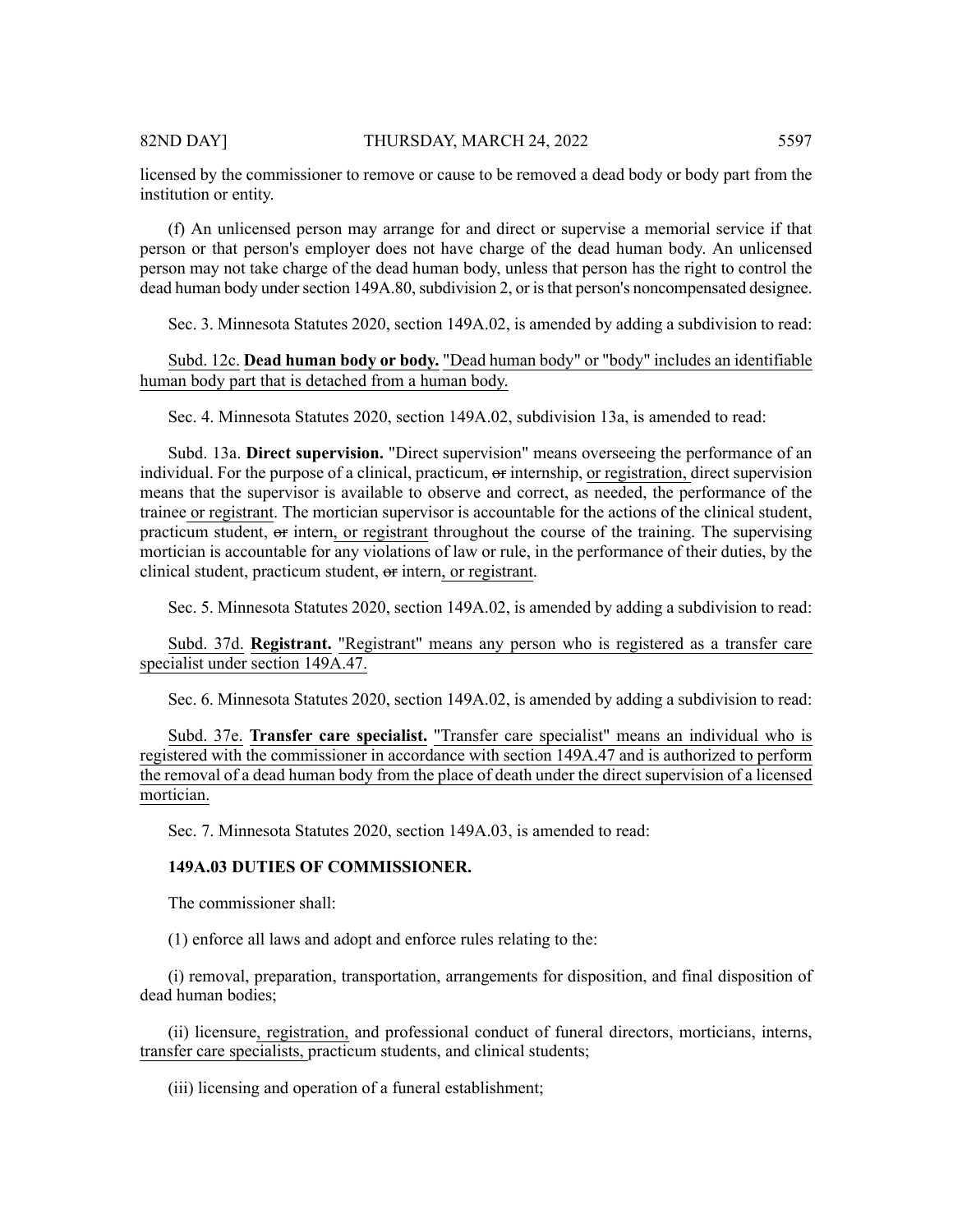(iv) licensing and operation of an alkaline hydrolysis facility; and

(v) licensing and operation of a crematory;

(2) provide copies of the requirements for licensure, registration, and permits to all applicants;

(3) administer examinations and issue licenses, registrations, and permits to qualified persons and other legal entities;

(4) maintain a record of the name and location of all current licensees, registrants, and interns;

(5) perform periodic compliance reviews and premise inspections of licensees;

(6) accept and investigate complaints relating to conduct governed by this chapter;

(7) maintain a record of all current preneed arrangement trust accounts;

(8) maintain a schedule of application, examination, permit, registration, and licensure fees, initial and renewal, sufficient to cover all necessary operating expenses;

(9) educate the public about the existence and content of the laws and rules for mortuary science licensing and the removal, preparation, transportation, arrangements for disposition, and final disposition of dead human bodies to enable consumers to file complaints against licensees and others who may have violated those laws or rules;

(10) evaluate the laws, rules, and procedures regulating the practice of mortuary science in order to refine the standards for licensing and to improve the regulatory and enforcement methods used; and

(11) initiate proceedings to address and remedy deficiencies and inconsistencies in the laws, rules, or procedures governing the practice of mortuary science and the removal, preparation, transportation, arrangements for disposition, and final disposition of dead human bodies.

Sec. 8. Minnesota Statutes 2020, section 149A.09, is amended to read:

# **149A.09 DENIAL; REFUSAL TO REISSUE; REVOCATION; SUSPENSION; LIMITATION OF LICENSE, REGISTRATION, OR PERMIT.**

Subdivision 1. **Denial; refusal to renew; revocation; and suspension.** The regulatory agency may deny, refuse to renew, revoke, or suspend any license, registration, or permit applied for or issued pursuant to this chapter when the person subject to regulation under this chapter:

 $(1)$  does not meet or fails to maintain the minimum qualification for holding a license, registration, or permit under this chapter;

 $(2)$  submits false or misleading material information to the regulatory agency in connection with a license, registration, or permit issued by the regulatory agency or the application for a license, registration, or permit;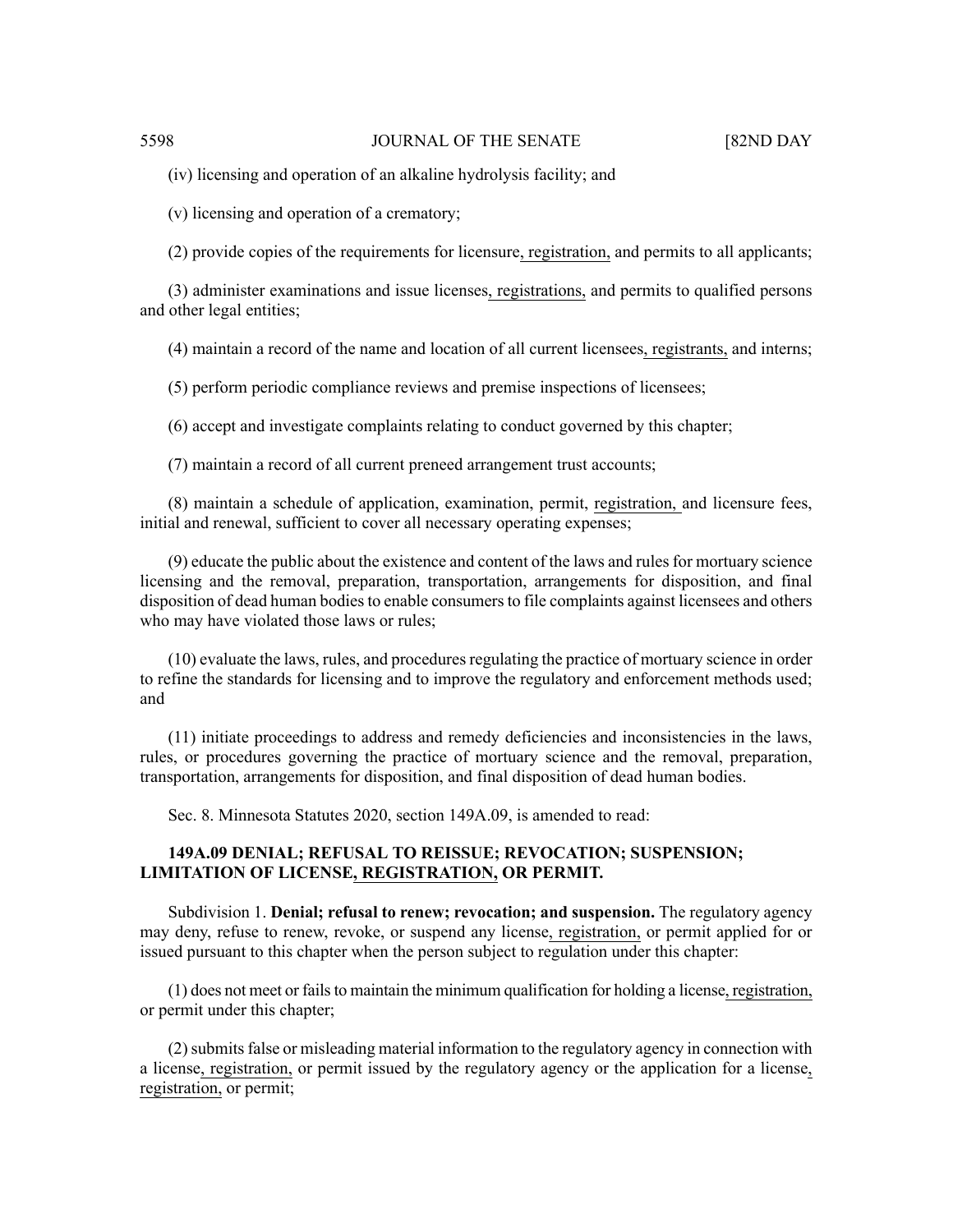(3) violates any law, rule, order, stipulation agreement, settlement, compliance agreement, license, registration, or permit that regulates the removal, preparation, transportation, arrangements for disposition, or final disposition of dead human bodies in Minnesota or any other state in the United States;

(4) is convicted of a crime, including a finding or verdict of guilt, an admission of guilt, or a no contest plea in any court in Minnesota or any other jurisdiction in the United States. "Conviction," as used in this subdivision, includes a conviction for an offense which, if committed in this state, would be deemed a felony or gross misdemeanor without regard to its designation elsewhere, or a criminal proceeding where a finding or verdict of guilty is made or returned, but the adjudication of guilt is either withheld or not entered;

(5) is convicted of a crime, including a finding or verdict of guilt, an admission of guilt, or a no contest plea in any court in Minnesota or any other jurisdiction in the United States that the regulatory agency determines is reasonably related to the removal, preparation, transportation, arrangements for disposition or final disposition of dead human bodies, or the practice of mortuary science;

(6) is adjudicated as mentally incompetent, mentally ill, developmentally disabled, or mentally ill and dangerous to the public;

(7) has a conservator or guardian appointed;

(8) fails to comply with an order issued by the regulatory agency or fails to pay an administrative penalty imposed by the regulatory agency;

(9) owes uncontested delinquent taxes in the amount of \$500 or more to the Minnesota Department of Revenue, or any other governmental agency authorized to collect taxes anywhere in the United States;

(10) is in arrears on any court ordered family or child support obligations; or

 $(11)$  engages in any conduct that, in the determination of the regulatory agency, is unprofessional as prescribed in section 149A.70, subdivision 7, or renders the person unfit to practice mortuary science or to operate a funeral establishment or crematory.

Subd. 2. **Hearings related to refusal to renew, suspension, or revocation of license, registration, or permit.** If the regulatory agency proposes to deny renewal, suspend, or revoke a license, registration, or permit issued under this chapter, the regulatory agency must first notify, in writing, the person against whom the action is proposed to be taken and provide an opportunity to request a hearing under the contested case provisions of sections 14.57 to 14.62. If the subject of the proposed action does not request a hearing by notifying the regulatory agency, by mail, within 20 calendar days after the receipt of the notice of proposed action, the regulatory agency may proceed with the action without a hearing and the action will be the final order of the regulatory agency.

Subd. 3. **Review of final order.** A judicial review of the final order issued by the regulatory agency may be requested in the manner prescribed in sections 14.63 to 14.69. Failure to request a hearing pursuant to subdivision 2 shall constitute a waiver of the right to further agency or judicial review of the final order.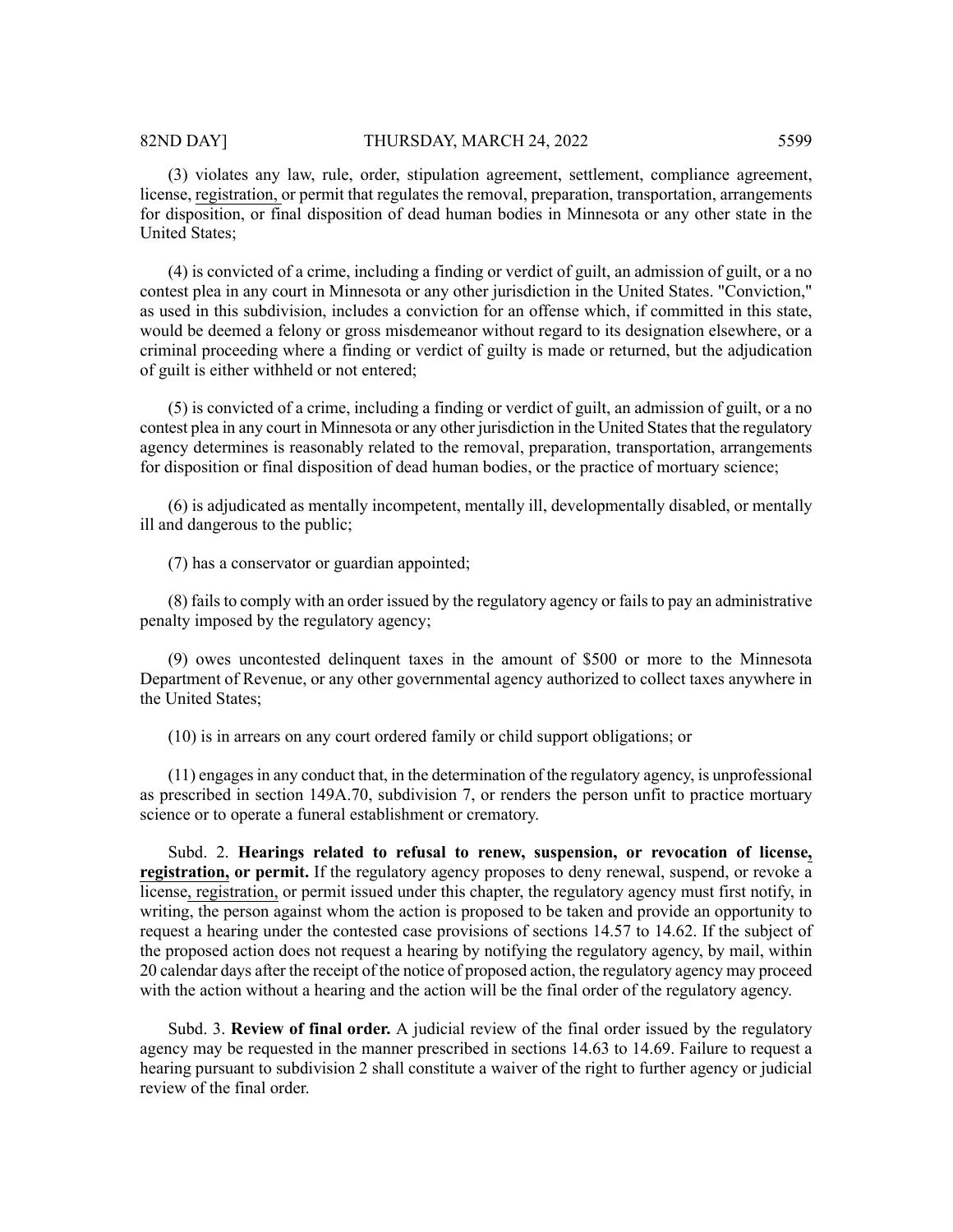Subd. 4. **Limitations or qualifications placed on license, registration, or permit.** The regulatory agency may, where the facts support such action, place reasonable limitations or qualifications on the right to practice mortuary science  $\Theta$ r, to operate a funeral establishment or crematory, or to conduct activities or actions permitted under this chapter.

Subd. 5. **Restoring license, registration, or permit.** The regulatory agency may, where there is sufficient reason, restore a license, registration, or permit that has been revoked, reduce a period of suspension, or remove limitations or qualifications.

Sec. 9. Minnesota Statutes 2020, section 149A.11, is amended to read:

# **149A.11 PUBLICATION OF DISCIPLINARY ACTIONS.**

The regulatory agencies shall report all disciplinary measures or actions taken to the commissioner. At least annually, the commissioner shall publish and make available to the public a description of all disciplinary measures or actions taken by the regulatory agencies. The publication shall include, for each disciplinary measure or action taken, the name and business address of the licensee, registrant, or intern,; the nature of the misconduct, and the measure or action taken by the regulatory agency.

# Sec. 10. **[149A.47] TRANSFER CARE SPECIALIST.**

Subdivision 1. **General.** A transfer care specialist may remove a dead human body from the place of death under the direct supervision of a licensed mortician if the transfer care specialist is registered with the commissioner in accordance with this section. A transfer care specialist is not licensed to engage in the practice of mortuary science and shall not engage in the practice of mortuary science except as provided in this section.

Subd. 2. **Registration.** To be eligible for registration as a transfer care specialist, an applicant must submit to the commissioner:

(1) a complete application on a form provided by the commissioner that includes at a minimum:

(i) the applicant's name, home address and telephone number, business name, and business address and telephone number; and

(ii) the name, license number, business name, and business address and telephone number of the supervising licensed mortician;

(2) proof of completion of a training program that meets the requirements specified in subdivision 4; and

(3) the appropriate fees specified in section 149A.65.

Subd. 3. **Duties.** A transfer care specialist registered under this section is authorized to perform the removal of a dead human body from the place of death in accordance with this chapter to a licensed funeral establishment. The transfer care specialist must work under the direct supervision of a licensed mortician. The supervising mortician is responsible for the work performed by the transfer care specialist. A licensed mortician may supervise up to six transfer care specialists at any one time.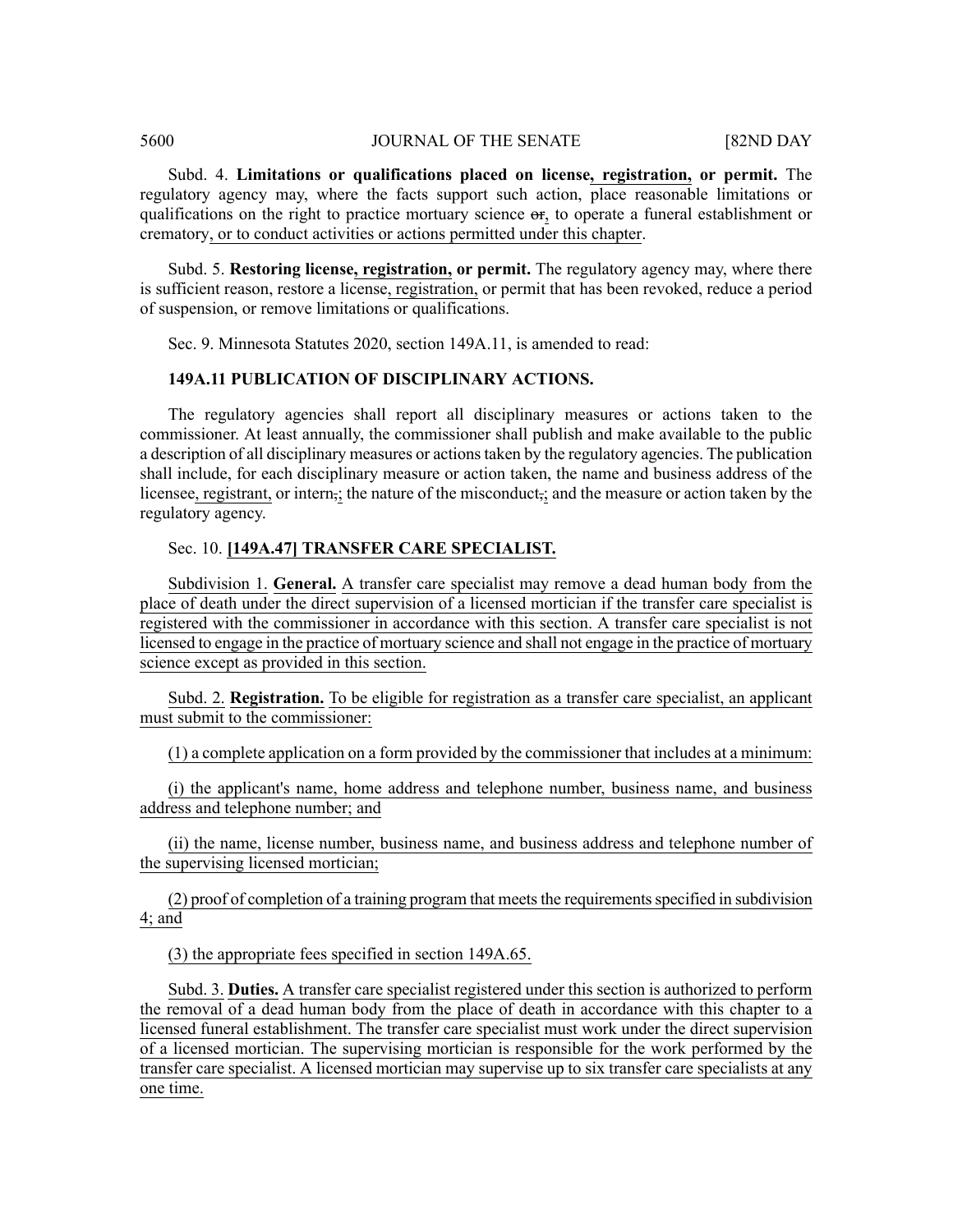Subd. 4. **Training program.** (a) Each transfer care specialist must complete a training program that has been approved by the commissioner. To be approved, a training program must be at least seven hours long and must cover, at a minimum, the following:

(1) ethical care and transportation procedures for a deceased person;

(2) health and safety concerns to the public and the individual performing the transfer of the deceased person; and

(3) all relevant state and federal laws and regulations related to the transfer and transportation of deceased persons.

(b) A transfer care specialist must complete a training program every five years.

Subd. 5. **Registration renewal.** (a) A registration issued under this section expires one year after the date of issuance and must be renewed to remain valid.

(b) To renew a registration, the transfer care specialist must submit a completed renewal application as provided by the commissioner and the appropriate fees specified in section 149A.65. Every five years, the renewal application must include proof of completion of a training program that meets the requirements in subdivision 4.

Sec. 11. Minnesota Statutes 2020, section 149A.60, is amended to read:

# **149A.60 PROHIBITED CONDUCT.**

The regulatory agency may impose disciplinary measures or take disciplinary action against a person whose conduct is subject to regulation under this chapter for failure to comply with any provision of this chapter or laws, rules, orders, stipulation agreements, settlements, compliance agreements, licenses, registrations, and permits adopted, or issued for the regulation of the removal, preparation, transportation, arrangements for disposition or final disposition of dead human bodies, or for the regulation of the practice of mortuary science.

Sec. 12. Minnesota Statutes 2020, section 149A.61, subdivision 4, is amended to read:

Subd. 4. **Licensees, registrants, and interns.** A licensee, registrant, or intern regulated under this chapter may report to the commissioner any conduct that the licensee, registrant, or intern has personal knowledge of, and reasonably believes constitutes grounds for, disciplinary action under this chapter.

Sec. 13. Minnesota Statutes 2020, section 149A.61, subdivision 5, is amended to read:

Subd. 5. **Courts.** The court administrator of district court or any court of competent jurisdiction shall report to the commissioner any judgment or other determination of the court that adjudges or includes a finding that a licensee, registrant, or intern is a person who is mentally ill, mentally incompetent, guilty of a felony or gross misdemeanor, guilty of violations of federal orstate narcotics laws or controlled substances acts; appoints a guardian or conservator for the licensee, registrant, or intern; or commits a licensee, registrant, or intern.

Sec. 14. Minnesota Statutes 2020, section 149A.62, is amended to read: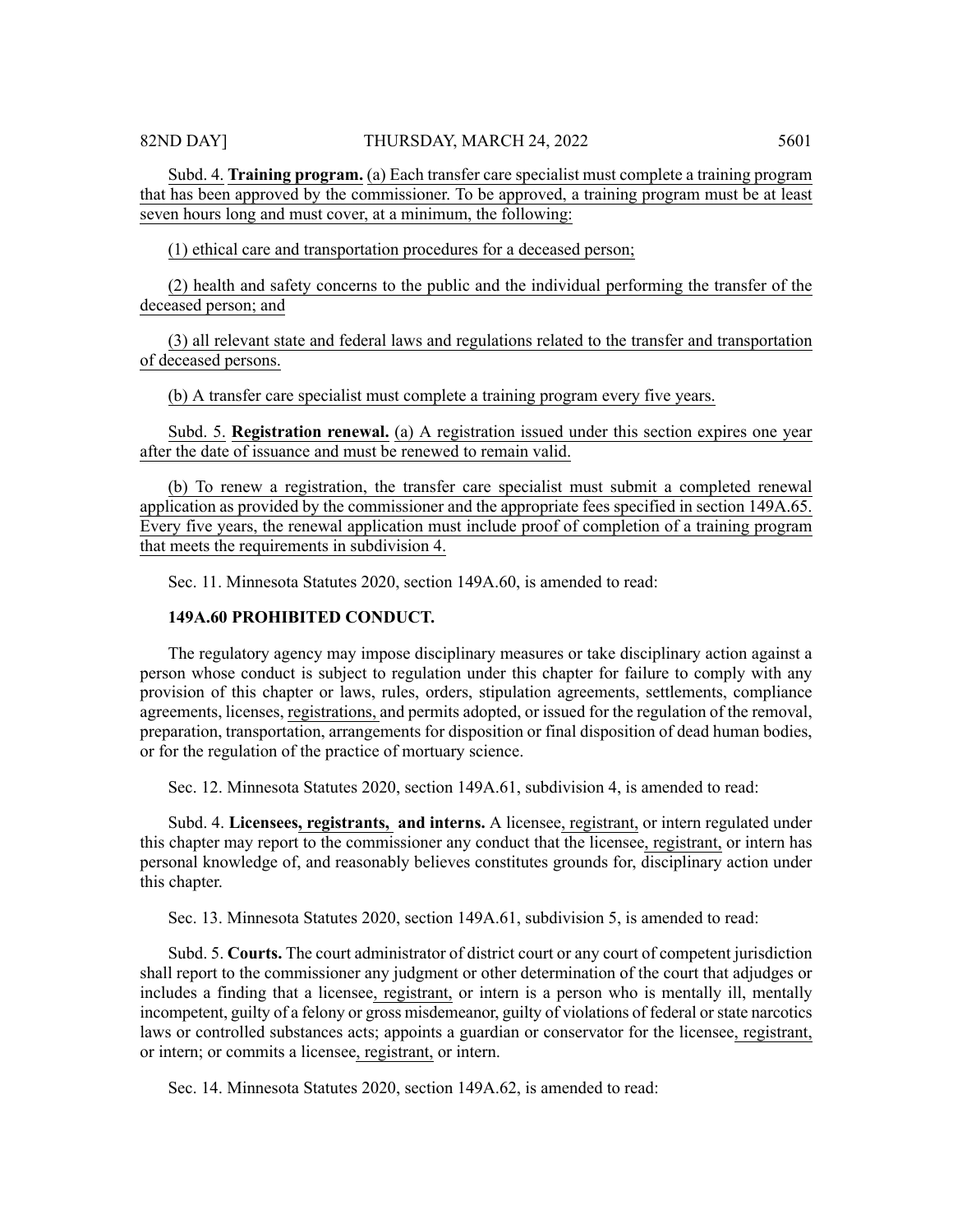#### **149A.62 IMMUNITY; REPORTING.**

Any person, private agency, organization, society, association, licensee, registrant, or intern who, in good faith, submits information to a regulatory agency under section 149A.61 or otherwise reports violations or alleged violations of this chapter, is immune from civil liability or criminal prosecution. This section does not prohibit disciplinary action taken by the commissioner against any licensee, registrant, or intern pursuant to a self report of a violation.

Sec. 15. Minnesota Statutes 2020, section 149A.63, is amended to read:

# **149A.63 PROFESSIONAL COOPERATION.**

A licensee, clinical student, practicum student, registrant, intern, or applicant for licensure under this chapter that is the subject of or part of an inspection or investigation by the commissioner or the commissioner's designee shall cooperate fully with the inspection or investigation. Failure to cooperate constitutes grounds for disciplinary action under this chapter.

Sec. 16. Minnesota Statutes 2020, section 149A.65, subdivision 2, is amended to read:

Subd. 2. **Mortuary science fees.** Fees for mortuary science are:

(1) \$75 for the initial and renewal registration of a mortuary science intern;

(2) \$125 for the mortuary science examination;

(3) \$200 for issuance of initial and renewal mortuary science licenses;

(4) \$100 late fee charge for a license renewal; and

(5) \$250 for issuing a mortuary science license by endorsement; and

(6) \$....... for the initial and renewal registration of a transfer care specialist.

Sec. 17. Minnesota Statutes 2020, section 149A.70, subdivision 3, is amended to read:

Subd. 3. **Advertising.** No licensee, registrant, clinical student, practicum student, or intern shall publish or disseminate false, misleading, or deceptive advertising. False, misleading, or deceptive advertising includes, but is not limited to:

(1) identifying, by using the names or pictures of, persons who are not licensed to practice mortuary science in a way that leads the public to believe that those persons will provide mortuary science services;

(2) using any name other than the names under which the funeral establishment, alkaline hydrolysis facility, or crematory is known to or licensed by the commissioner;

(3) using a surname not directly, actively, or presently associated with a licensed funeral establishment, alkaline hydrolysis facility, or crematory, unless the surname had been previously and continuously used by the licensed funeral establishment, alkaline hydrolysisfacility, or crematory; and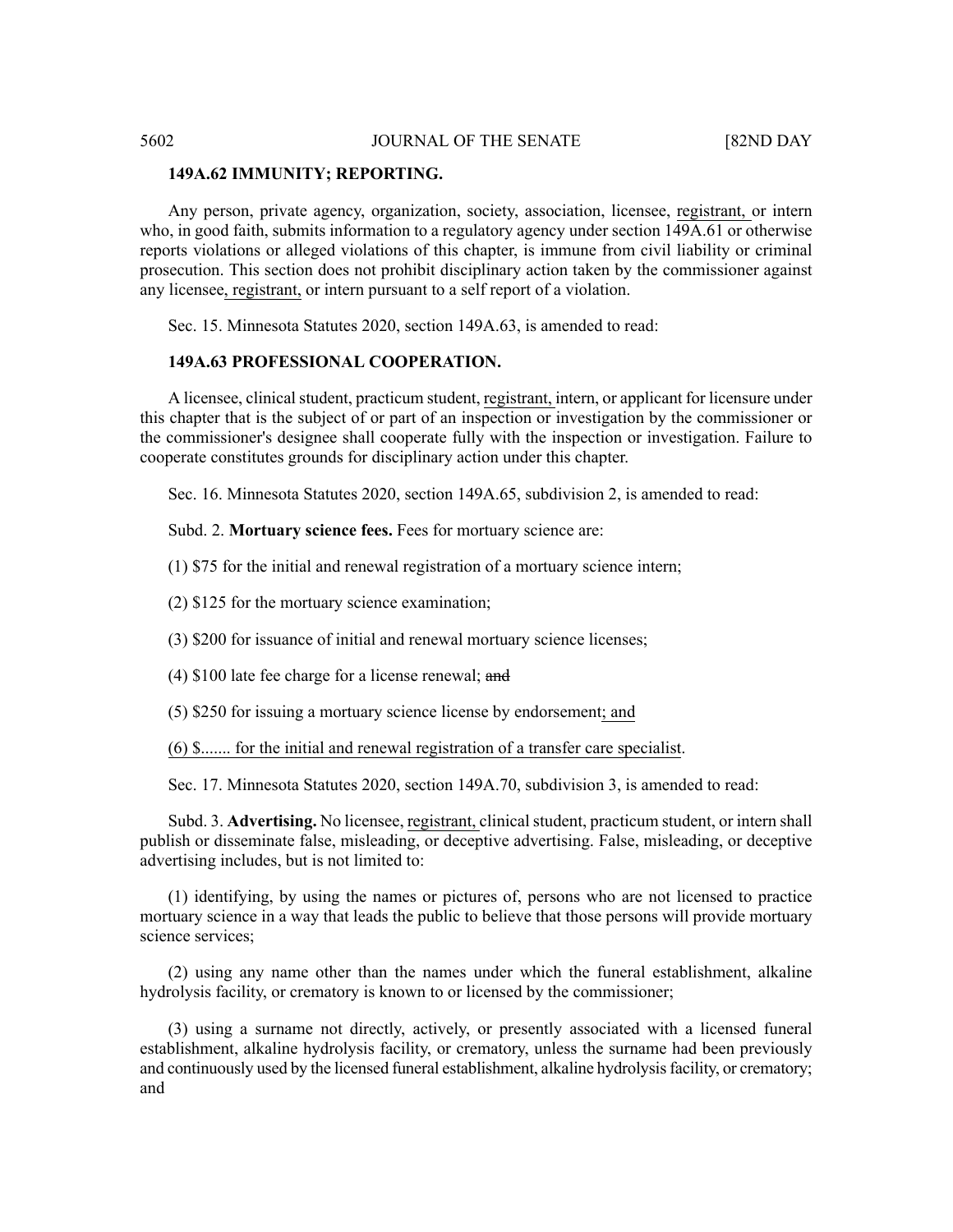#### 82ND DAY] THURSDAY, MARCH 24, 2022 5603

(4) using a founding or establishing date or total years of service not directly or continuously related to a name under which the funeral establishment, alkaline hydrolysis facility, or crematory is currently or was previously licensed.

Any advertising or other printed material that containsthe names or pictures of persons affiliated with a funeral establishment, alkaline hydrolysis facility, or crematory shall state the position held by the persons and shall identify each person who is licensed or unlicensed under this chapter.

Sec. 18. Minnesota Statutes 2020, section 149A.70, subdivision 4, is amended to read:

Subd. 4. **Solicitation of business.** No licensee shall directly or indirectly pay or cause to be paid any sum of money or other valuable consideration for the securing of business or for obtaining the authority to dispose of any dead human body.

For purposes of this subdivision, licensee includes a registered intern or transfer care specialist or any agent, representative, employee, or person acting on behalf of the licensee.

Sec. 19. Minnesota Statutes 2020, section 149A.70, subdivision 5, is amended to read:

Subd. 5. **Reimbursement prohibited.** No licensee, clinicalstudent, practicum student, or intern, or transfer care specialist shall offer, solicit, or accept a commission, fee, bonus, rebate, or other reimbursement in consideration for recommending or causing a dead human body to be disposed of by a specific body donation program, funeral establishment, alkaline hydrolysisfacility, crematory, mausoleum, or cemetery.

Sec. 20. Minnesota Statutes 2020, section 149A.70, subdivision 7, is amended to read:

Subd. 7. **Unprofessional conduct.** No licensee, registrant, or intern shall engage in or permit others under the licensee's, registrant's, or intern's supervision or employment to engage in unprofessional conduct. Unprofessional conduct includes, but is not limited to:

(1) harassing, abusing, or intimidating a customer, employee, or any other person encountered while within the scope of practice, employment, or business;

(2) using profane, indecent, or obscene language within the immediate hearing of the family or relatives of the deceased;

(3) failure to treat with dignity and respect the body of the deceased, any member of the family or relatives of the deceased, any employee, or any other person encountered while within the scope of practice, employment, or business;

(4) the habitual overindulgence in the use of or dependence on intoxicating liquors, prescription drugs, over-the-counter drugs, illegal drugs, or any other mood altering substances that substantially impair a person's work-related judgment or performance;

(5) revealing personally identifiable facts, data, or information about a decedent, customer, member of the decedent's family, or employee acquired in the practice or business without the prior consent of the individual, except as authorized by law;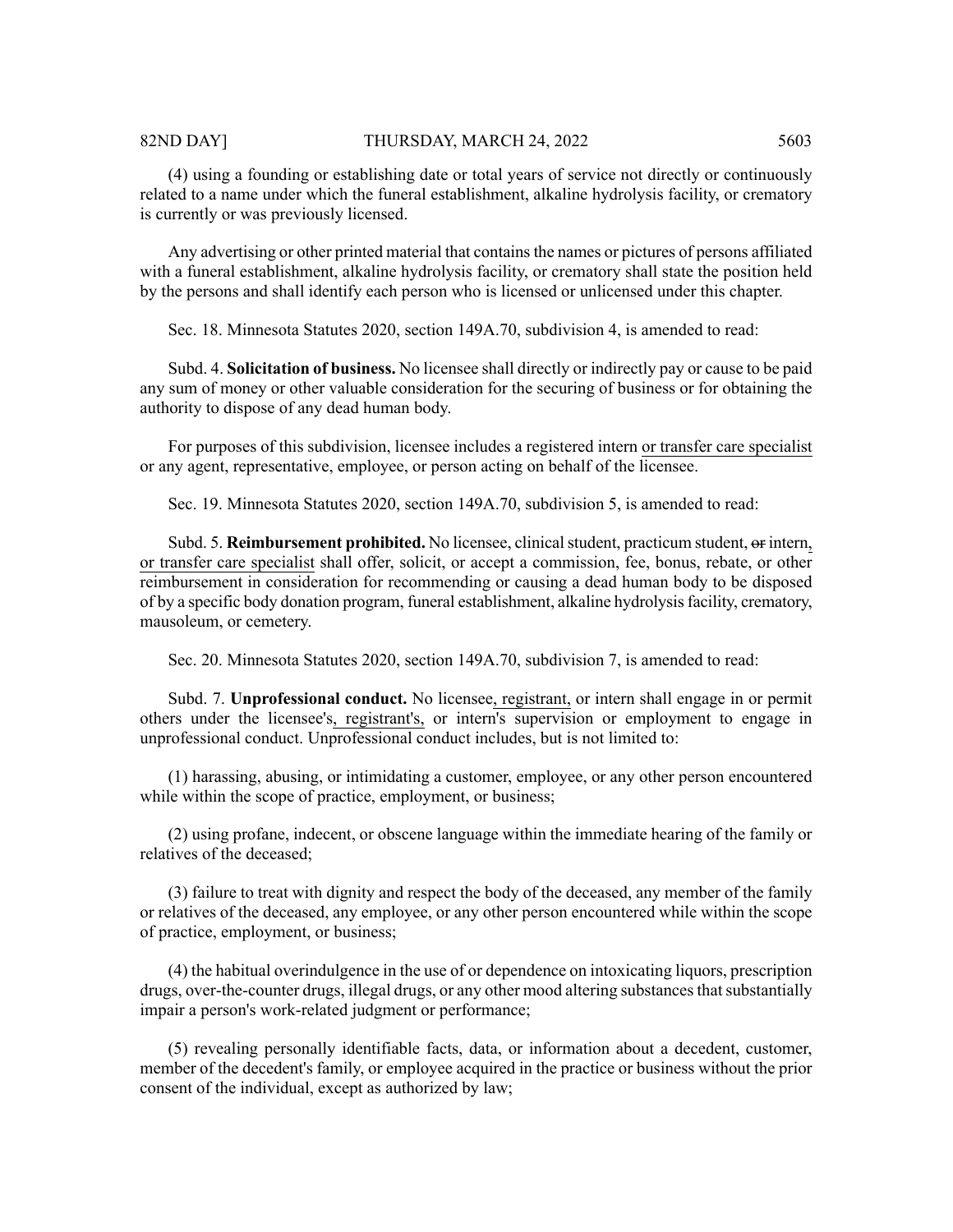(6) intentionally misleading or deceiving any customer in the sale of any goods or services provided by the licensee;

(7) knowingly making a false statement in the procuring, preparation, or filing of any required permit or document; or

(8) knowingly making a false statement on a record of death.

Sec. 21. Minnesota Statutes 2020, section 149A.90, subdivision 2, is amended to read:

Subd. 2. **Removal from place of death.** No person subject to regulation under this chapter shall remove or cause to be removed any dead human body from the place of death without being licensed or registered by the commissioner. Every dead human body shall be removed from the place of death by a licensed mortician or funeral director, except as provided in section 149A.01, subdivision 3, or 149A.47.

Sec. 22. Minnesota Statutes 2020, section 149A.90, subdivision 4, is amended to read:

Subd. 4. **Certificate of removal.** No dead human body shall be removed from the place of death by a mortician or, funeral director, or transfer care specialist or by a noncompensated person with the right to control the dead human body without the completion of a certificate of removal and, where possible, presentation of a copy of that certificate to the person or a representative of the legal entity with physical or legal custody of the body at the death site. The certificate of removal shall be in the format provided by the commissioner that contains, at least, the following information:

- (1) the name of the deceased, if known;
- (2) the date and time of removal;
- (3) a brief listing of the type and condition of any personal property removed with the body;
- (4) the location to which the body is being taken;

(5) the name, business address, and license number of the individual making the removal; and

(6) the signatures of the individual making the removal and, where possible, the individual or representative of the legal entity with physical or legal custody of the body at the death site.

Sec. 23. Minnesota Statutes 2020, section 149A.90, subdivision 5, is amended to read:

Subd. 5. **Retention of certificate of removal.** A copy of the certificate of removal shall be given, where possible, to the person or representative of the legal entity having physical or legal custody of the body at the death site. The original certificate of removal shall be retained by the individual making the removal and shall be kept on file, at the funeral establishment to which the body was taken, for a period of three calendar years following the date of the removal. If the removal was performed by a transfer care specialist not employed by the funeral establishment to which the body was taken, the transfer care specialist shall retain a copy of the certificate on file at the transfer care specialist's business address as registered with the commissioner for a period of three calendar years following the date of removal. Following this period, and subject to any other laws requiring retention of records, the funeral establishment may then place the records in storage or reduce them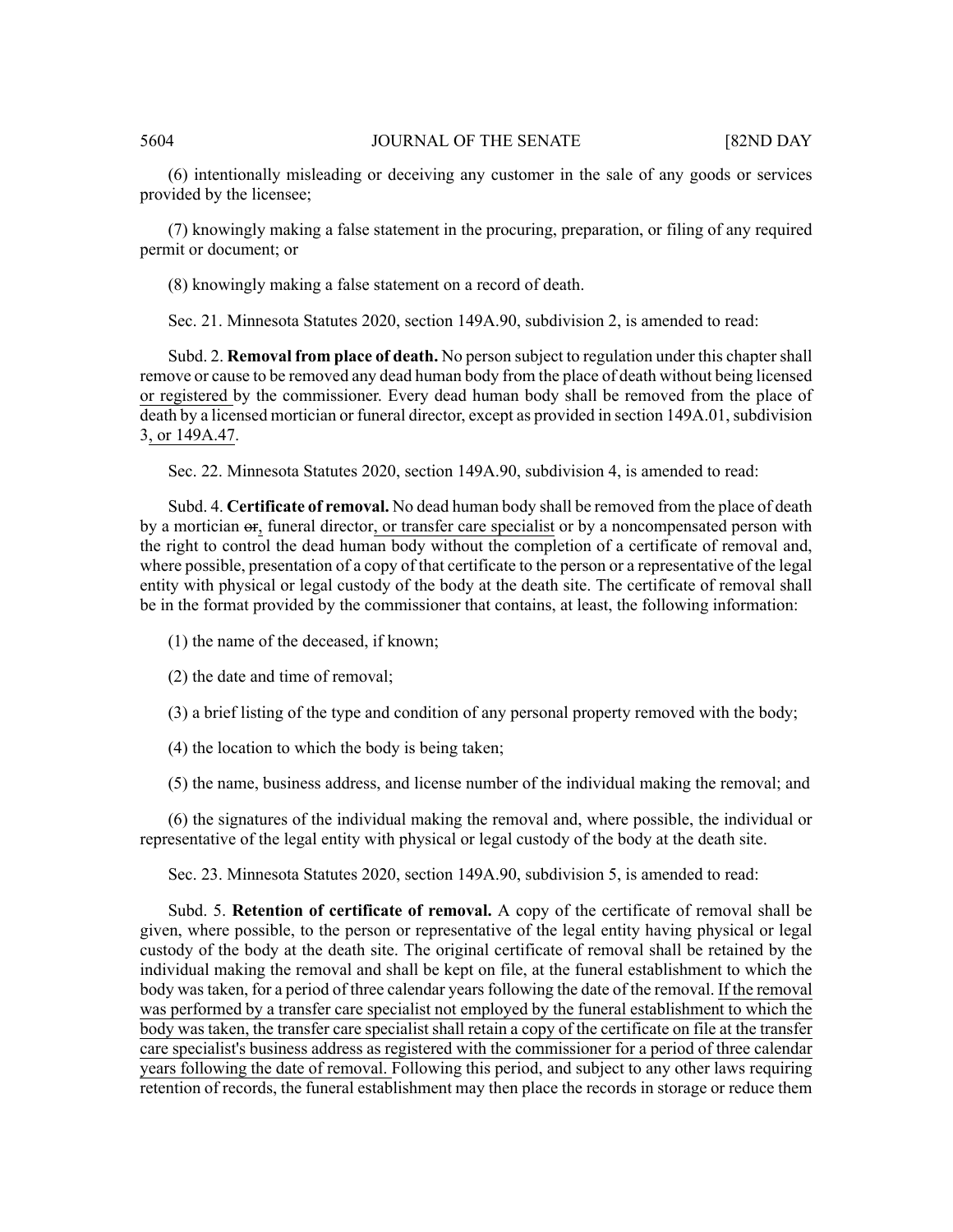# 82ND DAY] THURSDAY, MARCH 24, 2022 5605

that protects the privacy of the individuals identified in the records.

to microfilm, microfiche, laser disc, or any other method that can produce an accurate reproduction of the original record, for retention for a period of ten calendar years from the date of the removal of the body. At the end of this period and subject to any other laws requiring retention of records, the funeral establishment may destroy the records by shredding, incineration, or any other manner

Sec. 24. Minnesota Statutes 2020, section 149A.94, subdivision 1, is amended to read:

Subdivision 1. **Generally.** (a) Every dead human body lying within the state, except unclaimed bodies delivered for dissection by the medical examiner, those delivered for anatomical study pursuant to section 149A.81, subdivision 2, or lawfully carried through the state for the purpose of disposition elsewhere; and the remains of any dead human body after dissection or anatomical study, shall be decently buried or entombed in a public or private cemetery, alkaline hydrolyzed, or cremated within a reasonable time after death. Where final disposition of a body will not be accomplished within 72 hours following death or release of the body by a competent authority with jurisdiction over the body, the body must be properly embalmed, refrigerated, or packed with dry ice. A body may not be kept in refrigeration for a period exceeding six calendar days, or packed in dry ice for a period that exceeds four calendar days, from the time of death or release of the body from the coroner or medical examiner. A body may be kept in refrigeration for up to 30 calendar days from the time of death or release of the body from the coroner or medical examiner, provided the dignity of the body is maintained and the funeral establishment complies with paragraph (b) if applicable. A body may be kept in refrigeration for more than 30 calendar days from the time of death or release of the body from the coroner or medical examiner provided that the dignity of the body is maintained and the funeral establishment complies with paragraph (c).

(b) For a body to be kept in refrigeration for between 15 and 30 calendar days, the funeral establishment must notify the person who has the right of control over final disposition of the body no later than the 14th day of keeping the body in refrigeration that the body will be kept in refrigeration for more than 14 calendar days and that the person has the right to seek other arrangements.

(c) For a body to be kept in refrigeration for more than 30 calendar days, the funeral establishment must have complied with paragraph (b) and must submit a report to the commissioner on a form and in a manner prescribed by the commissioner that includes the following:

(1) the body identification details as determined by the commissioner;

(2) the funeral establishment's plan to achieve final disposition of the body within the time frame permitted under paragraph (d); and

(3) any other information required by the commissioner.

(d) Upon the submission of the report required under paragraph (c), the funeral establishment is authorized to keep a body in refrigeration for an additional 30 calendar days. Failure to submit this required report may subject the funeral establishment to administrative enforcement actions authorized under this chapter."

Delete the title and insert: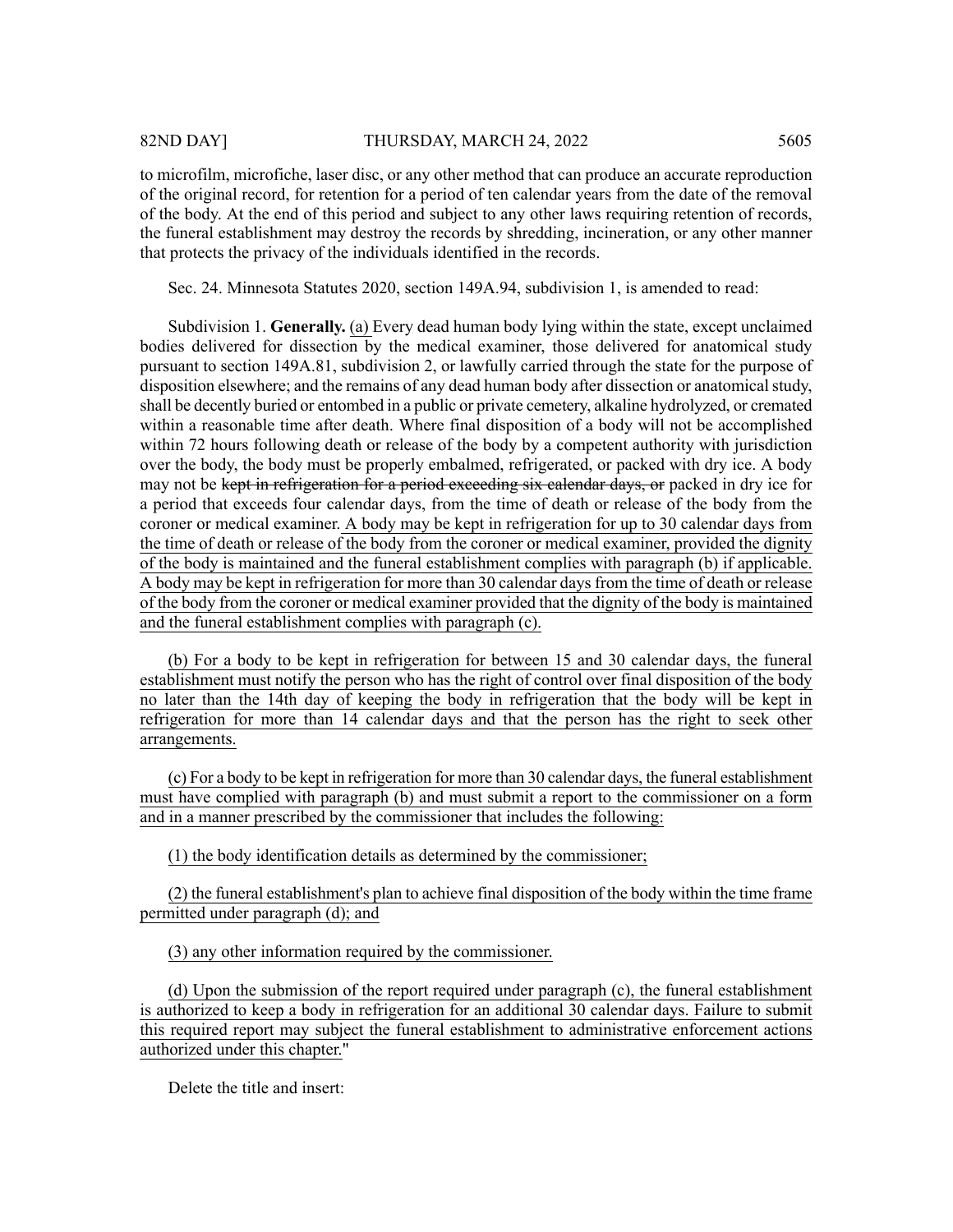"A bill for an act relating to health; providing for registration of transfer care specialists; authorizing a transfer care specialist to remove a dead human body from the place of death; providing for refrigeration of dead human bodies for certain time periods; amending Minnesota Statutes 2020, sections 149A.01, subdivisions 2, 3; 149A.02, subdivision 13a, by adding subdivisions; 149A.03; 149A.09; 149A.11; 149A.60; 149A.61, subdivisions 4, 5; 149A.62; 149A.63; 149A.65, subdivision 2; 149A.70, subdivisions 3, 4, 5, 7; 149A.90, subdivisions 2, 4, 5; 149A.94, subdivision 1; proposing coding for new law in Minnesota Statutes, chapter 149A."

And when so amended the bill do pass and be re-referred to the Committee on Finance. Amendments adopted. Report adopted.

# **Senator Utke from the Committee on Health and Human Services Finance and Policy, to which was referred**

**S.F. No. 3574:** A bill for an act relating to health; transferring the administration of the fetal alcohol spectrum disorders prevention grants to the Department of Health; establishing the base general fund amount for fetal alcohol spectrum disorders prevention grants; making base level adjustments for health improvement in certain fiscal years; requiring a report; amending Laws 2021, First Special Session chapter 7, article 16, section 2, subdivision 33; proposing coding for new law in Minnesota Statutes, chapter 145; repealing Minnesota Statutes 2020, section 254A.21.

Reports the same back with the recommendation that the bill be amended as follows:

Page 2, line 6, delete "human services" and insert "health"

Page 3, line 15, delete "\$1,250,000" and insert "\$750,000" and delete "\$1,250,000" and insert "\$750,000"

Page 3, delete lines 17 to 21

And when so amended the bill do pass and be re-referred to the Committee on Finance. Amendments adopted. Report adopted.

# **Senator Limmer from the Committee on Judiciary and Public Safety Finance and Policy, to which was referred**

**H.F. No. 2746:** A bill for an act relating to public safety; clarifying eligibility for participation in the Hometown Heroes Act; transferring money; amending Laws 2021, First Special Session chapter 11, article 2, section 12.

Reports the same back with the recommendation that the bill do pass and be re-referred to the Committee on Finance. Report adopted.

# **Senator Chamberlain from the Committee on Education Finance and Policy, to which was referred**

**S.F. No. 3744:** A bill for an act relating to education; modifying hours of instruction requirements; amending Minnesota Statutes 2020, section 120A.41.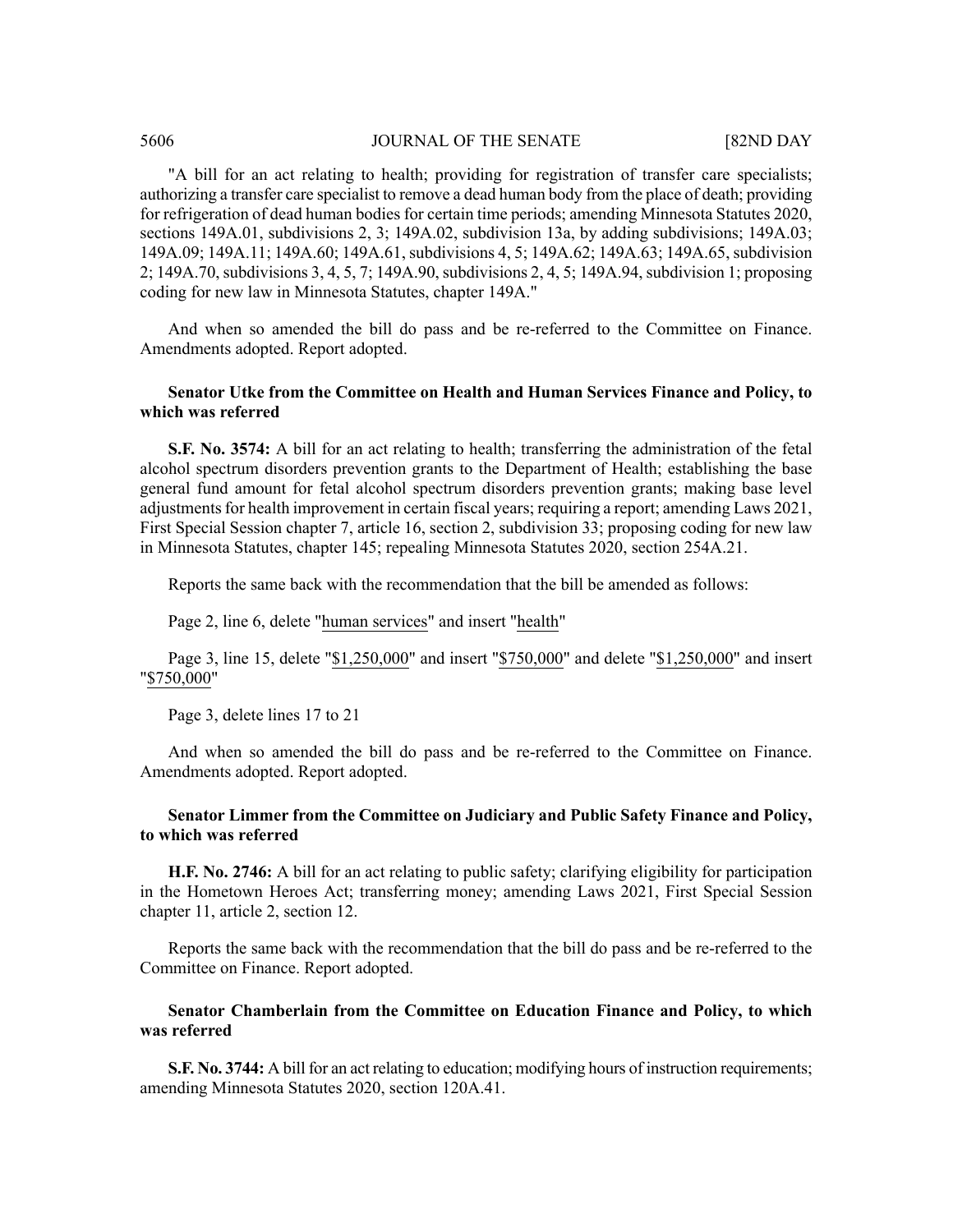Reports the same back with the recommendation that the bill be amended as follows:

Page 1, line 19, after "(c)" insert "For students in high school,"

Page 1, line 21, delete everything after the period and insert "All courses must be coordinated and verified by a qualified teacher, as defined in section 122A.16."

Page 1, delete line 22

Page 2, delete lines 1 to 11

And when so amended the bill do pass. Amendments adopted. Report adopted.

# **Senator Chamberlain from the Committee on Education Finance and Policy, to which was referred**

**S.F. No. 2291:** A bill for an act relating to education; modifying requirements for interpreters; amending Minnesota Statutes 2020, section 122A.31, subdivision 1.

Reports the same back with the recommendation that the bill do pass and be re-referred to the Committee on Finance. Report adopted.

# **Senator Chamberlain from the Committee on Education Finance and Policy, to which was re-referred**

**S.F. No. 3818:** A bill for an act relating to education; establishing a youth skill path program for employment-based training; proposing coding for new law in Minnesota Statutes, chapter 124D.

Reports the same back with the recommendation that the bill be amended as follows:

Page 1, delete lines 16 to 20

Page 1, line 21, delete "(d)" and insert "(c)"

Page 2, line 3, after "A" insert "secondary" and delete "tribal" and insert "Tribal"

Page 2, line 4, delete "or nonpublic school" and insert "vocational center school, or a nonpublic school, or any combination of schools,"

Page 2, line 13, delete "designed" and insert "designated"

Page 2, line 26, delete "childcare" and insert "child care" and after the fourth comma, insert "energy,"

Page 2, delete subdivision 7

Page 3, delete subdivision 8

Page 4, before line 5, insert:

# "Sec. 2. **[136A.247] SKILLS PATH GRANT PROGRAM.**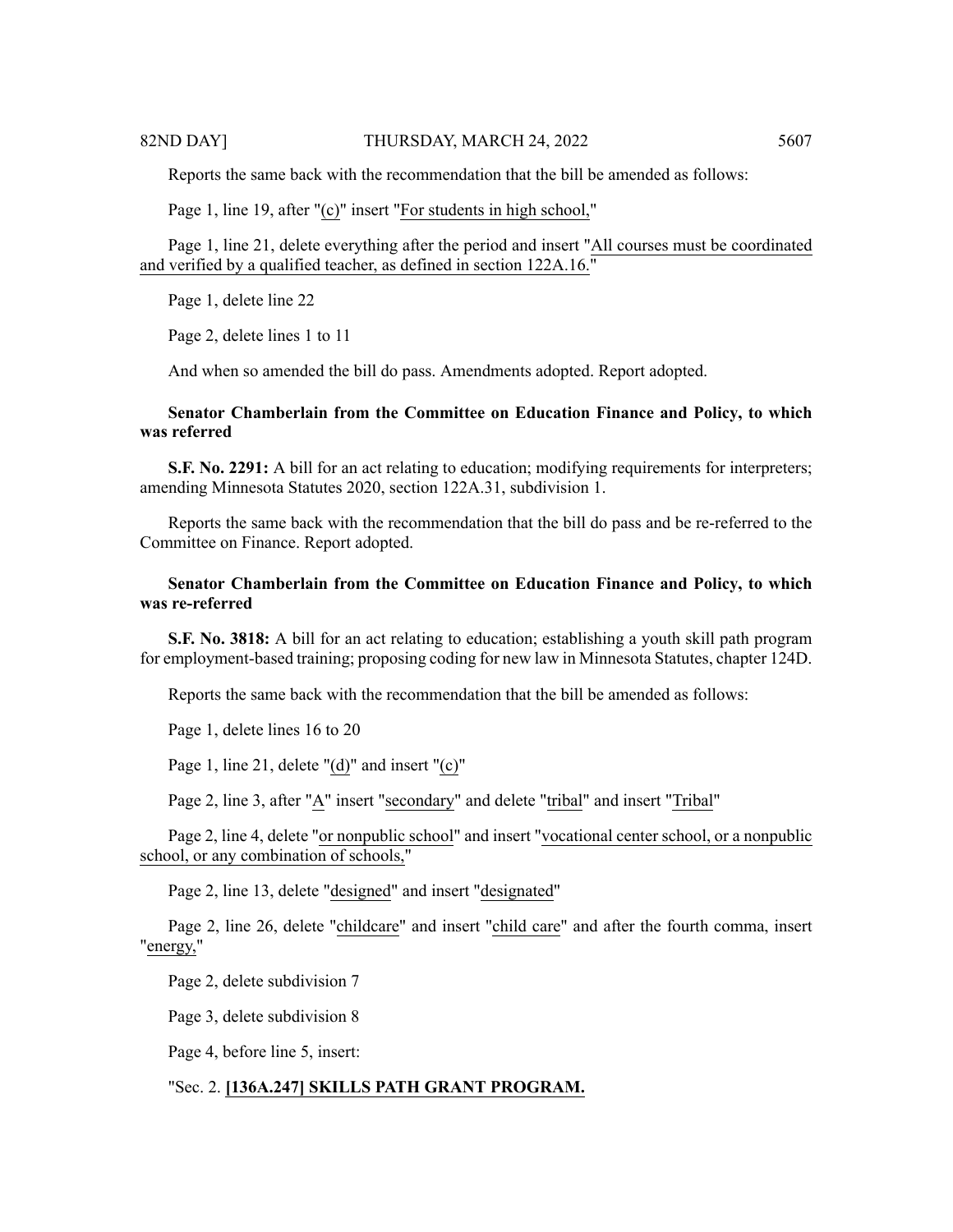(a) The commissioner of higher education shall award grants up to \$50,000 per grant to up to ten secondary schools annually for skills path programs that align career and technical education dual credit program options with employment-based training opportunities. Applications must demonstrate how grant funding will provide students with clear pathways from high school to postsecondary training that lead to careers in skilled work and the trades. The commissioner of higher education may work with the commissioner of education and the commissioner of labor to develop the grant application and administer the grants.

(b) A secondary school awarded a grant under this section must use the grant award for any of the following implementation and coordination activities:

(1) marketing efforts to students about skills path program opportunities;

(2) coordinating academic, vocational, and occupational learning, school-based and work-based learning, and secondary and postsecondary education for participants in the program;

(3) reimbursement of tuition, books, required tools, and other expenses necessary for participation in the program; and

(4) any other implementation or coordination activity that the commissioner may direct or permit the eligible institution to perform.

(c) Grant awards may not be used to pay the wages of a student directly or indirectly.

(d) The following information must be included in the grant application:

(1) the identity of each secondary school that is a participant in the skills path program;

(2) the identity of each registered apprenticeship program or apprenticeship readiness program, dual-training program, workforce training program at an opportunities industrialization center, or other work-based learning program in which the student has the opportunity for paid employment that is a participant in the skills path program;

(3) the identity of each postsecondary institution, intermediate school district, public agency, nonprofit organization, union, career and technical education consortium, or workforce development authority that is a participant in the skills path program;

(4) the identity of any employers participating in the skills path program;

(5) a description of any career connected learning components;

(6) a description of the career and technical education dual-credit program options;

(7) a description of any postsecondary education components in the skills path program;

(8) a description of employment-based training opportunities; and

(9) applicable career planning information."

Page 4, line 6, delete "(a) \$400,000" and insert "\$500,000"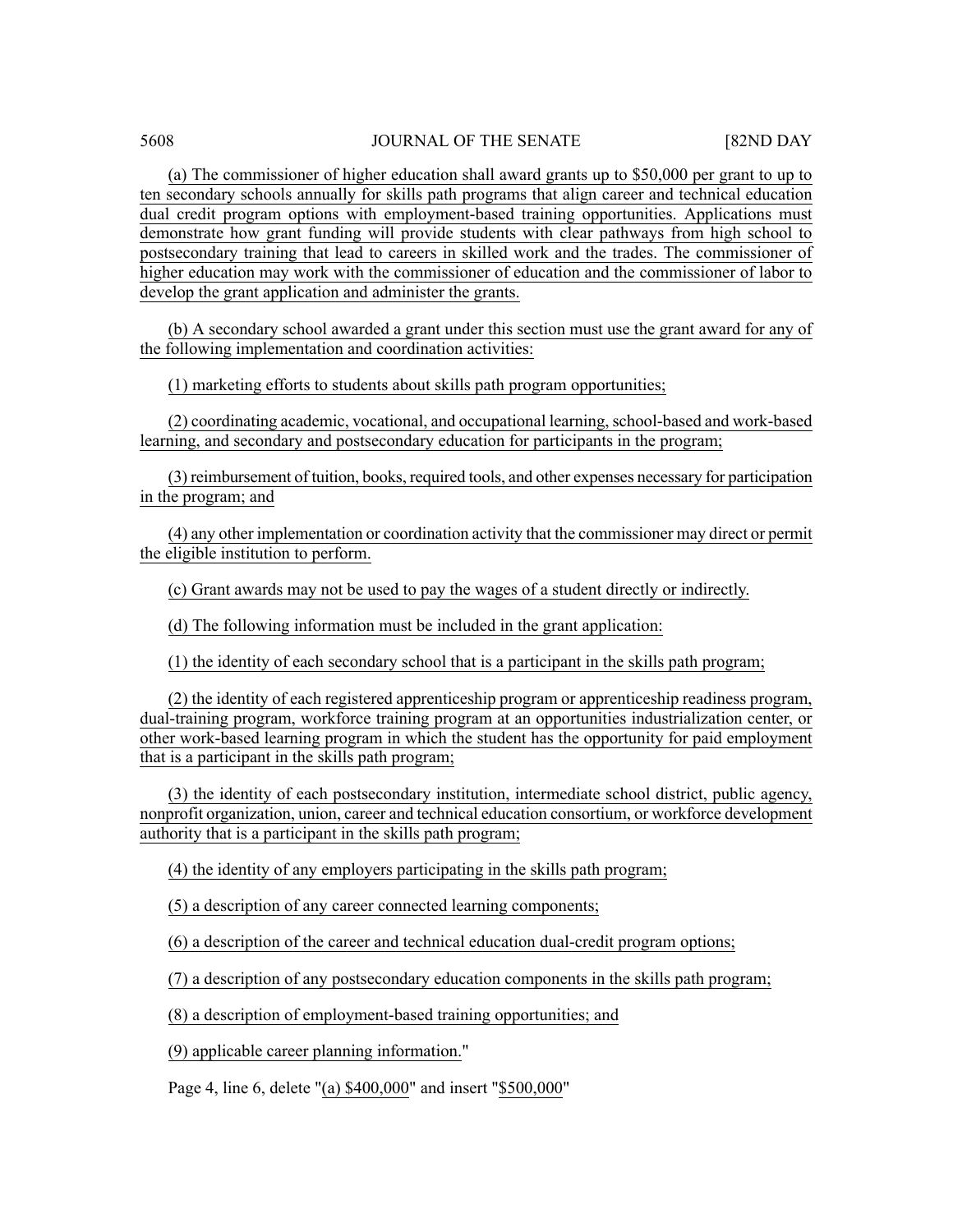Page 4, line 8, delete "124D.351" and insert "136A.247" and delete "\$400,000" and insert "\$500,000. The commissioner may expend up to five percent of this appropriation for administration of the grant program."

Page 4, delete lines 9 to 11

Renumber the sections in sequence

Amend the title as follows:

Page 1, line 2, delete "youth skill" and insert "skills"

Amend the title numbers accordingly

And when so amended the bill do pass and be re-referred to the Committee on Higher Education Finance and Policy. Amendments adopted. Report adopted.

# **SECOND READING OF SENATE BILLS**

S.F. Nos. 2644, 1040, 181, 3071, and 3744 were read the second time.

# **SECOND READING OF HOUSE BILLS**

H.F. Nos. 2819, 3001, 3254, 3379, 3682, and 2919 were read the second time.

# **INTRODUCTION AND FIRST READING OF SENATE BILLS**

The following bills were read the first time.

#### **Senators Duckworth, Lang, Howe, Rarick, and Hoffman introduced--**

**S.F. No. 4261:** A bill for an act relating to capital investment; appropriating money for a new aircraft shelter at the Duluth Air National Guard Base.

Referred to the Committee on Veterans and Military Affairs Finance and Policy.

#### **Senator Senjem introduced--**

**S.F. No. 4262:** A bill for an act relating to energy; creating a process regulated by the Public Utilities Commission allowing natural gas utilitiesto sell bonds as a way to reduce economic impacts on customers when extraordinary events damage utility infrastructure or impose significant costs; establishing an account; appropriating money; proposing coding for new law in Minnesota Statutes, chapter 216B.

Referred to the Committee on Energy and Utilities Finance and Policy.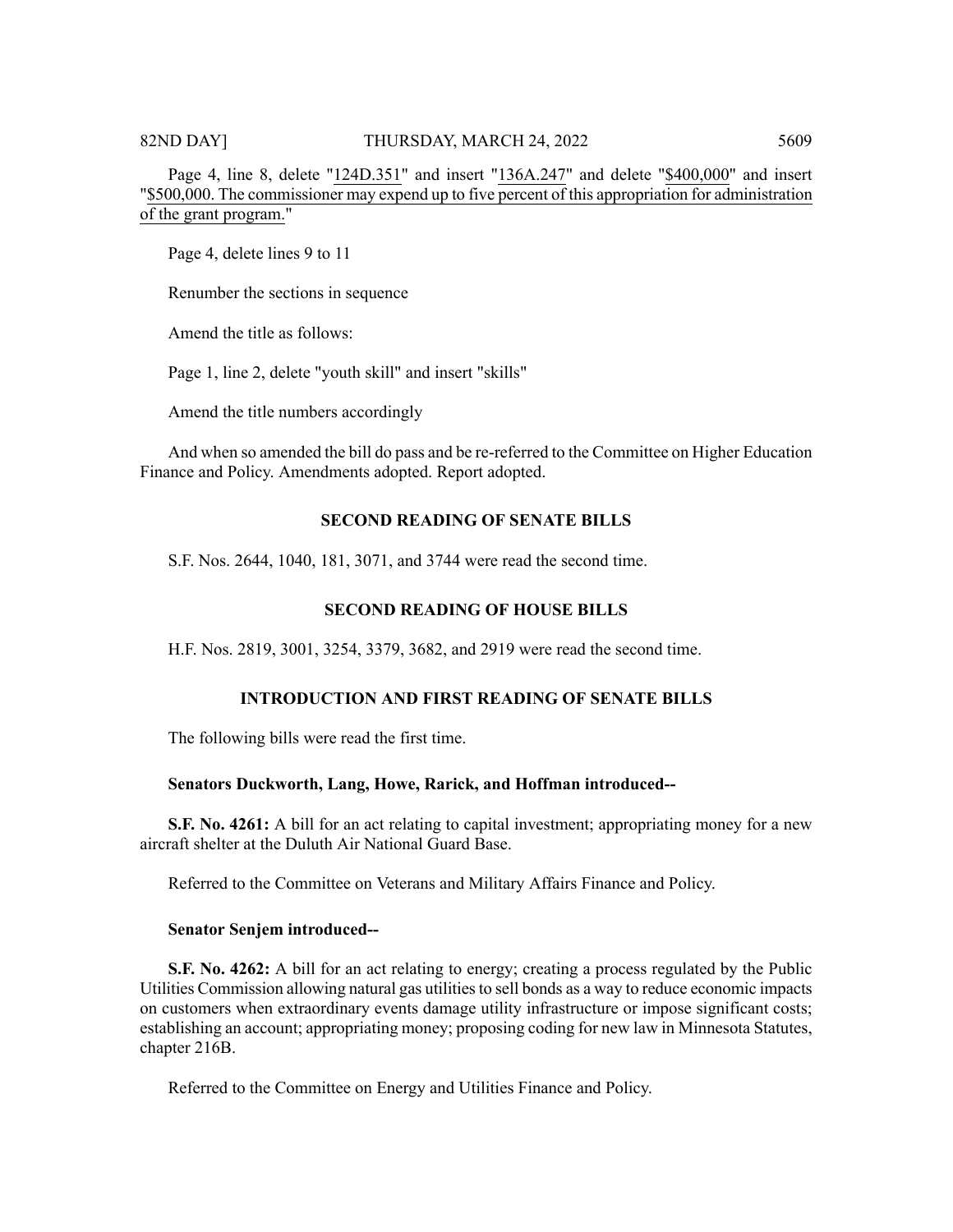#### **Senator Ingebrigtsen introduced--**

**S.F. No. 4263:** A bill for an act relating to corrections; appropriating money for The Redemption Project to assist inmates to transition from incarceration to the community.

Referred to the Committee on Judiciary and Public Safety Finance and Policy.

# **Senator Ingebrigtsen introduced--**

**S.F. No. 4264:** A bill for an act relating to corrections; directing the commissioner of corrections to issue a grant to a qualified nongovernmental organization to assist inmates in finding meaningful employment after release from incarceration; appropriating money.

Referred to the Committee on Judiciary and Public Safety Finance and Policy.

# **Senator Eken introduced--**

**S.F. No. 4265:** A bill for an act relating to elections; providing for ranked-choice voting in elections for federal and state offices; authorizing jurisdictions to adopt ranked-choice voting for local offices; establishing procedures for adoption, implementation, and use of ranked-choice voting; allowing municipalities to use electronic voting systems with a reallocation feature; authorizing rulemaking; appropriating money; amending Minnesota Statutes 2020, sections 204B.27, by adding a subdivision; 204B.34, subdivision 1; 204B.35, subdivision 1; 204C.19, by adding a subdivision; 204C.21, by adding a subdivision; 204C.24, subdivision 1; 204C.32, subdivision 1; 204C.33, subdivisions 1, 3; 204D.08, subdivision 5; 204D.10, subdivisions 1, 3; 204D.11, subdivision 1; 205.13, subdivision 2; 206.58, subdivision 1; 206.83; 206.89, subdivisions 2, 3; 207A.12; 208.05; Minnesota Statutes 2021 Supplement, section 204D.08, subdivision 4; proposing coding for new law in Minnesota Statutes, chapter 206; proposing coding for new law as Minnesota Statutes, chapter 204E.

Referred to the Committee on State Government Finance and Policy and Elections.

# **Senator Eken introduced--**

**S.F. No. 4266:** A bill for an act relating to capital investment; appropriating money for West Central Regional Water System; authorizing the sale and issuance of state bonds; proposing coding for new law in Minnesota Statutes, chapter 16A.

Referred to the Committee on Capital Investment.

# **Senator Duckworth introduced--**

**S.F. No. 4267:** A bill for an act relating to education finance; authorizing mental health grants for federal instructional setting level 4 for special education sites; appropriating money.

Referred to the Committee on Education Finance and Policy.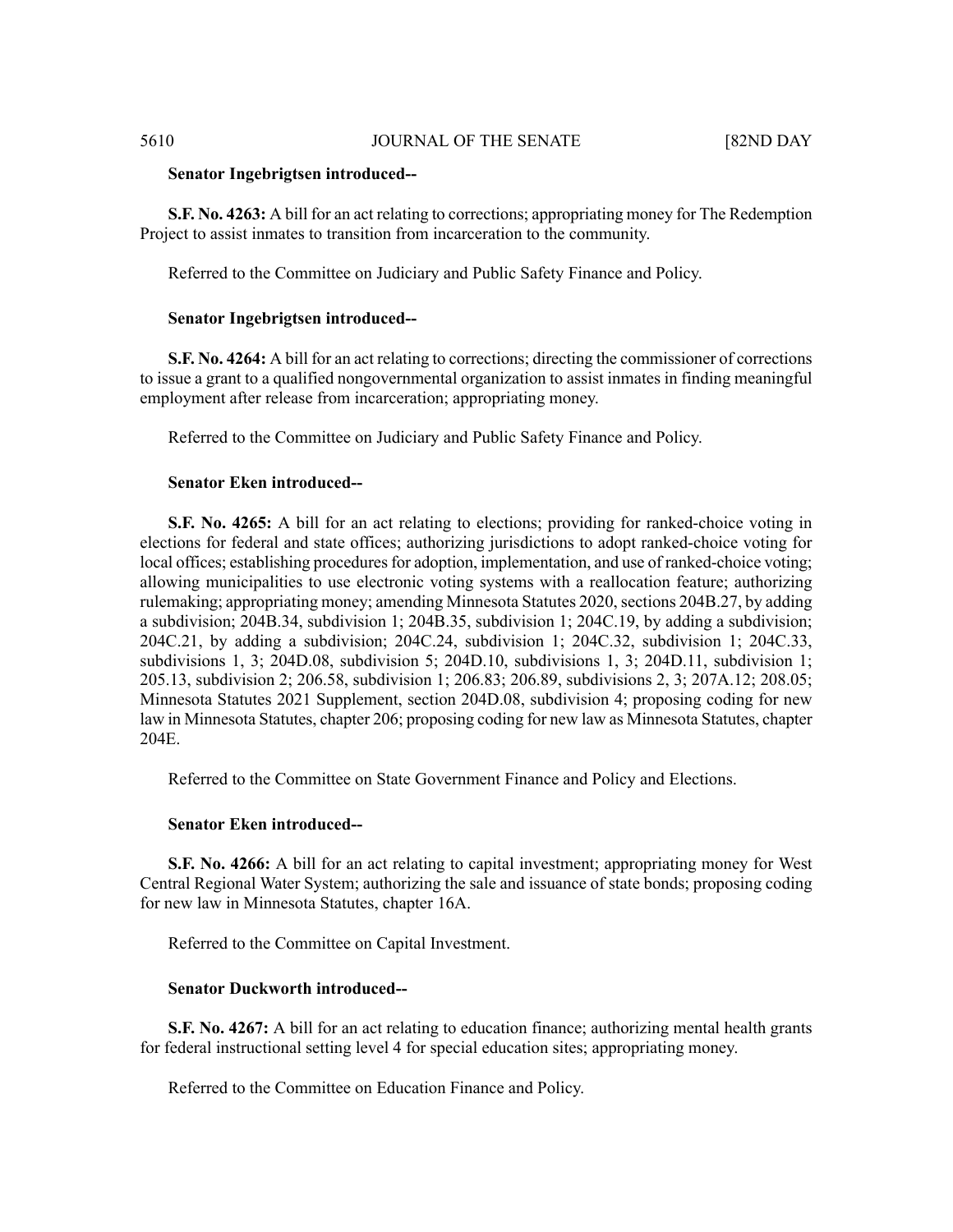# **Senator Duckworth introduced--**

**S.F. No. 4268:** A bill for an act relating to education; requiring due processforms and procedures time for teachers; amending Minnesota Statutes 2020, section 122A.50.

Referred to the Committee on Education Finance and Policy.

### **Senator Senjem introduced--**

**S.F. No. 4269:** A bill for an act relating to utilities; modifying submission dates for certain reports; amending Minnesota Statutes 2020, sections 216B.096, subdivision 11; 237.55.

Referred to the Committee on Energy and Utilities Finance and Policy.

# **Senator Rarick introduced--**

**S.F. No. 4270:** A bill for an act relating to retirement; Public Employees Retirement Association; excluding persons employed by the Duluth Transit Authority under a collective bargaining agreement with the Teamsters from participation in the general employees retirement plan; amending Minnesota Statutes 2021 Supplement, section 353.01, subdivision 2b.

Referred to the Committee on State Government Finance and Policy and Elections.

#### **Senator Mathews introduced--**

**S.F. No. 4271:** A bill for an act relating to transportation; amending the description of Legislative Route 25; amending Minnesota Statutes 2020, section 161.114, subdivision 2.

Referred to the Committee on Transportation Finance and Policy.

#### **Senator Port introduced--**

**S.F. No. 4272:** A bill for an act relating to capital investment; appropriating money for road and bridge improvements in the city of Savage; authorizing the sale and issuance of state bonds.

Referred to the Committee on Capital Investment.

#### **Senator Port introduced--**

**S.F. No. 4273:** A bill for an act relating to unemployment insurance; authorizing data sharing with the attorney general; amending Minnesota Statutes 2020, section 268.19, subdivision 1.

Referred to the Committee on Jobs and Economic Growth Finance and Policy.

#### **Senators López Franzen and Kunesh introduced--**

**S.F. No. 4274:** A bill for an act relating to corporations; requiring publicly held corporations to have a minimum number of female directors and directors from underrepresented communities;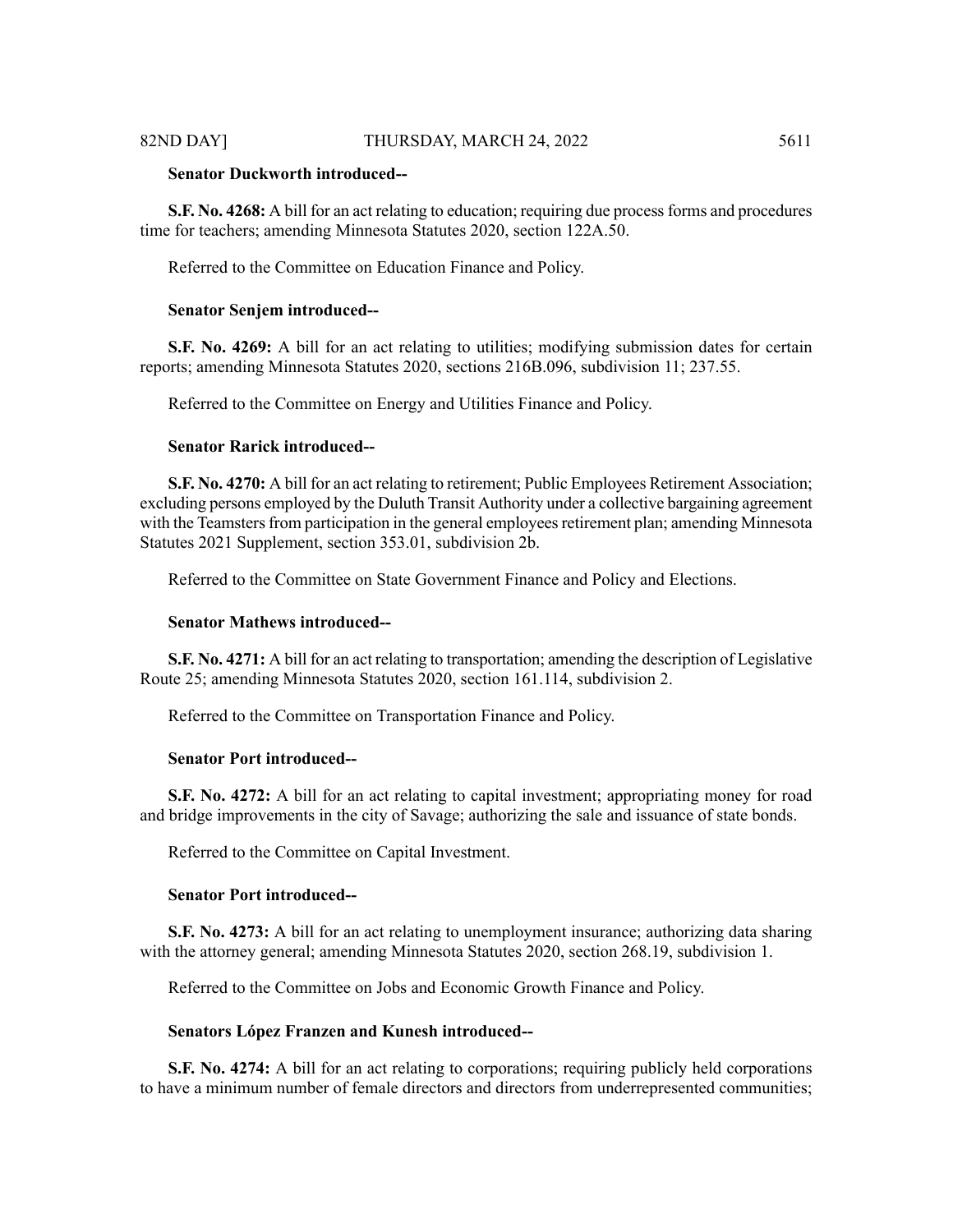imposing penalties; requiring reports; proposing coding for new law in Minnesota Statutes, chapter 302A.

Referred to the Committee on Civil Law and Data Practices Policy.

#### **Senators Benson, Eichorn, Johnson, and Mathews introduced--**

**S.F. No. 4275:** A resolution urging the President of the United States to consider the current geopolitical tensions and support policies and take measures to ensure America's long-term energy affordability, security, leadership and progress, including actions that result in the continued operation of existing oil and natural gas pipelines, the construction of new pipelines, and an end to restrictions on developing our nation's onshore and offshore oil and natural gas resources.

Referred to the Committee on Energy and Utilities Finance and Policy.

# **Senator Utke introduced--**

**S.F. No. 4276:** A bill for an act relating to environment; appropriating money to demolish and remediate abandoned Williams School building.

Referred to the Committee on Environment and Natural Resources Finance.

# **Senators Tomassoni and Bakk introduced--**

**S.F. No. 4277:** A bill for an act relating to capital investment; appropriating money for production studio improvements in the city of Chisholm; authorizing the sale and issuance of state bonds.

Referred to the Committee on Capital Investment.

# **Senator Utke introduced--**

**S.F. No. 4278:** A bill for an act relating to capital investment; appropriating money for drinking water and sanitary sewer improvements in the city of Bagley; authorizing the sale and issuance of state bonds.

Referred to the Committee on Capital Investment.

#### **Senator Eaton introduced--**

**S.F. No. 4279:** A bill for an act relating to game and fish; prohibiting trapping without permission on certain private lands; amending Minnesota Statutes 2020, section 97B.001, by adding a subdivision.

Referred to the Committee on Environment and Natural Resources Policy and Legacy Finance.

#### **Senator Westrom introduced--**

**S.F. No. 4280:** A bill for an act relating to animals; modifying an exemption to regulated animal possession prohibitions and requirements; amending Minnesota Statutes 2020, section 346.155, subdivision 7.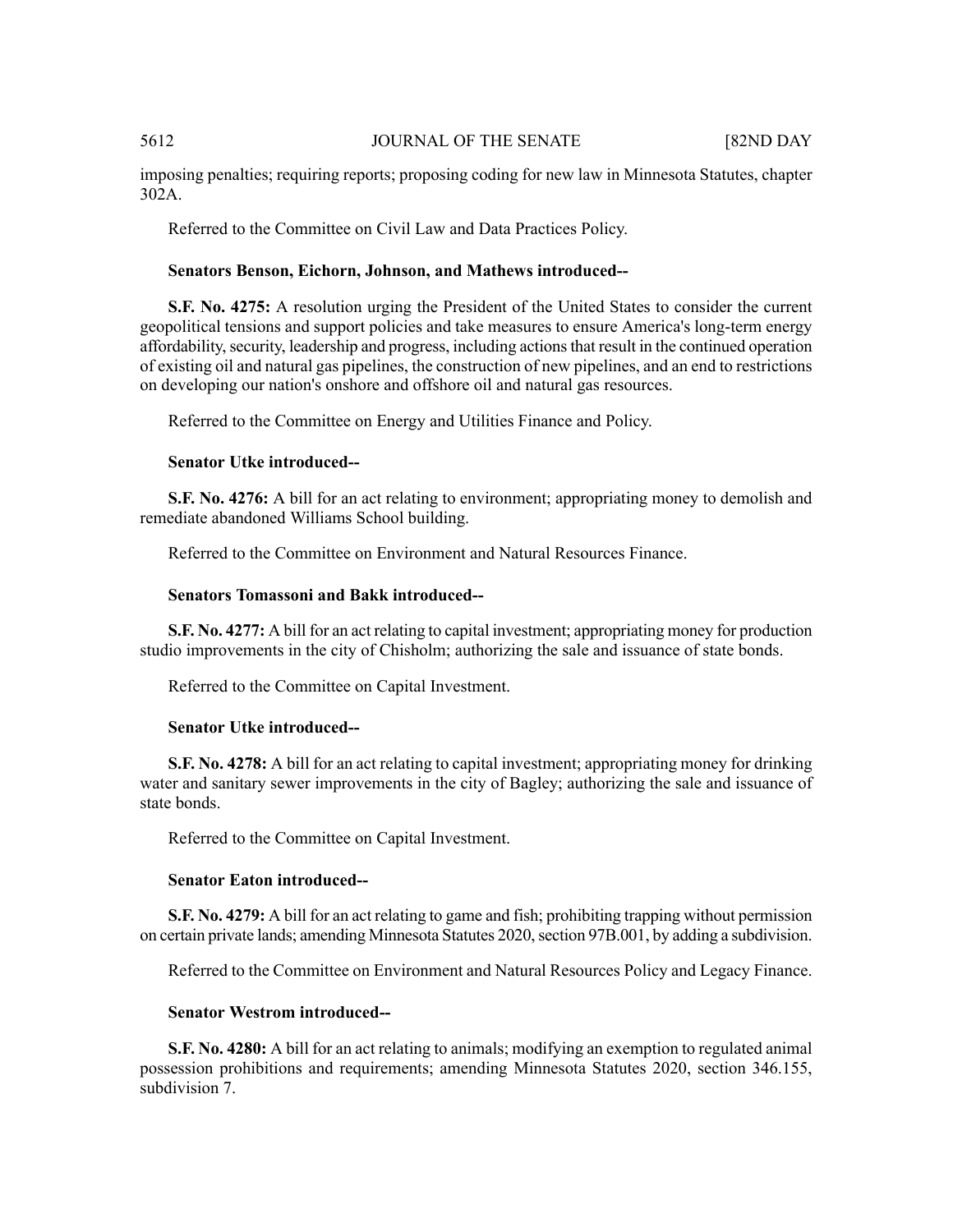Referred to the Committee on Agriculture and Rural Development Finance and Policy.

#### **Senator Westrom introduced--**

**S.F. No. 4281:** A bill for an act relating to agriculture; expanding eligibility for beginning farmer tax credits; amending Minnesota Statutes 2020, section 41B.0391, subdivision 1.

Referred to the Committee on Agriculture and Rural Development Finance and Policy.

# **Senators Kunesh, Clausen, and Carlson introduced--**

**S.F. No. 4282:** A bill for an act relating to capital investment; appropriating money for a monument to missing and murdered indigenous women.

Referred to the Committee on State Government Finance and Policy and Elections.

### **Senator Carlson introduced--**

**S.F. No. 4283:** A bill for an act relating to health; establishing health record retention requirements for physicians who perform eye surgery; establishing a fee; classifying certain data; proposing coding for new law in Minnesota Statutes, chapter 144.

Referred to the Committee on Health and Human Services Finance and Policy.

# **Senator Nelson introduced--**

**S.F. No. 4284:** A bill for an act relating to public finance; modifying local government debt financing; amending Minnesota Statutes 2020, sections 123B.61; 366.095, subdivision 1; 373.01, subdivision 3; 383B.117, subdivision 2; 410.32; 412.301.

Referred to the Committee on Local Government Policy.

#### **Senators Goggin, Rarick, Howe, and Dornink introduced--**

**S.F. No. 4285:** A bill for an act relating to workforce development; appropriating money for apprenticeship preparation programming.

Referred to the Committee on Jobs and Economic Growth Finance and Policy.

# **Senators Murphy and Coleman introduced--**

**S.F. No. 4286:** A bill for an act relating to public safety; appropriating money for juvenile delinquency treatment homes and violence prevention and wellness efforts in Ramsey County.

Referred to the Committee on Judiciary and Public Safety Finance and Policy.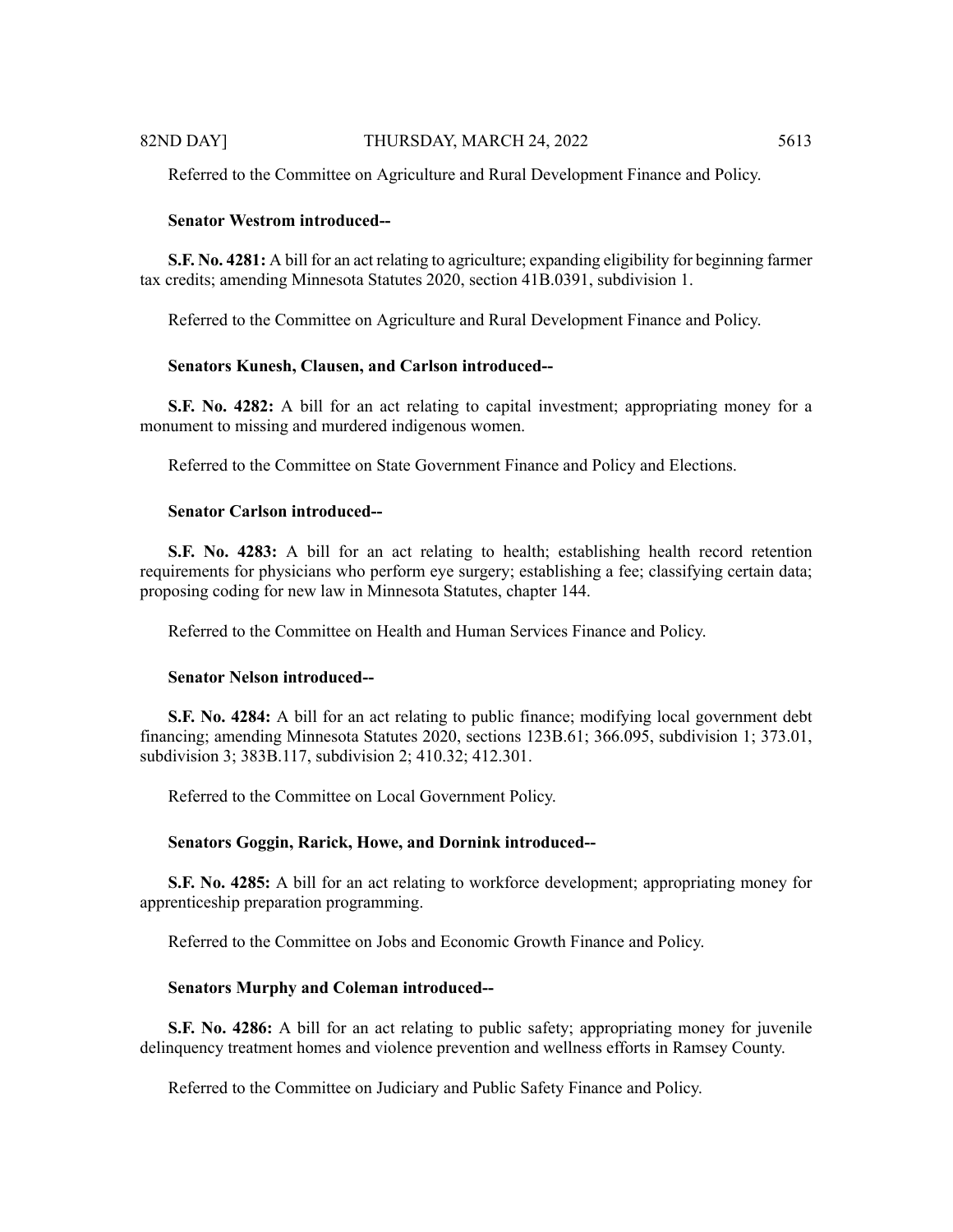# **Senator Frentz introduced--**

**S.F. No. 4287:** A bill for an act relating to capital investment; appropriating money for a regional sports facility at Minnesota State University Mankato; authorizing the sale and issuance of state bonds.

Referred to the Committee on Capital Investment.

# **Senators Frentz, Rosen, and Wiklund introduced--**

**S.F. No. 4288:** A bill for an act relating to human services; modifying funding for adult mental health initiatives; appropriating money; amending Minnesota Statutes 2020, section 245.4661, by adding a subdivision.

Referred to the Committee on Human Services Reform Finance and Policy.

# **Senators Eichorn, Ingebrigtsen, and Lang introduced--**

**S.F. No. 4289:** A bill for an act relating to natural resources; modifying the Legislative-Citizen Commission on Minnesota Resources member terms; modifying expenditure of environment and natural resources trust fund; amending Minnesota Statutes 2020, sections 116P.05, subdivisions 1, 2; 116P.08, subdivisions 1, 2; 116P.12, subdivision 1; repealing Minnesota Statutes 2020, section 116P.05, subdivision 1a.

Referred to the Committee on Environment and Natural Resources Policy and Legacy Finance.

#### **Senators Westrom, Johnson, Eichorn, Mathews, and Dornink introduced--**

**S.F. No. 4290:** A bill for an act relating to elections; establishing a procedure for the chair of either of the state's two largest major political parties to request a forensic audit of a state primary or state general election; proposing coding for new law in Minnesota Statutes, chapter 204C.

Referred to the Committee on State Government Finance and Policy and Elections.

#### **Senators Goggin and Senjem introduced--**

**S.F. No. 4291:** A bill for an act relating to capital investment; appropriating money for a new regional wastewater treatment facility in Goodhue County.

Referred to the Committee on Jobs and Economic Growth Finance and Policy.

# **Senator Utke introduced--**

**S.F. No. 4292:** A bill for an act relating to health care; permitting temporary practice by health care providers from other jurisdictions.

Referred to the Committee on Health and Human Services Finance and Policy.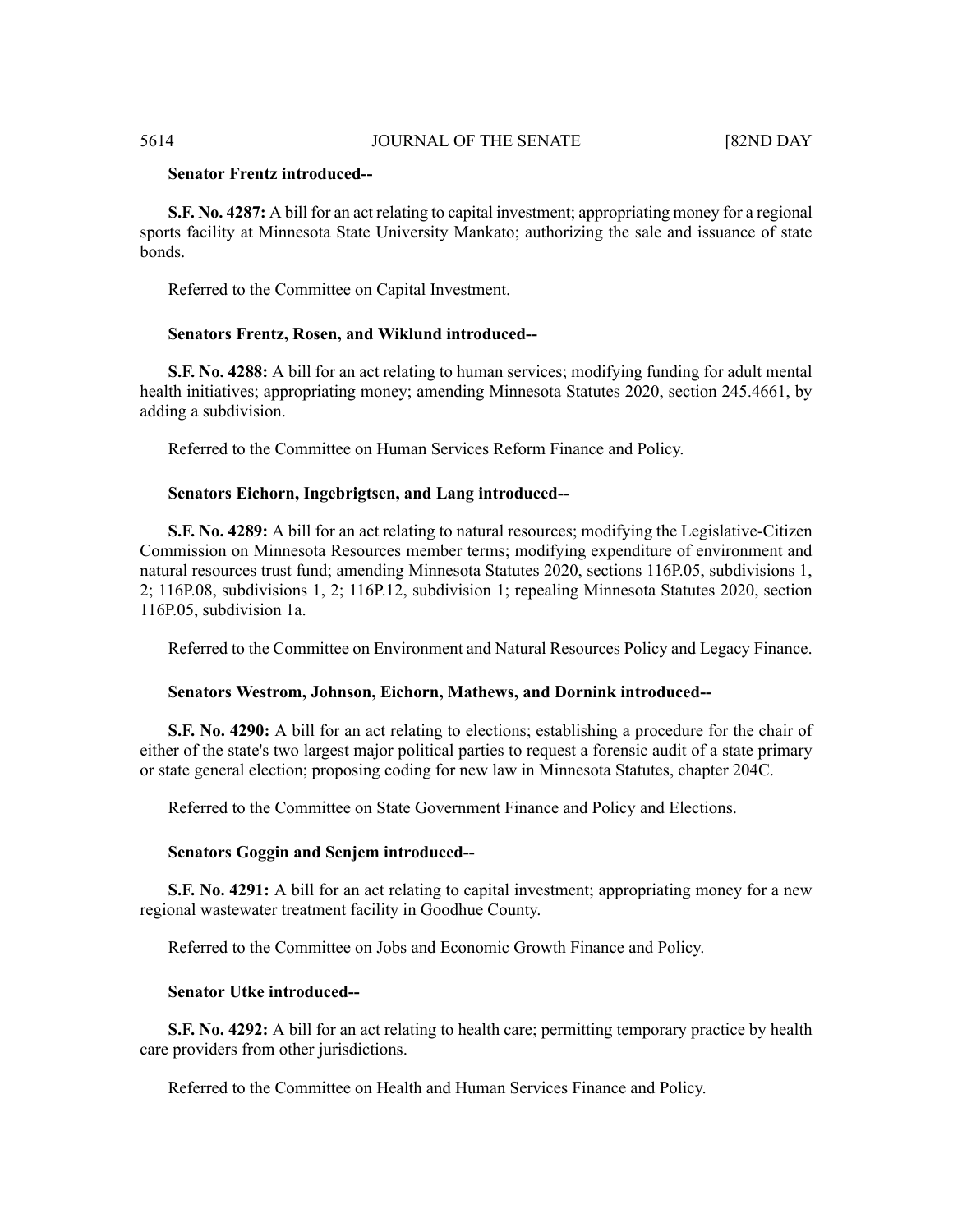#### **Senators Dziedzic, Frentz, Housley, Duckworth, and López Franzen introduced--**

**S.F. No. 4293:** A bill for an act relating to state government; appropriating money for humanitarian relief aid for Ukraine; requiring a report.

Referred to the Committee on State Government Finance and Policy and Elections.

#### **Senators Frentz, Pappas, Cwodzinski, Klein, and Putnam introduced--**

**S.F. No. 4294:** A bill for an act relating to retirement; Minnesota State Retirement System plans, Public Employees Retirement Association plans, Teachers Retirement Association, Minnesota state higher education individual retirement account plan, and St. Paul Teachers Retirement Fund Association; increasing postretirement adjustment rates; temporarily reducing employee contribution rates; reducing the investment rate of return actuarial assumption; increasing and extending direct state aid to the public employees police and fire retirement plan, the St. Paul Teachers Retirement Fund Association, and the judges retirement plan; appropriating money; amending Minnesota Statutes 2020, sections 352.04, subdivision 2; 352.92, subdivision 1; 352B.02, subdivision 1a; 353.27, subdivisions 2, 3c; 353.65, subdivisions 2, 3b; 353E.03, subdivision 1; 354.42, subdivision 2; 354A.12, subdivisions 3a, 3c; 354A.29, subdivision 7; 354B.23, subdivision 1; 356.215, subdivision 8; 356.415, subdivisions 1, 1a, 1b, 1c, 1d, 1e; 490.123, subdivisions 1a, 5; Minnesota Statutes 2021 Supplement, sections 354A.12, subdivision 1; 356.415, subdivision 1f.

Referred to the Committee on State Government Finance and Policy and Elections.

# **Senators Wiger and Pappas introduced--**

**S.F. No. 4295:** A bill for an act relating to capital investment; amending and extending availability of a 2018 appropriation of bond proceeds for Lake Links Trail; amending Laws 2018, chapter 214, article 1, section 17, subdivision 7, as amended.

Referred to the Committee on Capital Investment.

# **Senator Anderson introduced--**

**S.F. No. 4296:** A bill for an act relating to capital investment; appropriating money for water improvements in the city of South Haven; authorizing the sale and issuance of state bonds.

Referred to the Committee on Capital Investment.

#### **MOTIONS AND RESOLUTIONS**

Senator Abeler moved that the name of Senator Isaacson be added as a co-author to S.F. No. 15. The motion prevailed.

Senator Clausen moved that the name of Senator Frentz be added as a co-author to S.F. No. 108. The motion prevailed.

Senator Bigham moved that the name of Senator Klein be added as a co-author to S.F. No. 1001. The motion prevailed.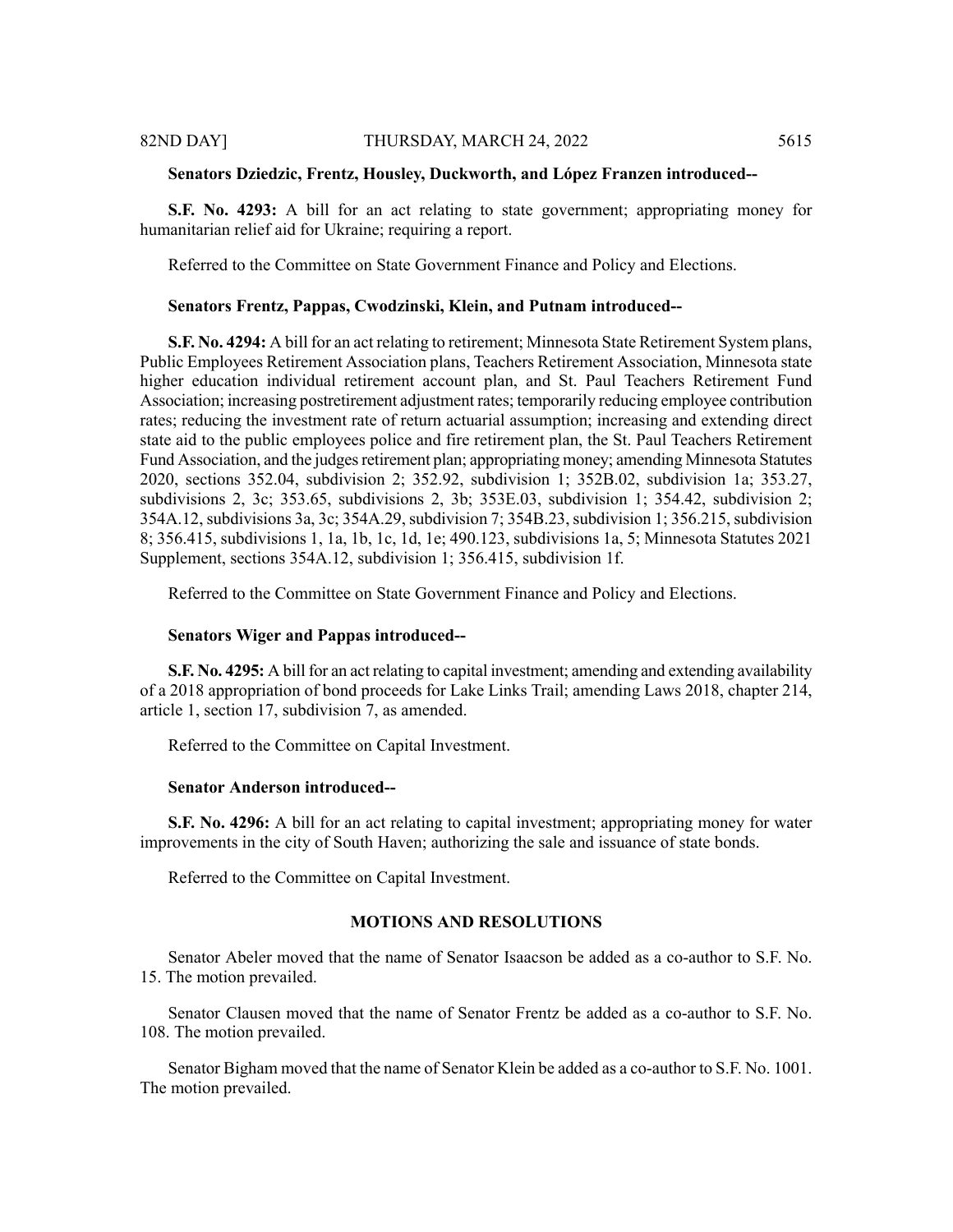Senator Housley moved that the name of Senator Dziedzic be added as a co-author to S.F. No. 1928. The motion prevailed.

Senator Kunesh moved that the name of Senator Dziedzic be added as a co-author to S.F. No. 1965. The motion prevailed.

Senator Champion moved that the name of Senator Kunesh be added as a co-author to S.F. No. 2081. The motion prevailed.

Senator Murphy moved that the name of Senator Abeler be added as a co-author to S.F. No. 2218. The motion prevailed.

Senator Housley moved that the name of Senator Johnson Stewart be added as a co-author to S.F. No. 2971. The motion prevailed.

Senator Mathews moved that the name of Senator Koran be added as a co-author to S.F. No. 3065. The motion prevailed.

Senator Wiger moved that the name of Senator Senjem be added as a co-author to S.F. No. 3117. The motion prevailed.

Senator Rest moved that the name of Senator Wiklund be added as a co-author to S.F. No. 3192. The motion prevailed.

Senator Champion moved that the name of Senator Kunesh be added as a co-author to S.F. No. 3198. The motion prevailed.

Senator Abeler moved that the name of Senator Fateh be added as a co-author to S.F. No. 3279. The motion prevailed.

Senator Wiklund moved that the name of Senator Nelson be added as a co-author to S.F. No. 3379. The motion prevailed.

Senator Koran moved that the name of Senator Clausen be added as a co-author to S.F. No. 3424. The motion prevailed.

Senator Champion moved that the name of Senator Pappas be added as a co-author to S.F. No. 3427. The motion prevailed.

Senator Westrom moved that the name of Senator Anderson be added as a co-author to S.F. No. 3479. The motion prevailed.

Senator Pratt moved that the name of Senator Coleman be added as a co-author to S.F. No. 3614. The motion prevailed.

Senator Draheim moved that the name of Senator Pratt be added as a co-author to S.F. No. 3676. The motion prevailed.

Senator Johnson Stewart moved that the name of Senator Cwodzinski be added as a co-author to S.F. No. 3707. The motion prevailed.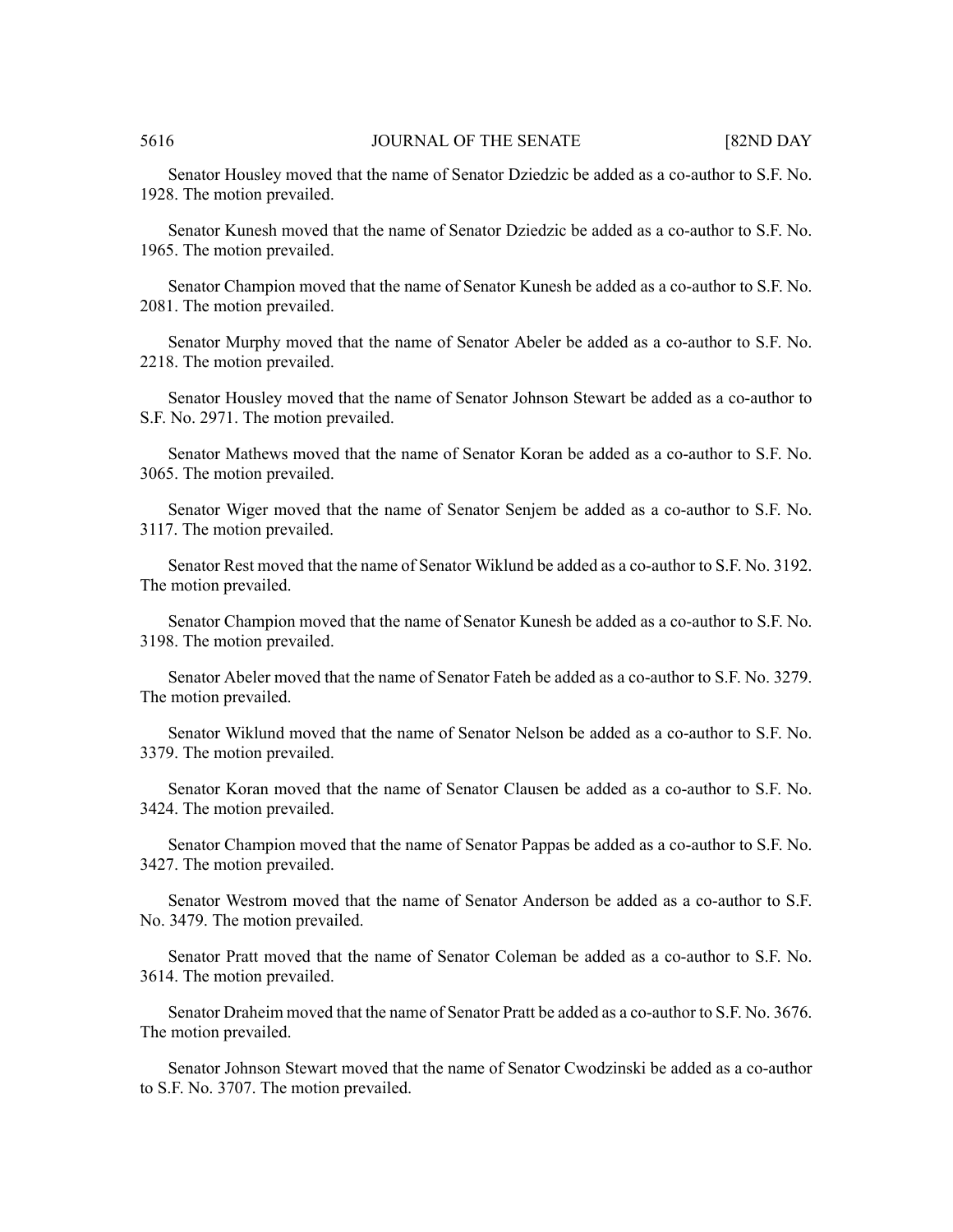Senator Bigham moved that the name of Senator Klein be added as a co-author to S.F. No. 3777. The motion prevailed.

Senator Mathews moved that the name of Senator Bigham be added as a co-author to S.F. No. 3805. The motion prevailed.

Senator Bigham moved that the name of Senator Klein be added as a co-author to S.F. No. 3819. The motion prevailed.

Senator Bigham moved that the name of Senator Klein be added as a co-author to S.F. No. 3891. The motion prevailed.

Senator Bigham moved that the name of Senator Klein be added as a co-author to S.F. No. 3892. The motion prevailed.

Senator Bigham moved that the name of Senator Klein be added as a co-author to S.F. No. 3895. The motion prevailed.

Senator Dziedzic moved that the name of Senator Fateh be added as a co-author to S.F. No. 3957. The motion prevailed.

Senator Klein moved that the name of Senator Bigham be added as a co-author to S.F. No. 3971. The motion prevailed.

Senator Draheim moved that the name of Senator Housley be added as a co-author to S.F. No. 3993. The motion prevailed.

Senator Duckworth moved that the name of Senator Howe be added as a co-author to S.F. No. 4018. The motion prevailed.

Senator Jasinski moved that the name of Senator Clausen be added as a co-author to S.F. No. 4023. The motion prevailed.

Senator Newton moved that the name of Senator Westrom be added as a co-author to S.F. No. 4038. The motion prevailed.

Senator Latz moved that the name of Senator Isaacson be added as a co-author to S.F. No. 4039. The motion prevailed.

Senator Coleman moved that the name of Senator Wiger be added as a co-author to S.F. No. 4087. The motion prevailed.

Senator Senjem moved that the names of Senators Rarick, Pappas, and Abeler be added as co-authors to S.F. No. 4121. The motion prevailed.

Senator Johnson Stewart moved that the name of Senator Cwodzinski be added as a co-author to S.F. No. 4128. The motion prevailed.

Senator Champion moved that the name of Senator Pappas be added as a co-author to S.F. No. 4140. The motion prevailed.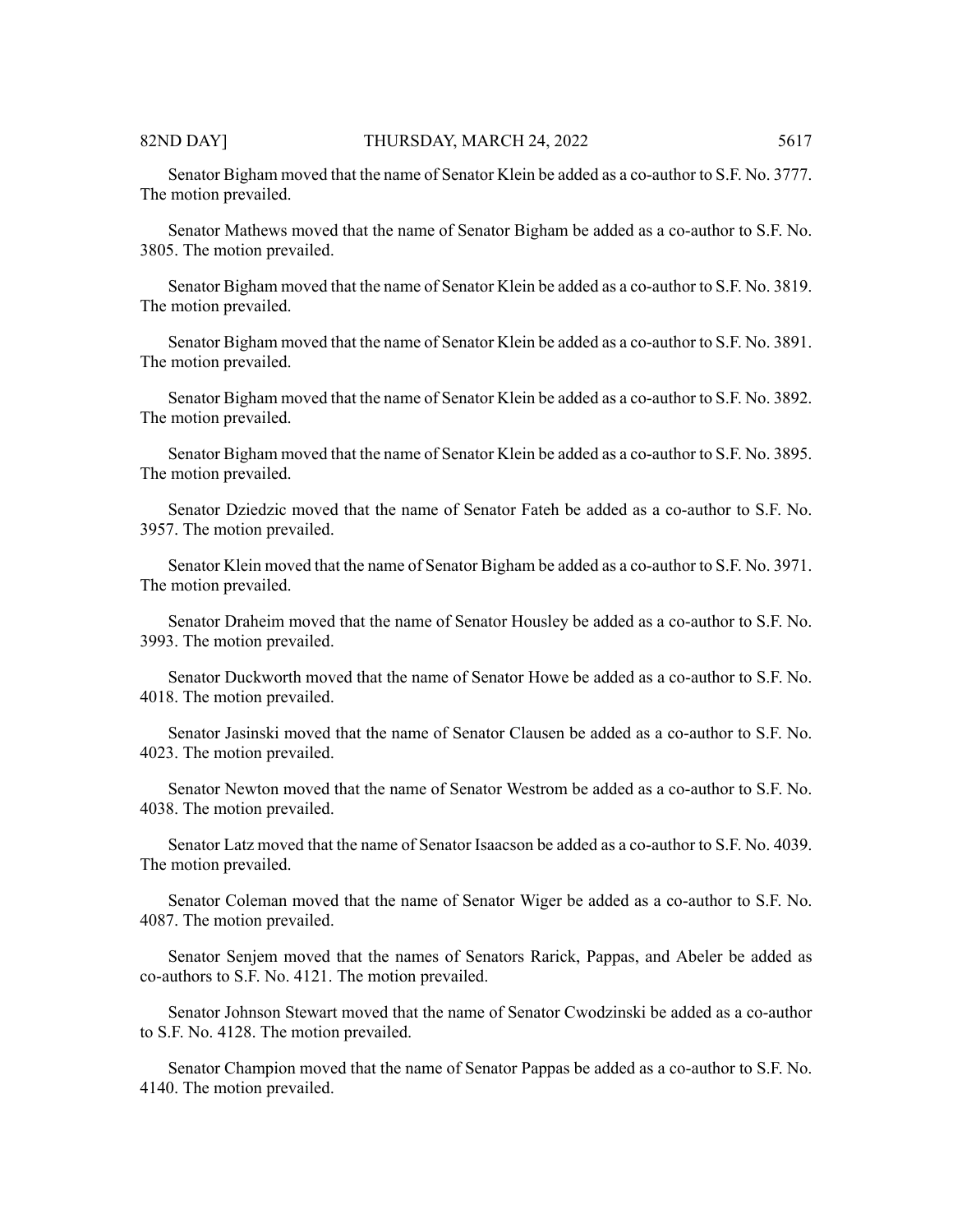Senator Howe moved that the name of Senator Putnam be added as a co-author to S.F. No. 4160. The motion prevailed.

Senator Newton moved that the name of Senator Klein be added as a co-author to S.F. No. 4162. The motion prevailed.

Senator Champion moved that the name of Senator Pappas be added as a co-author to S.F. No. 4190. The motion prevailed.

Senator Dibble moved that the names of Senators Isaacson and McEwen be added as co-authors to S.F. No. 4194. The motion prevailed.

Senator Cwodzinski moved that the name of Senator Pappas be added as a co-author to S.F. No. 4222. The motion prevailed.

Senator Kunesh moved that the name of Senator McEwen be added as a co-author to S.F. No. 4249. The motion prevailed.

Senator Ingebrigtsen moved that S.F. No. 3492 be withdrawn from the Committee on Human Services Reform Finance and Policy and re-referred to the Committee on Civil Law and Data Practices Policy. The motion prevailed.

Senator Coleman moved that S.F. No. 4148 be withdrawn from the Committee on Capital Investment and returned to its author. The motion prevailed.

# **SPECIAL ORDERS**

Pursuant to Rule 26, Senator Miller, Chair of the Committee on Rules and Administration, designated the following bills a Special Orders Calendar to be heard immediately:

S.F. No. 2736.

# **SPECIAL ORDER**

**S.F. No. 2736:** A bill for an act relating to children; establishing juvenile court guardianship for at-risk youth; amending Minnesota Statutes 2020, section 260C.101, subdivision 2; proposing coding for new law as Minnesota Statutes, chapter 257D.

S.F. No. 2736 was read the third time and placed on its final passage.

The question was taken on the passage of the bill.

The roll was called, and there were yeas 66 and nays 0, as follows:

Dibble Dornink Draheim Duckworth Dziedzic Eaton

Those who voted in the affirmative were:

| Abeler        |  |
|---------------|--|
| Anderson      |  |
| Bakk          |  |
| <b>Benson</b> |  |
| Bigham        |  |
| Carlson       |  |

Chamberlain Champion Clausen Coleman Cwodzinski Dahms

Eichorn Eken Fateh Frentz Gazelka Goggin

Hawj Hoffman Housley Howe Ingebrigtsen Isaacson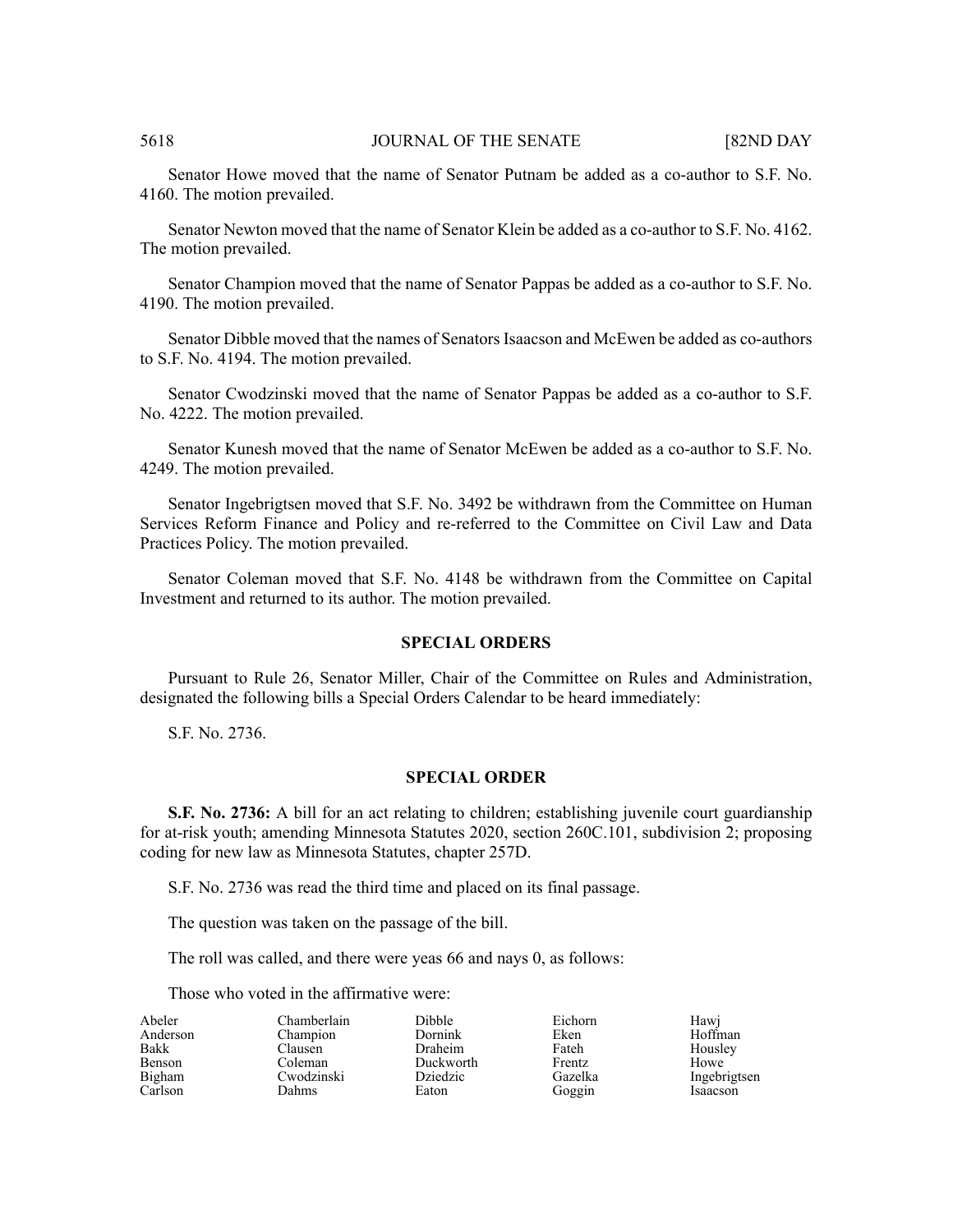#### 82ND DAY] THURSDAY, MARCH 24, 2022 5619

| Jasinski        | Lang          | Nelson | Rarick     |
|-----------------|---------------|--------|------------|
| Johnson         | Limmer        | Newman | Rest       |
| Johnson Stewart | López Franzen | Newton | Rosen      |
| Kent            | Marty         | Osmek  | Ruud       |
| Kiffmeyer       | Mathews       | Pappas | Senjem     |
| Klein           | McEwen        | Port   | Tomassoni  |
| Koran           | Miller        | Pratt  | Torres Ray |
| Kunesh          | Murphy        | Putnam | Utke       |

Pursuant to Rule 40, Senator Johnson cast the affirmative vote on behalf of the following Senators: Bakk, Newman, and Tomassoni.

Pursuant to Rule 40, Senator Frentz cast the affirmative vote on behalf of the following Senators: Isaacson, McEwen, Pappas, and Putnam.

So the bill passed and its title was agreed to.

#### **RECESS**

Senator Miller moved that the Senate do now recess subject to the call of the President. The motion prevailed.

After a brief recess, the President called the Senate to order.

# **MOTIONS AND RESOLUTIONS - CONTINUED**

Without objection, remaining on the Order of Business of Motions and Resolutions, the Senate reverted to the Orders of Business of Messages From the House, First Reading of House Bills, Reports of Committees, and Second Reading of Senate Bills.

#### **MESSAGES FROM THE HOUSE**

Mr. President:

I have the honor to announce the passage by the House of the following House File, herewith transmitted: H.F. No. 4165.

Patrick D. Murphy, Chief Clerk, House of Representatives

Transmitted March 24, 2022

#### **FIRST READING OF HOUSE BILLS**

The following bill was read the first time.

**H.F. No. 4165:** A bill for an act relating to state government; requiring divestment from certain investments relating to Russia and Belarus; terminating contracts with Russian and Belarussian entities; requiring a report; proposing coding for new law in Minnesota Statutes, chapters 11A; 16C.

Referred to the Committee on Rules and Administration for comparison with S.F. No. 3928, now on General Orders.

Weber Westrom Wiger Wiklund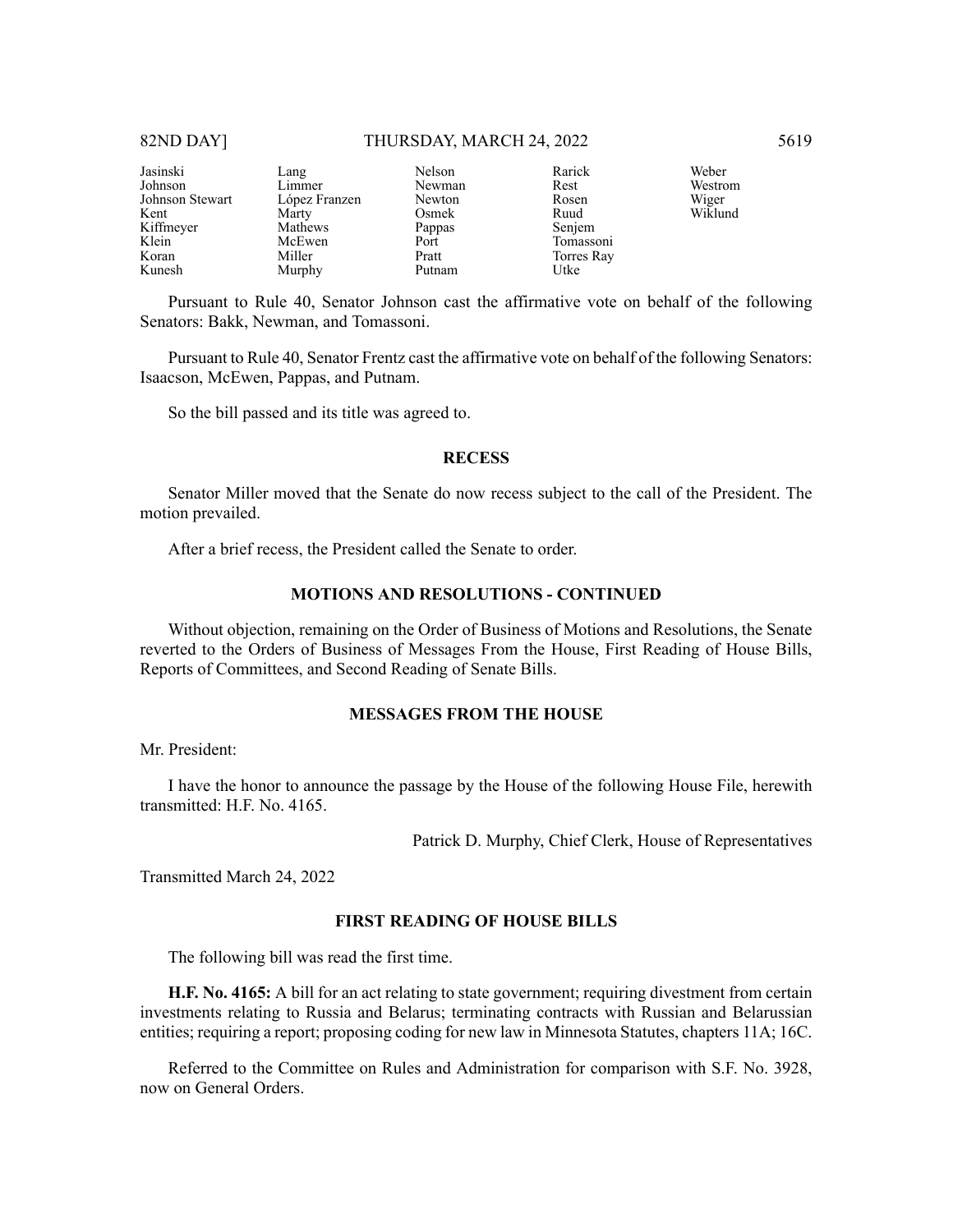#### **REPORTS OF COMMITTEES**

Senator Lang moved that the Committee Reports at the Desk be now adopted. The motion prevailed.

# **Senator Dahms from the Committee on Commerce and Consumer Protection Finance and Policy, to which was referred**

**S.F. No. 3933:** A bill for an act relating to consumer protection; prohibiting certain social media algorithms that target children; proposing coding for new law in Minnesota Statutes, chapter 325F.

Reports the same back with the recommendation that the bill be amended as follows:

Page 1, line 16, delete "user-created" and insert "user-generated" and after the period, insert "Social media platform does not include Internet search providers or electronic mail."

Page 1, line 17, delete ""User-created" and insert ""User-generated" and delete everything after "means" and insert "any content created orshared by an account holder including, without limitation, written posts, photographs, graphics, video recordings, or audio recordings."

Page 1, delete lines 18 to 21

Page 2, line 3, delete "user-created" and insert "user-generated" and before the period, insert ", except as provided in subdivision 3"

Page 2, line 5, delete "user-created" and insert "user-generated"

Page 2, line 11, delete "User-created" and insert "(a) A social media algorithm that is intended to block access to inappropriate or harmful content to an account holder that is a minor is exempt from this section. Software or devices that allow parental controls or internal controls used by the social media platform that are designed to control access of the account of a minor to filter content for age-appropriate material, that does suggest, promote, or rank otherwise accessible content, is exempt from this section. (b) User-generated"

And when so amended the bill do pass and be re-referred to the Committee on Civil Law and Data Practices Policy. Amendments adopted. Report adopted.

# **Senator Dahms from the Committee on Commerce and Consumer Protection Finance and Policy, to which was referred**

**S.F. No. 3288:** A bill for an act relating to commerce; modifying a definition applying to licensee education; amending Minnesota Statutes 2020, section 45.25, subdivision 12.

Reports the same back with the recommendation that the bill do pass. Report adopted.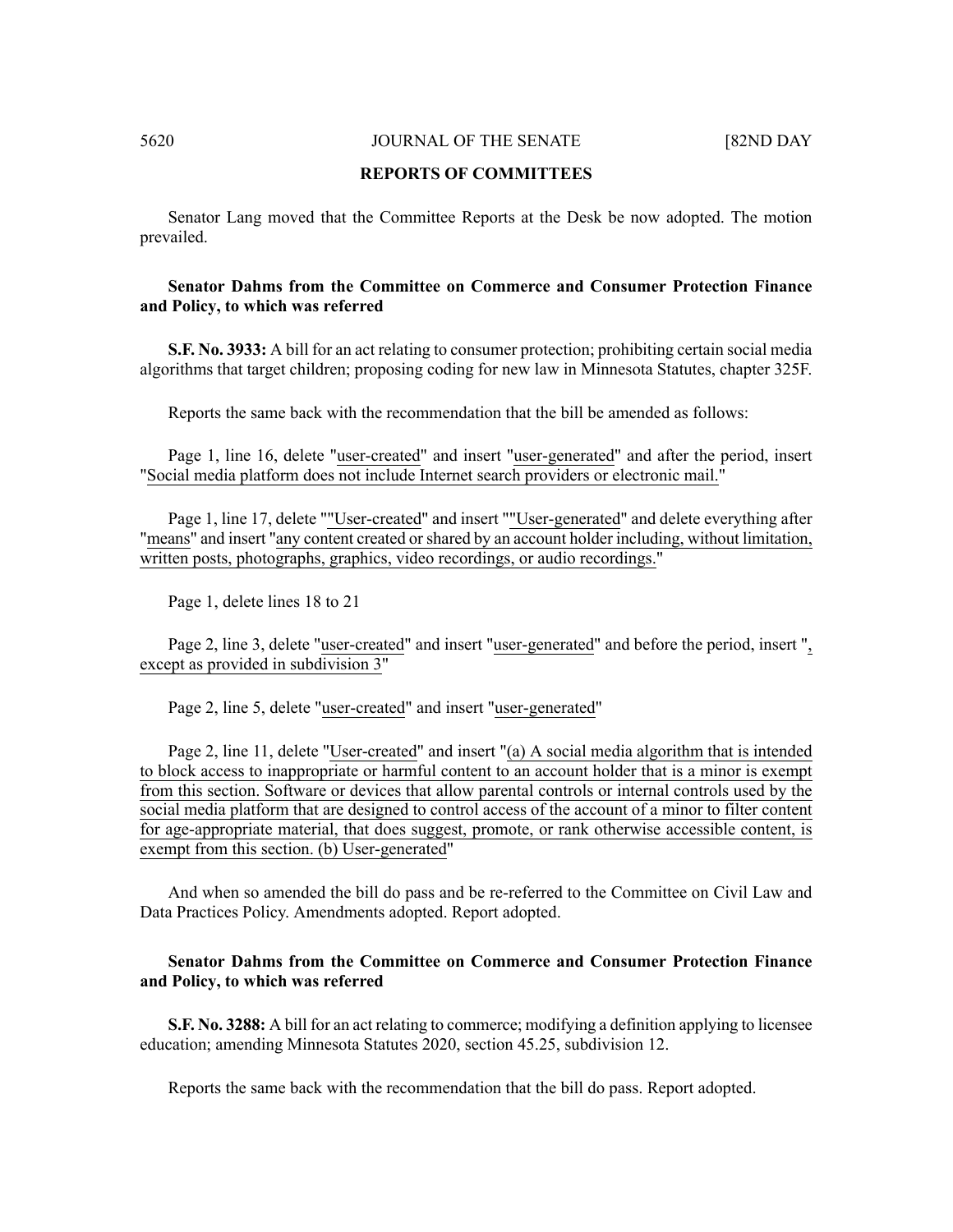# **Senator Dahms from the Committee on Commerce and Consumer Protection Finance and Policy, to which was referred**

**S.F. No. 4191:** A bill for an act relating to commerce; modifying provisions governing unfair practices by motor vehicle manufacturers; amending Minnesota Statutes 2020, sections 80E.03, subdivision 4; 80E.13.

Reports the same back with the recommendation that the bill do pass. Report adopted.

# **Senator Rosen from the Committee on Finance, to which was re-referred**

**S.F. No. 3086:** A bill for an act relating to transportation; modifying allocation of state general sales tax revenue related to motor vehicle repair and replacement parts; dedicating sales tax revenue to small cities assistance account and town road account; amending Minnesota Statutes 2020, section 297A.94.

Reports the same back with the recommendation that the bill be amended as follows:

Delete everything after the enacting clause and insert:

"Section 1. Minnesota Statutes 2020, section 297A.94, is amended to read:

# **297A.94 DEPOSIT OF REVENUES.**

(a) Except as provided in this section, the commissioner shall deposit the revenues, including interest and penalties, derived from the taxes imposed by this chapter in the state treasury and credit them to the general fund.

(b) The commissioner shall deposit taxes in the Minnesota agricultural and economic account in the special revenue fund if:

(1) the taxes are derived from sales and use of property and services purchased for the construction and operation of an agricultural resource project; and

(2) the purchase was made on or after the date on which a conditional commitment was made for a loan guaranty for the project under section 41A.04, subdivision 3.

The commissioner of management and budget shall certify to the commissioner the date on which the project received the conditional commitment. The amount deposited in the loan guaranty account must be reduced by any refunds and by the costsincurred by the Department of Revenue to administer and enforce the assessment and collection of the taxes.

(c) The commissioner shall deposit the revenues, including interest and penalties, derived from the taxes imposed on sales and purchases included in section 297A.61, subdivision 3, paragraph (g), clauses (1) and (4), in the state treasury, and credit them as follows:

(1) first to the general obligation special tax bond debt service account in each fiscal year the amount required by section 16A.661, subdivision 3, paragraph (b); and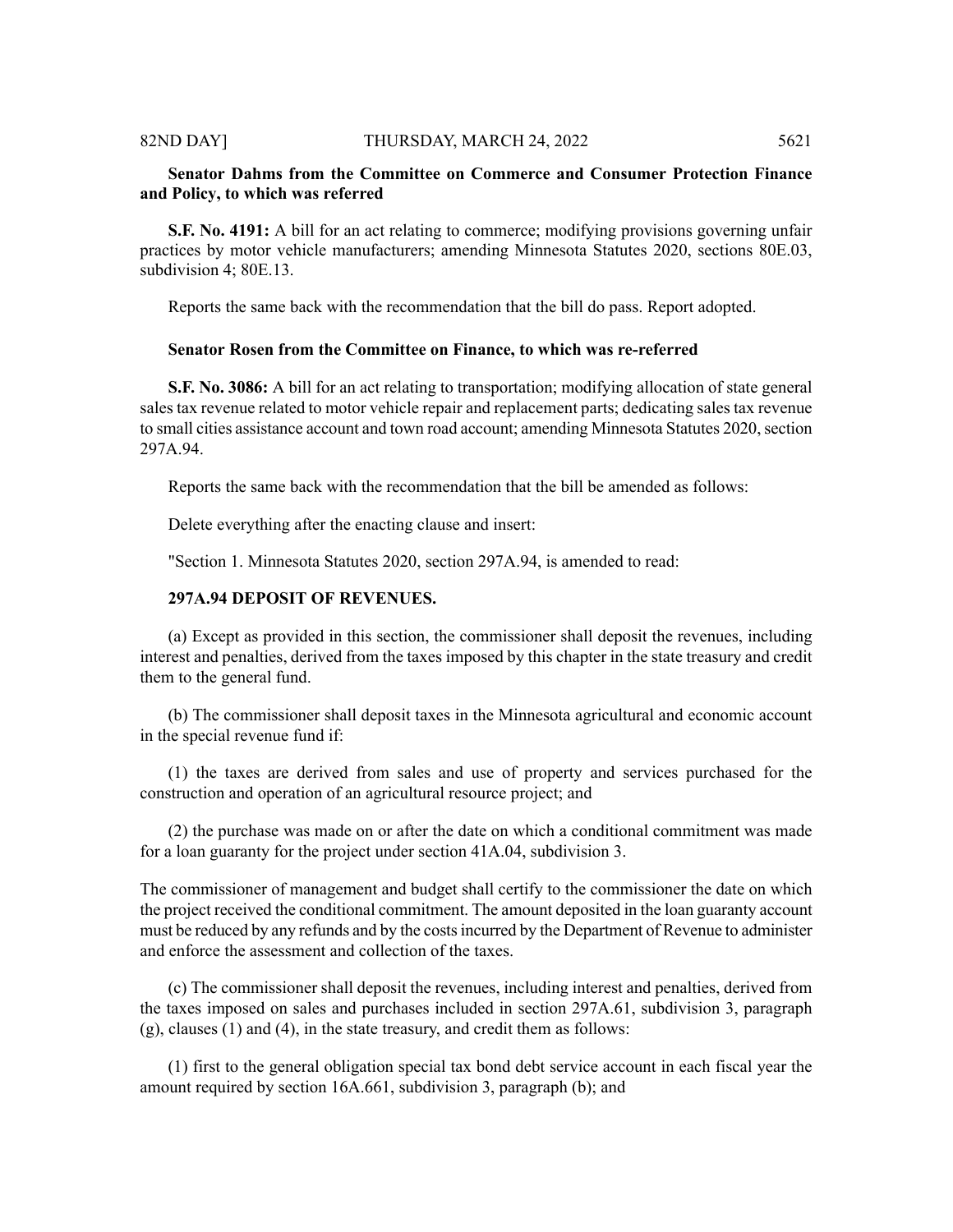(2) after the requirements of clause (1) have been met, the balance to the general fund.

(d) Beginning with sales taxes remitted after July 1, 2017, the commissioner shall deposit in the state treasury the revenues collected under section 297A.64, subdivision 1, including interest and penalties and minus refunds, and credit them to the highway user tax distribution fund.

(e) The commissioner shall deposit the revenues, including interest and penalties, collected under section 297A.64, subdivision 5, in the state treasury and credit them to the general fund. By July 15 of each year the commissioner shall transfer to the highway user tax distribution fund an amount equal to the excess fees collected under section 297A.64, subdivision 5, for the previous calendar year.

(f) Beginning with sales taxes remitted after July 1, 2017, in conjunction with the deposit of revenues under paragraph (d), the commissioner shall deposit into the state treasury and credit to the highway user tax distribution fund an amount equal to the estimated revenues derived from the tax rate imposed under section 297A.62, subdivision 1, on the lease or rental for not more than 28 days of rental motor vehicles subject to section 297A.64. The commissioner shall estimate the amount of sales tax revenue deposited under this paragraph based on the amount of revenue deposited under paragraph (d).

 $(g)$  Starting after July 1, 2017, the commissioner shall deposit an amount of the remittances monthly into the state treasury and credit them to the highway user tax distribution fund as a portion of the estimated amount of taxes collected from the sale and purchase of motor vehicle repair parts in that month. For the remittances between July 1, 2017, and June 30, 2019, the monthly deposit amount is \$2,628,000. For remittances in each subsequent fiscal year, the monthly deposit amount is \$12,137,000. The commissioner must deposit on a monthly basis the revenue derived from the tax rate imposed under section 297A.62, subdivision 1, on the sale and purchase of motor vehicle repair and replacement parts into the state treasury and credit:

(1) 86 percent to the highway user tax distribution fund;

(2) seven percent to the small cities assistance account in the special revenue fund established under section 162.145; and

(3) seven percent to the town road account in the county state-aid highway fund established under section 162.081.

Between July 1, 2022, and June 30, 2023, the monthly deposit amount is \$26,655,000. In each subsequent fiscal year, the commissioner must adjust the monthly deposit amount by the percentage change in the total amount of sales tax revenue collected for all sales and purchases between the two preceding fiscal years. The amount as adjusted must be rounded to the nearest \$1,000 amount. For purposes of this paragraph, "motor vehicle" has the meaning given in section 297B.01, subdivision 11, and "motor vehicle repair and replacement parts" includes (i) all parts, tires, accessories, and equipment incorporated into or affixed to the motor vehicle as part of the motor vehicle maintenance and repair, and (ii) paint, oil, and other fluids that remain on or in the motor vehicle as part of the motor vehicle maintenance or repair. For purposes of this paragraph, "tire" means any tire of the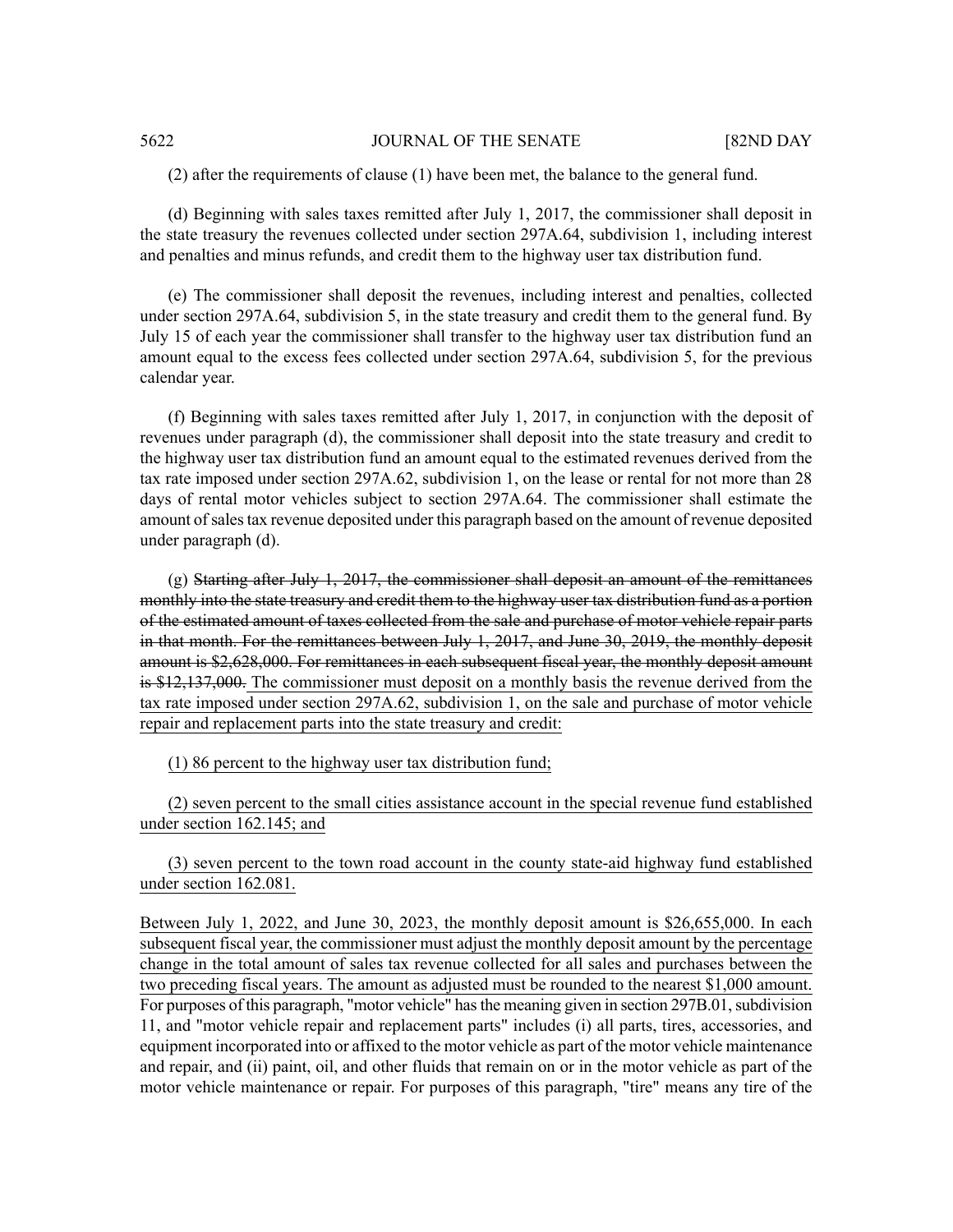type used on highway vehicles, if wholly or partially made of rubber and if marked according to federal regulations for highway use.

(h) 72.43 percent of the revenues, including interest and penalties, transmitted to the commissioner under section 297A.65, must be deposited by the commissioner in the state treasury as follows:

(1) 50 percent of the receipts must be deposited in the heritage enhancement account in the game and fish fund, and may be spent only on activities that improve, enhance, or protect fish and wildlife resources, including conservation, restoration, and enhancement of land, water, and other natural resources of the state;

(2) 22.5 percent of the receipts must be deposited in the natural resources fund, and may be spent only for state parks and trails;

(3) 22.5 percent of the receipts must be deposited in the natural resources fund, and may be spent only on metropolitan park and trail grants;

(4) three percent of the receipts must be deposited in the natural resources fund, and may be spent only on local trail grants; and

(5) two percent of the receipts must be deposited in the natural resources fund, and may be spent only for the Minnesota Zoological Garden, the Como Park Zoo and Conservatory, and the Duluth Zoo.

(i) The revenue dedicated under paragraph (h) may not be used as a substitute for traditional sources of funding for the purposes specified, but the dedicated revenue shall supplement traditional sources of funding for those purposes. Land acquired with money deposited in the game and fish fund under paragraph (h) must be open to public hunting and fishing during the open season, except that in aquatic management areas or on lands where angling easements have been acquired, fishing may be prohibited during certain times of the year and hunting may be prohibited. At least 87 percent of the money deposited in the game and fish fund for improvement, enhancement, or protection of fish and wildlife resources under paragraph (h) must be allocated for field operations.

(j) The commissioner must deposit the revenues, including interest and penalties minus any refunds, derived from the sale of items regulated under section 624.20, subdivision 1, that may be sold to persons 18 years old or older and that are not prohibited from use by the general public under section 624.21, in the state treasury and credit:

(1) 25 percent to the volunteer fire assistance grant account established under section 88.068;

(2) 25 percent to the fire safety account established under section 297I.06, subdivision 3; and

(3) the remainder to the general fund.

For purposes of this paragraph, the percentage of total sales and use tax revenue derived from the sale of items regulated under section 624.20, subdivision 1, that are allowed to be sold to persons 18 years old or older and are not prohibited from use by the general public under section 624.21, is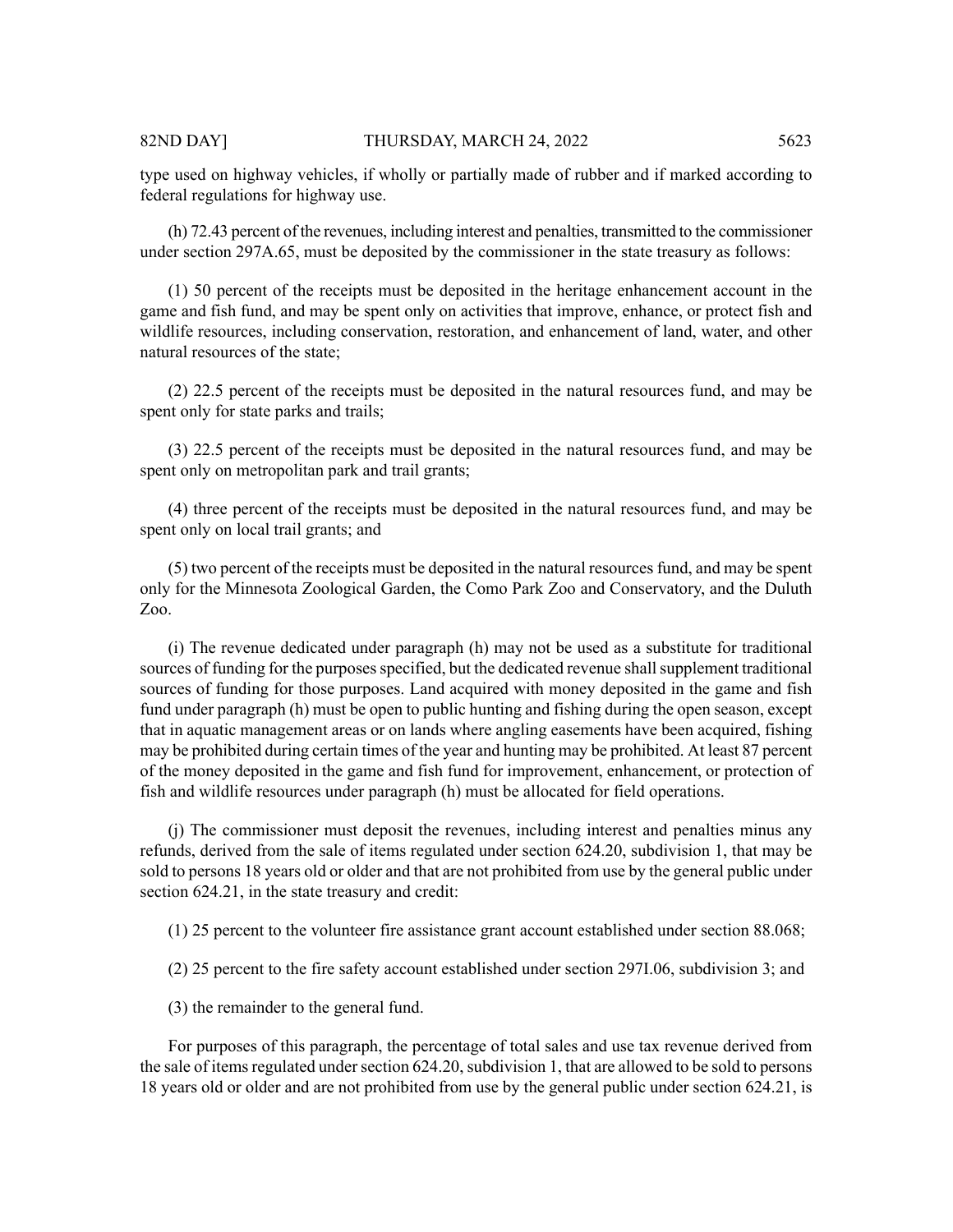a set percentage of the total sales and use tax revenues collected in the state, with the percentage determined under Laws 2017, First Special Session chapter 1, article 3, section 39.

(k) The revenues deposited under paragraphs (a) to (j) do not include the revenues, including interest and penalties, generated by the sales tax imposed under section 297A.62, subdivision 1a, which must be deposited as provided under the Minnesota Constitution, article XI, section 15.

# **EFFECTIVE DATE.** This section is effective July 1, 2022."

And when so amended the bill do pass. Amendments adopted. Report adopted.

# **Senator Pratt from the Committee on Jobs and Economic Growth Finance and Policy, to which was referred**

**S.F. No. 3624:** A bill for an act relating to economic development; appropriating money for a grant to the Owatonna Learn to Earn Coalition to help the Owatonna and Steele County region grow and retain a talented workforce.

Reports the same back with the recommendation that the bill be amended as follows:

Delete everything after the enacting clause and insert:

# "Section 1. **APPROPRIATION; DEPARTMENT OFEMPLOYMENT AND ECONOMIC DEVELOPMENT; OWATONNA LEARN TO EARN COALITION.**

\$20,000 in fiscal year 2023 is appropriated from the general fund to the commissioner of employment and economic development for a grant to the Owatonna Learn to Earn Coalition to conduct a comprehensive local needs assessment to examine current and future workforce needs in the region. The coalition shall retain a consultant and utilize state demographer resources to involve education, business, and community stakeholders to guide the high school's career pathways, the college's programs of study, and the business's support of work-based learning programs that help them recruit, develop, and retain a vibrant workforce to keep the regional economy strong. This is a onetime appropriation and is available until June 30, 2024.

# Sec. 2. **APPROPRIATION; OFFICE OF HIGHER EDUCATION; OWATONNA LEARN TO EARN COALITION.**

\$980,000 in fiscal year 2023 is appropriated from the general fund to the commissioner of higher education for a grant to the Owatonna Learn to Earn Coalition to help the Owatonna and Steele County region grow and retain a talented workforce. This is a onetime appropriation and is available until June 30, 2024. Of this amount:

(1) \$900,000 is to develop educational learning spaces with state-of-the-art equipment and student support services in high-demand career pathway programs. Of this amount, \$306,000 is to equip the new Owatonna High School's Industrial Technology classrooms with state-of-the-art equipment to introduce students to high-skill, high-wage, technical careers, and \$594,000 is to equip the Owatonna Riverland Community College Campus with state-of-the-art instructional equipment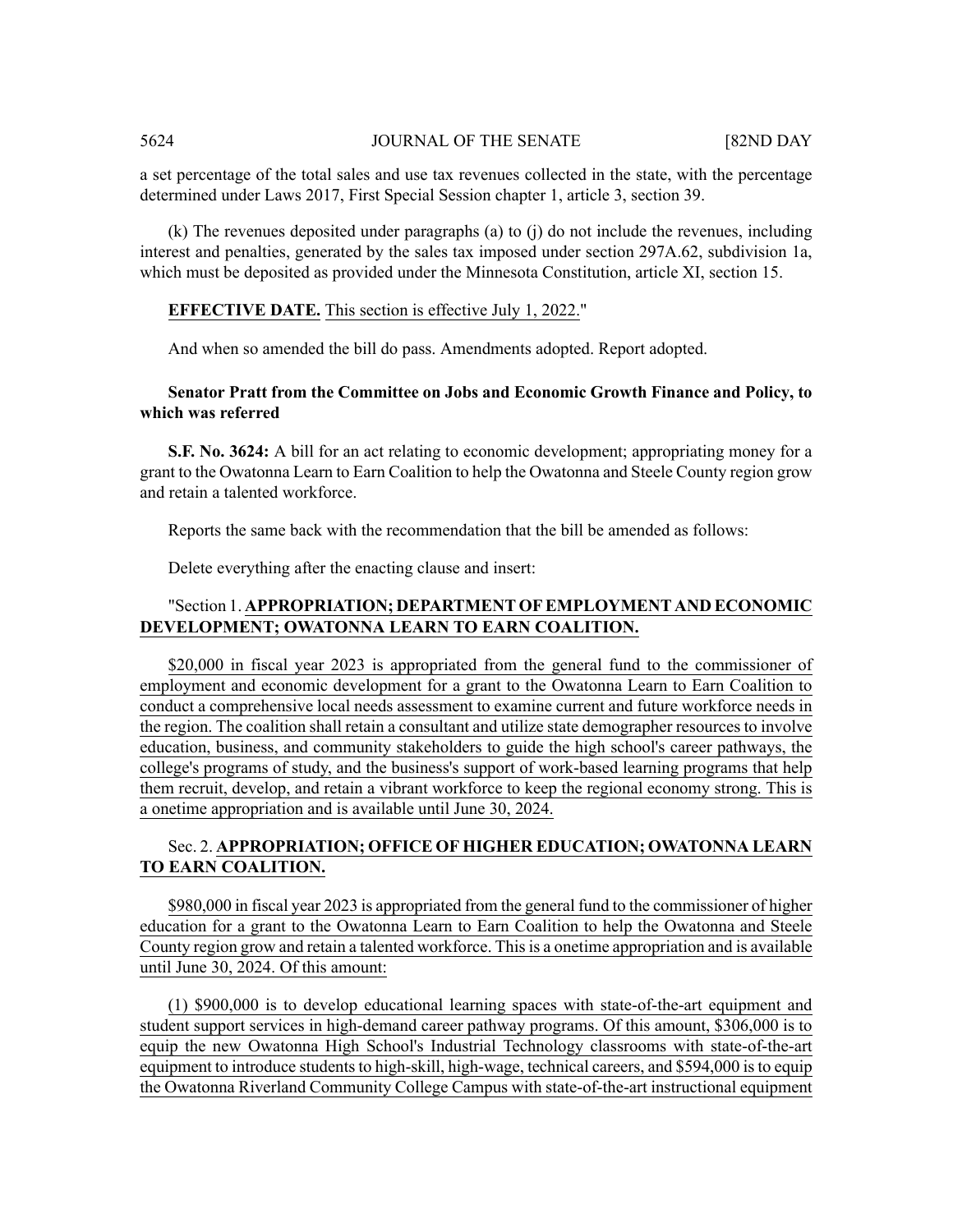to offer credit and noncredit technical programs in automation robotics engineering technology and information technology; and

(2) \$80,000 is to create learn to earn opportunities for students and employers by engaging employers in the Owatonna community to offer tuition reimbursement or scholarships and part-time work and school schedules to employees who agree to continue their education while working for them."

Amend the title as follows:

Page 1, line 2, delete "a grant" and insert "grants"

And when so amended the bill do pass and be re-referred to the Committee on Higher Education Finance and Policy. Amendments adopted. Report adopted.

# **Senator Pratt from the Committee on Jobs and Economic Growth Finance and Policy, to which was re-referred**

**S.F. No. 3036:** A bill for an act relating to professional licensing; establishing a preliminary application procedure for individuals seeking professional licenses; permitting licensing boards to charge application fees; authorizing appeals; requiring reports; proposing coding for new law in Minnesota Statutes, chapter 214.

Reports the same back with the recommendation that the bill do pass and be re-referred to the Committee on Commerce and Consumer Protection Finance and Policy. Report adopted.

# **Senator Mathews from the Committee on Civil Law and Data Practices Policy, to which was re-referred**

**S.F. No. 3364:** A bill for an act relating to health occupations; creating an audiology and speech-language pathology interstate compact; authorizing the commissioner of health to release certain data; amending Minnesota Statutes 2020, section 144.051, subdivision 6; proposing coding for new law in Minnesota Statutes, chapter 148.

Reports the same back with the recommendation that the bill be amended as follows:

Page 1, delete lines 19 to 23

Page 2, delete lines 1 to 15

Page 2, line 16, delete "2" and insert "1"

Page 4, line 23, delete "3" and insert "2"

Page 7, line 22, delete "4" and insert "3"

Page 7, line 28, delete "3" and insert "2"

Page 8, line 6, delete "6" and insert "5"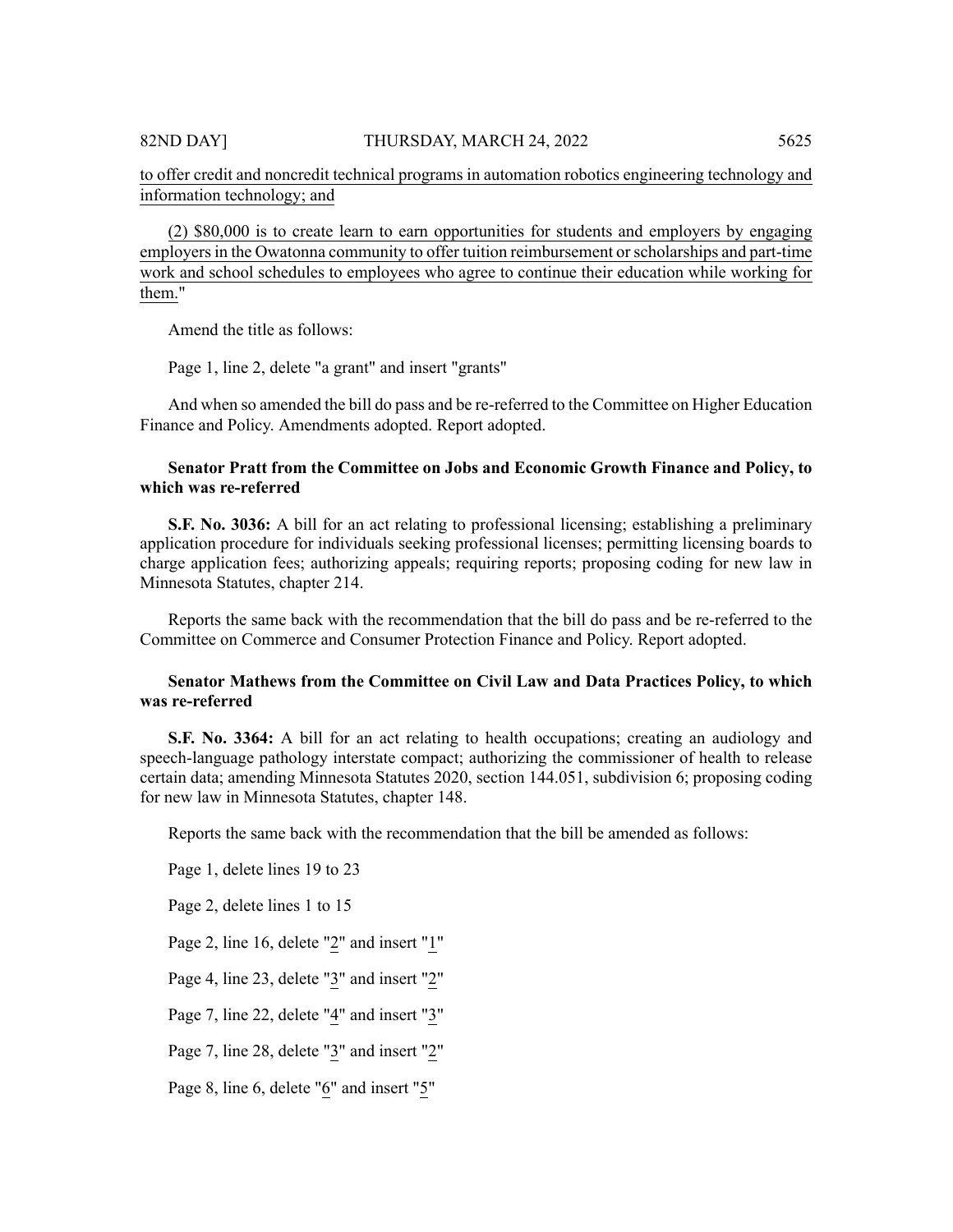- Page 8, line 21, delete "4A" and insert "3A"
- Page 9, line 4, delete "4A" and insert "3A"
- Page 9, line 5, delete "4J" and insert "3J"
- Page 9, line 6, delete "4A" and insert "3A"
- Page 9, line 7, delete "5" and insert "4"
- Page 9, line 9, delete "3" and insert "2"
- Page 9, line 13, delete "6" and insert "5"
- Page 9, line 19, delete "7" and insert "6"
- Page 11, line 6, delete "8" and insert "7"
- Page 14, line 8, delete "10" and insert "9"
- Page 16, line 24, delete "9" and insert "8"
- Page 17, line 16, delete " $10$ " and insert "9"
- Page 19, line 26, delete "11" and insert "10"
- Page 20, line 12, delete "12" and insert "11"
- Page 21, line 4, delete " $13$ " and insert " $12$ "
- Page 21, line 14, delete "14" and insert "13"
- Page 21, line 27, delete " $12$ " and insert " $11$ "

And when so amended the bill do pass and be re-referred to the Committee on State Government Finance and Policy and Elections. Amendments adopted. Report adopted.

# **SECOND READING OF SENATE BILLS**

S.F. Nos. 3288, 4191, and 3086 were read the second time.

# **MOTIONS AND RESOLUTIONS - CONTINUED**

Senator Lang moved that S.F. No. 1015 be withdrawn from the Committee on Energy and Utilities Finance and Policy and re-referred to the Committee on Finance. The motion prevailed.

#### **MEMBERS EXCUSED**

Senator Latz was excused from the Session of today.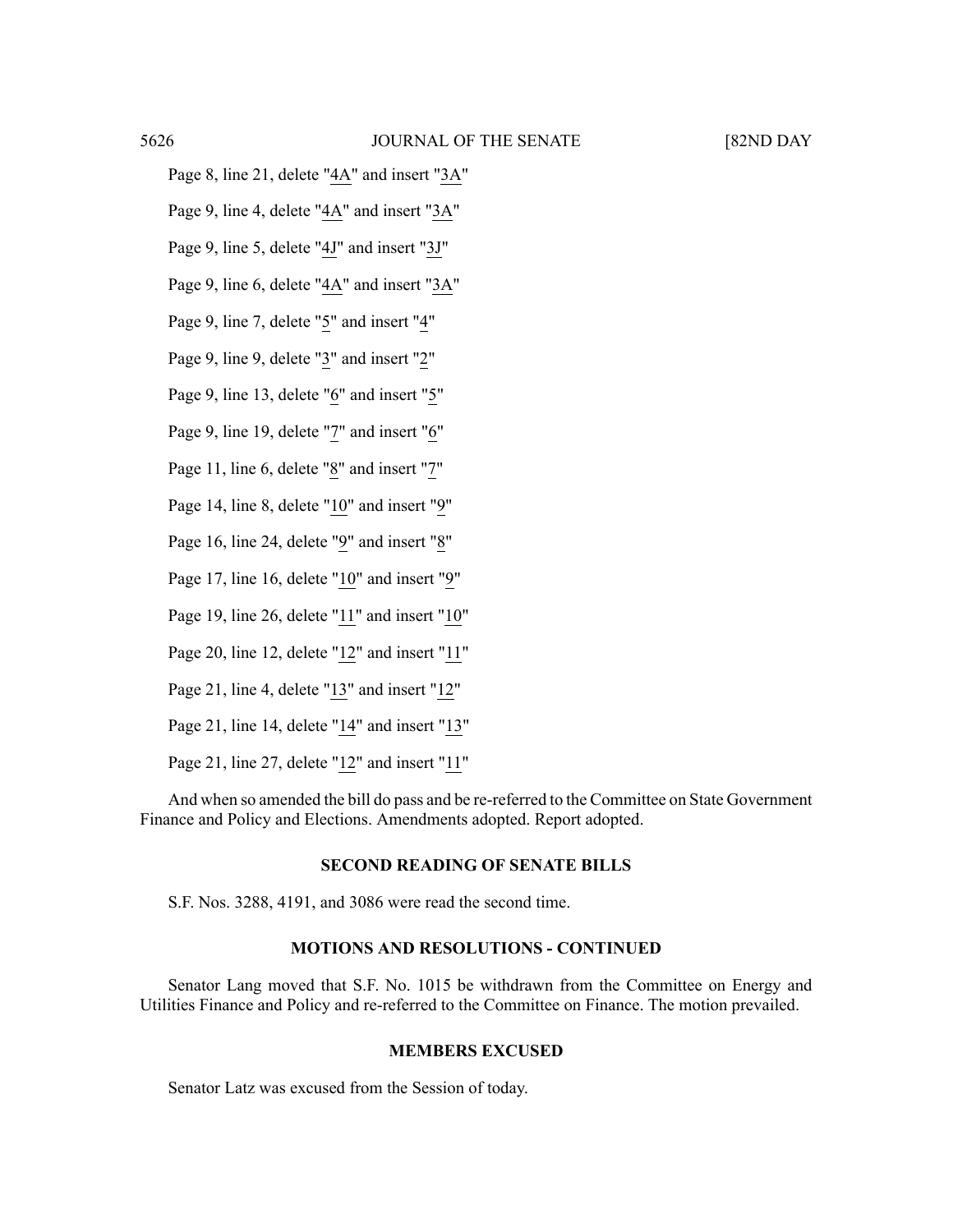# **ADJOURNMENT**

Senator Lang moved that the Senate do now adjourn until 11:00 a.m., Monday, March 28, 2022. The motion prevailed.

Cal R. Ludeman, Secretary of the Senate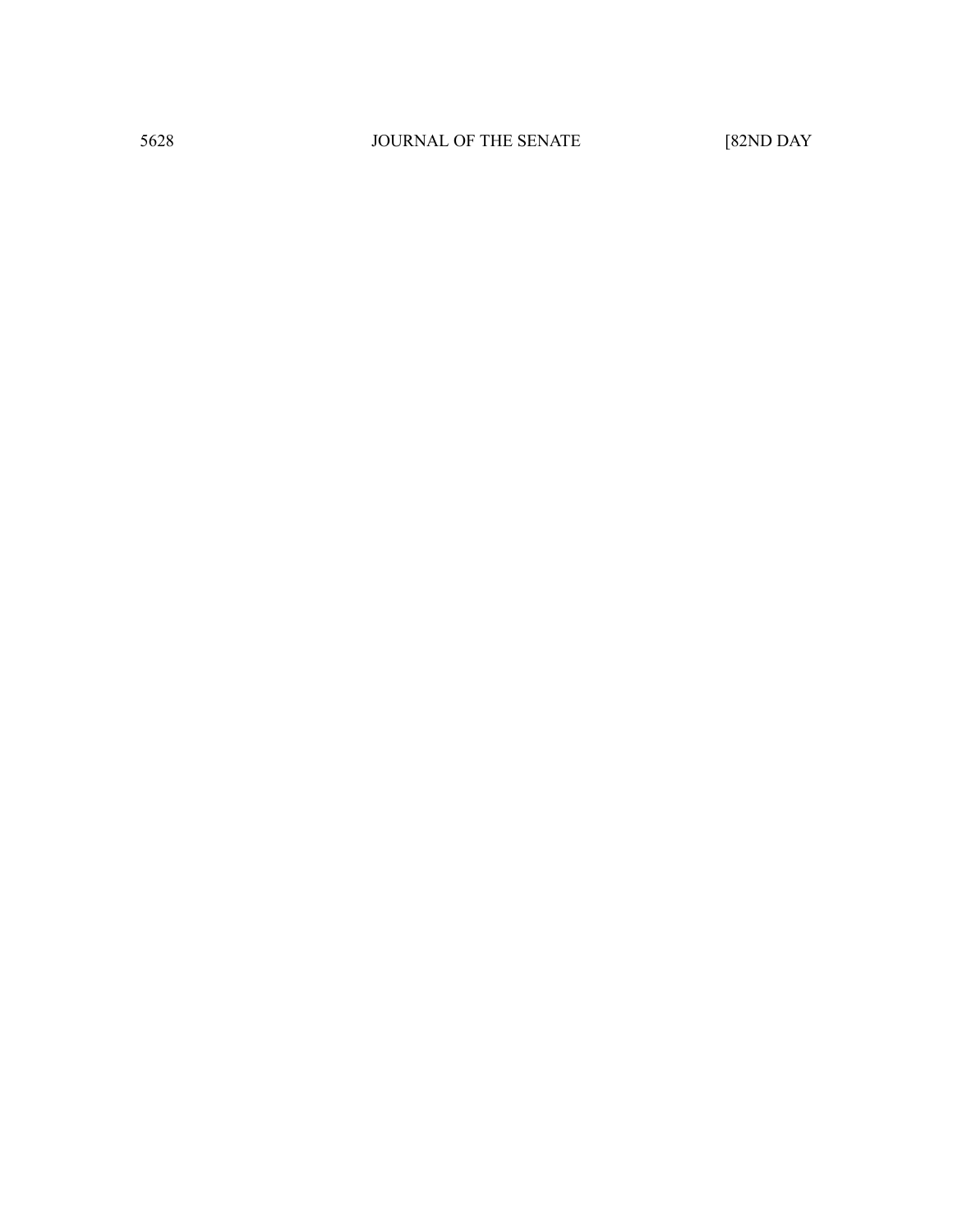# **INDEX TO DAILY JOURNAL**

# **Thursday, March 24, 2022**

# **MESSAGES FROM THE HOUSE AND FIRST READING OF HOUSE FILES**

|      |         |      |                                         | l st    |
|------|---------|------|-----------------------------------------|---------|
| S.F. | Message | H.F. | Message                                 | Reading |
| Nos. | Page    | Nos. | Page                                    | Page    |
|      |         |      | $4165 \ldots \ldots \ldots \ldots 5619$ | 5619    |

#### **REPORTS OF COMMITTEES**

| S.F. Nos. | Page                                   | H.F. Nos.   | Page   |
|-----------|----------------------------------------|-------------|--------|
|           | $181 \ldots \ldots \ldots \ldots 5581$ | $2746$ 5606 |        |
| 1040      | . 5580                                 | 2819        | . 5580 |
|           | 18475595                               | $2919$ 5583 |        |
|           | $2291$ 5607                            | $3001$ 5582 |        |
| 2644      | . 5580                                 | $3254$ 5582 |        |
|           | $3036$ 5625                            | 3379 5582   |        |
|           | $3071$ 5587                            | $3682$ 5583 |        |
|           | $3086$ 5621                            |             |        |
|           | $3288 \ldots \ldots \ldots 5620$       |             |        |
|           | $3364$ 5625                            |             |        |
|           | 35315584                               |             |        |
|           | $3566$ 5595                            |             |        |
|           | $3574$ 5606                            |             |        |
|           | $3624$ 5624                            |             |        |
|           | $3744$ 5606                            |             |        |
|           | $3792$ 5586                            |             |        |
|           | $3818$ 5607                            |             |        |
|           |                                        |             |        |
|           | $3942$ 5580                            |             |        |
| 4131      | . 5583                                 |             |        |
|           | 4191 5621                              |             |        |

| INOS.<br>rage                    | T.F. NOS. Page |  |
|----------------------------------|----------------|--|
| 1815581                          | $2746$ 5606    |  |
| $1040$ 5580                      | 28195580       |  |
| $1847 \ldots \ldots \ldots 5595$ | 29195583       |  |
| 2291 5607 .                      | $3001$ 5582    |  |
| 2644 5580 .                      | $3254$ 5582    |  |
| 3036 5625                        | $3379$ 5582    |  |
| 3071 5587                        | 36825583       |  |

# **SECOND READINGS**

| S.F. Nos. | Page        | H.F. Nos.   | Page |
|-----------|-------------|-------------|------|
|           | 1815609     | $2819$ 5609 |      |
|           | $1040$ 5609 | $2919$ 5609 |      |
|           | $2644$ 5609 | $3001$ 5609 |      |
|           | 3071 5609   | 32545609    |      |
|           | $3086$ 5626 | $3379$ 5609 |      |
|           | 32885626    | $3682$ 5609 |      |
|           | $3744$ 5609 |             |      |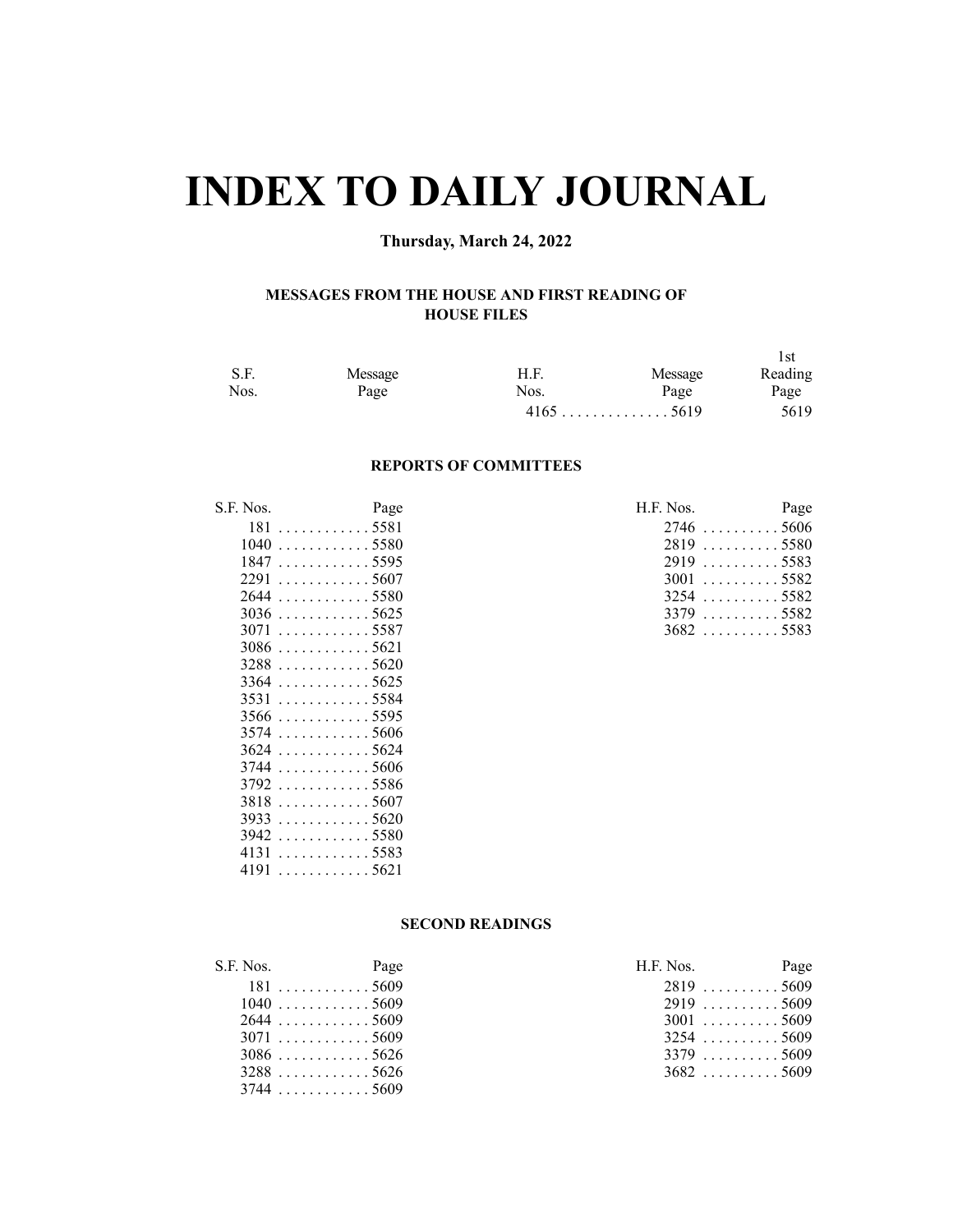. . . . . . . . . . . . 5626

#### **INTRODUCTION AND FIRST READING OF SENATE BILLS**

S.F Nos. 4261 to 4296 . . . . . . . . . . . . . . . . . Pages 5609 to 5615

#### **MOTIONS AND RESOLUTIONS**

S.F. Nos. Page H.F. Nos. Page . . . . . . . . . . . . 5615 . . . . . . . . . . . . 5615 . . . . . . . . . . . . 5615 . . . . . . . . . . . . 5626 . . . . . . . . . . . . 5616  $1965...$  . . . . . . . . . . . 5616 . . . . . . . . . . . . 5616 . . . . . . . . . . . . 5616 . . . . . . . . . . . . 5616 . . . . . . . . . . . . 5616 . . . . . . . . . . . . 5616 . . . . . . . . . . . . 5616 . . . . . . . . . . . . 5616 . . . . . . . . . . . . 5616 . . . . . . . . . . . . 5616 . . . . . . . . . . . . 5616 . . . . . . . . . . . . 5616 . . . . . . . . . . . . 5616 . . . . . . . . . . . . 5618 . . . . . . . . . . . . 5616 . . . . . . . . . . . . 5616 . . . . . . . . . . . . 5616 . . . . . . . . . . . . 5617 . . . . . . . . . . . . 5617 . . . . . . . . . . . . 5617 . . . . . . . . . . . . 5617 . . . . . . . . . . . . 5617 . . . . . . . . . . . . 5617 . . . . . . . . . . . . 5617 . . . . . . . . . . . . 5617 . . . . . . . . . . . . 5617 . . . . . . . . . . . . 5617 . . . . . . . . . . . . 5617 . . . . . . . . . . . . 5617 . . . . . . . . . . . . 5617 . . . . . . . . . . . . 5617 . . . . . . . . . . . . 5617 . . . . . . . . . . . . 5617 . . . . . . . . . . . . 5617 . . . . . . . . . . . . 5618 . . . . . . . . . . . . 5618 . . . . . . . . . . . . 5618